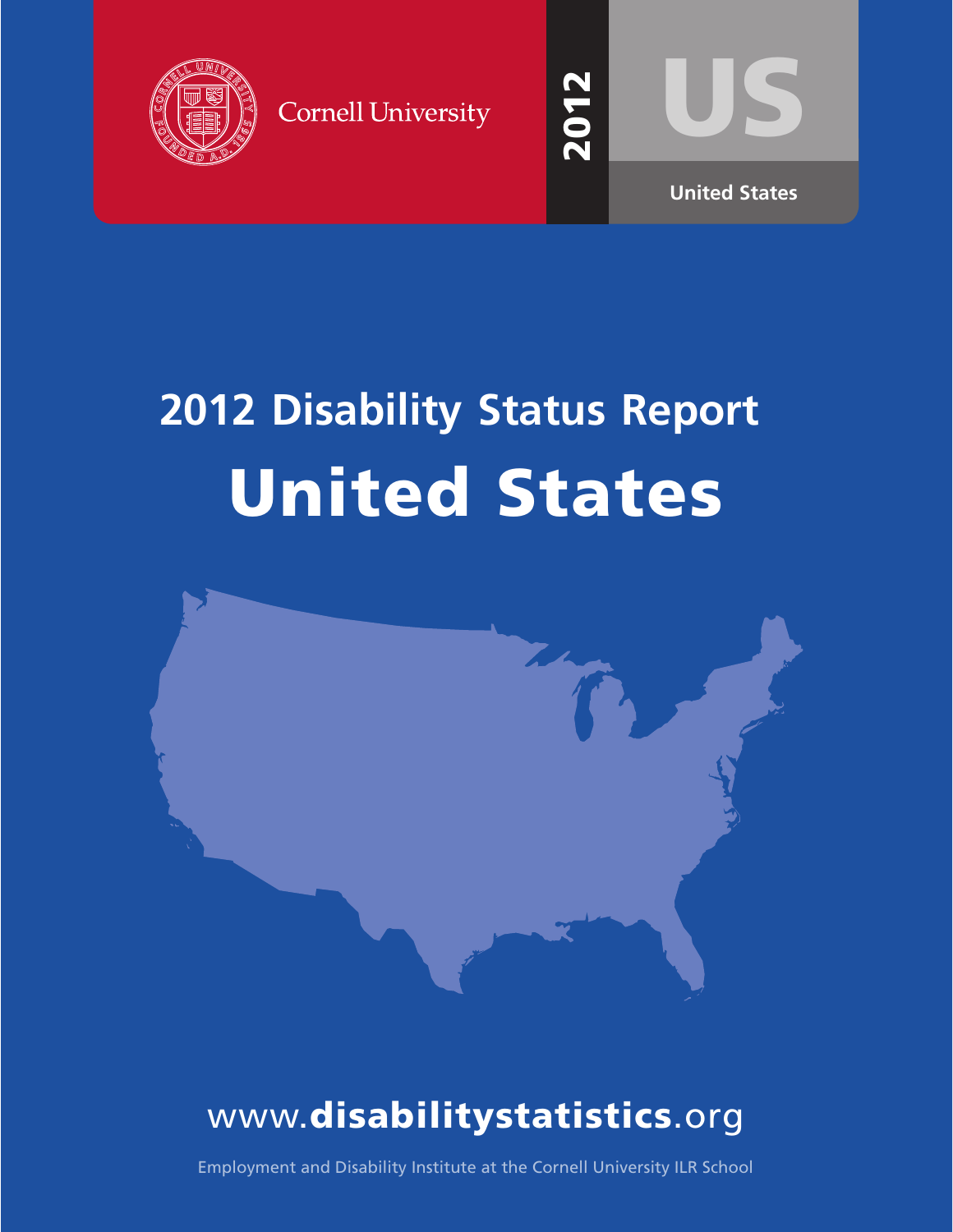## **Contents**

#### **Introduction** [2012 Annual Disability Status Report](#page-2-0) 2 [ACS Disability Questions](#page-3-0) 3 [Notes](#page-4-0) 4 **[Summary](#page-5-0)** [United States Summary](#page-5-0) 5 [Prevalence by State: Ages 21 to 64](#page-7-0) 7 [Employment by State: Ages 21 to 64](#page-8-0) 8 **Demographics** [Prevalence: All Ages](#page-9-0) 9 [Prevalence: Ages 4 and under](#page-11-0) 11 [Prevalence: Ages 5 to 15](#page-13-0) 13 [Prevalence: Ages 16 to 20](#page-15-0) 15 [Prevalence: Ages 21 to 64 \(Working-Age\)](#page-17-0) 17 [Prevalence: Ages 65 to 74](#page-19-0) 19 [Prevalence: Ages 75 and Older](#page-21-0) 21 [Prevalence: Gender and Age](#page-23-0) 23 [Prevalence: Hispanic / Latino Origin and Age](#page-26-0) 26 [Prevalence: Race](#page-29-0) 29 **Outcomes** [Employment](#page-31-0) 29 [Not Working but Actively Looking for Work](#page-33-0) 33 [Full-Time / Full-Year Employment](#page-35-0) 35 [Annual Earnings \(Full-Time / Full-Year workers\)](#page-37-0) 37 [Annual Household Income](#page-39-0) 39 [Poverty](#page-41-0) 41 [Supplemental Security Income \(SSI\)](#page-43-0) 43 [Education: High School Diploma / Equivalent](#page-45-0) 45 [Education: Some College / Associate's Degree](#page-47-0) 47 [Education: Bachelor's Degree or More](#page-49-0) **1988** [Veterans Service-Connected Disability](#page-51-0) 51 [Health Insurance Coverage](#page-53-0) 63 and 53 [Type of Health Insurance Coverage](#page-55-0) 55 **[Glossary](#page-58-0)** 58 **[About the Disability Status Report](#page-64-0)** 64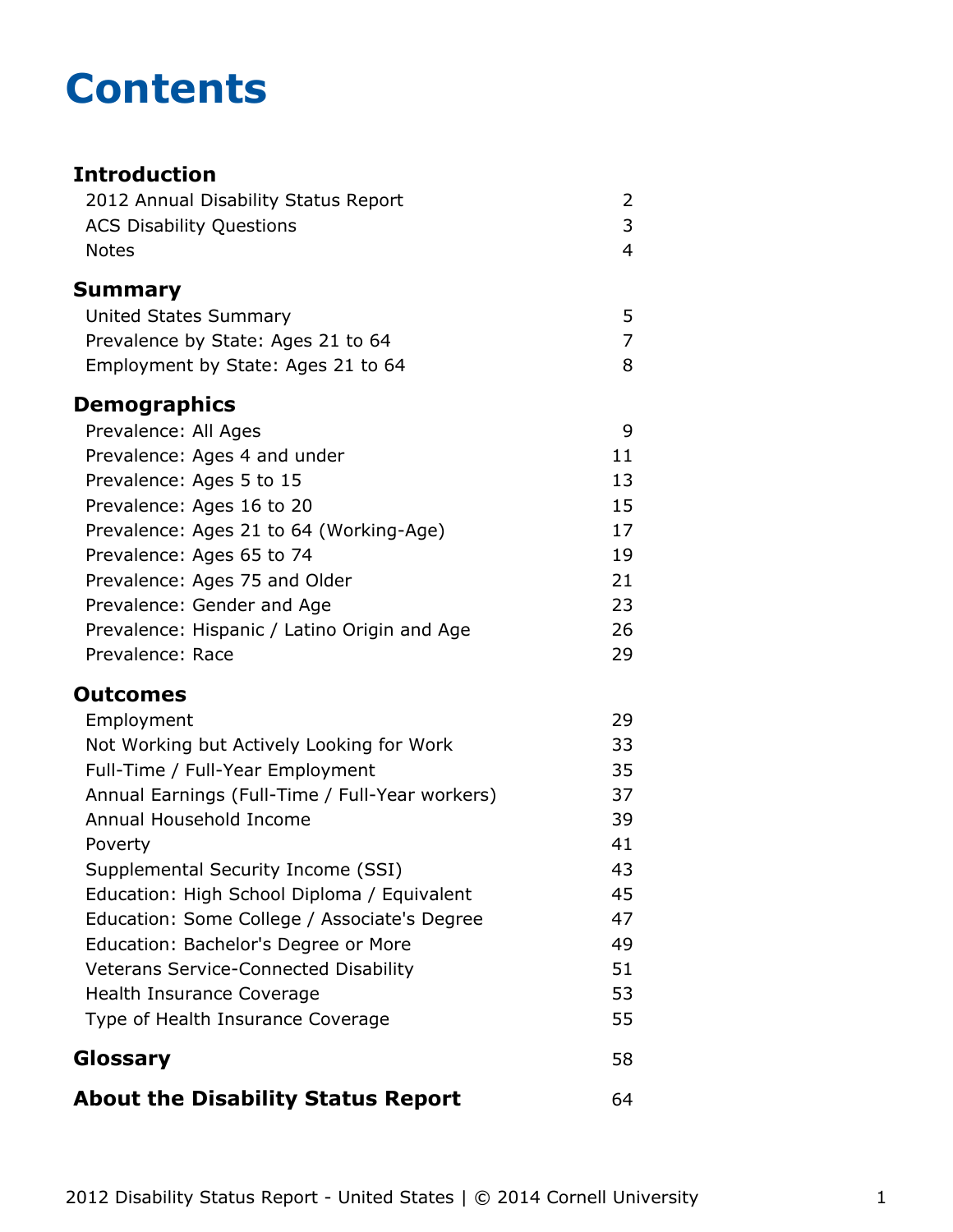## <span id="page-2-0"></span>**The 2012 Annual Disability Status Report**

The Annual Disability Status Reports provide policy makers, disability advocates, reporters, and the public with a summary of the most recent demographic and economic statistics on the non-institutionalized population with disabilities. They contain information on the population size and disability prevalence for various demographic subpopulations, as well as statistics related to employment, earnings, household income, veterans' service-connected disability and health insurance. Comparisons are made to people without disabilities and across disability types. Disability Status Reports and other statistics are available for the United States overall, each state, the District of Columbia, and Puerto Rico at [www.disabilitystatistics.org](http://www.disabilitystatistics.org).

The Status Reports primarily look at the working-age population because the employment gap between people with and without disabilities is a major focus of government programs and advocacy efforts. Employment is also a key factor in the social integration and economic self-sufficiency of working-age people with disabilities.

The information in this report is based on data from the US Census Bureau's American Community Survey (ACS) - a survey sent each year to a random sample of over 3.5 million households. For more information see the Census Bureau's ACS website <http://www.census.gov/acs/www/> and our Guide to Disability Statistics from the American Community Survey (2008 Forward): <http://disabilitystatistics.org/sources.cfm>.

The estimates in these reports are based on responses from a sample of the population and may differ from actual population values because of sampling variability and other factors. Differences observed between the estimates for two or more groups may not be statistically significant.

#### **Suggested Citation**

Erickson, W., Lee, C., & von Schrader, S. (2014). 2012 Disability Status Report: United States. Ithaca, NY: Cornell University Employment and Disability Institute(EDI).

We would like to thank Sara VanLooy, Jason Criss, and Joe Williams for their assistance with editing and production of this document.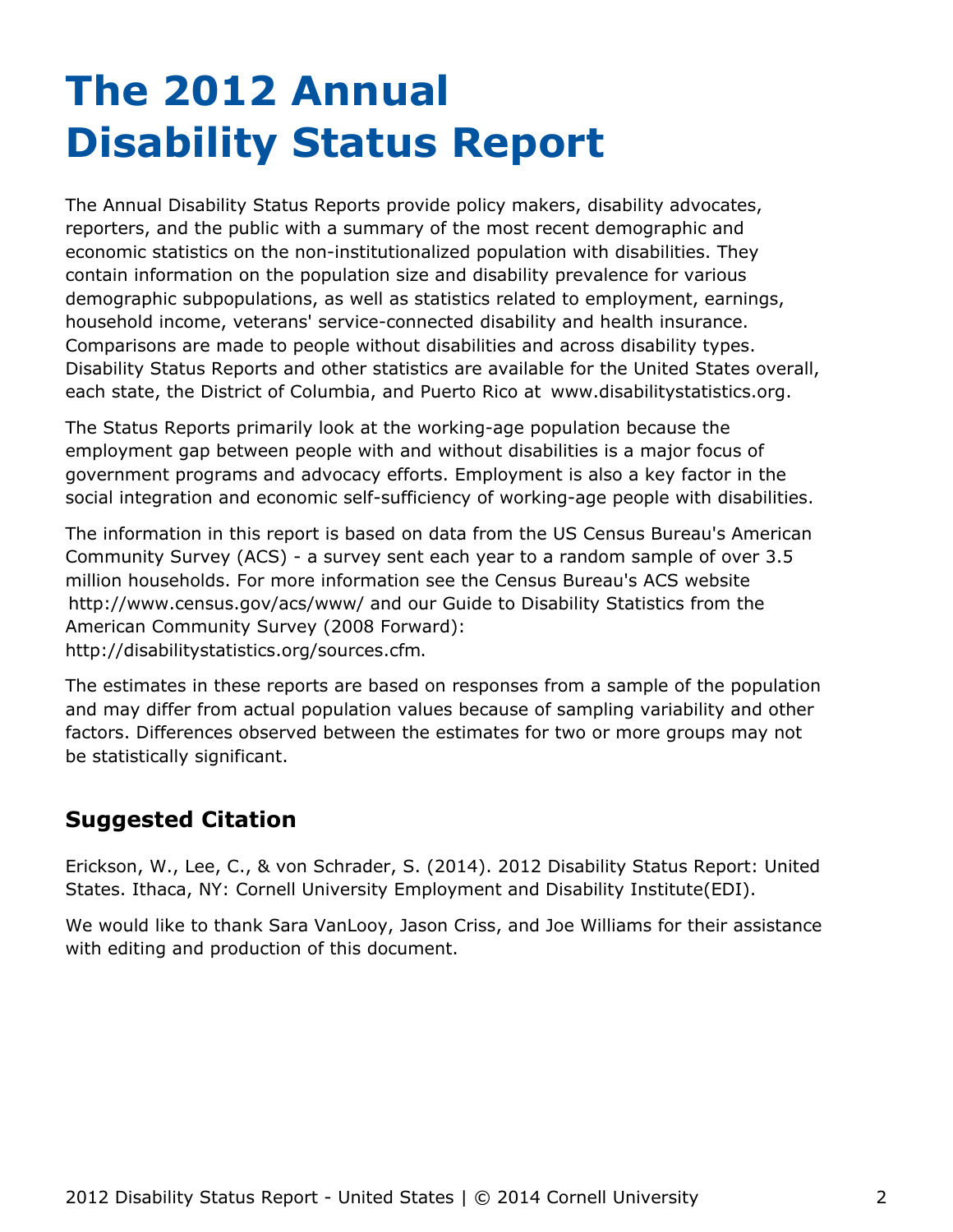# <span id="page-3-0"></span>**ACS Disability Questions**

There is no single accepted definition of disability. Different definitions and disability questions may identify different populations with disabilities and result in larger or smaller estimates.

Below are the six questions used in the ACS to identify persons with disabilities. Note that the Census Bureau refers to each of the individual types as "difficulty" while in this report the term "disability" is used.

**Hearing Disability** (asked of all ages):

Is this person deaf or does he/she have serious difficulty hearing?

**Visual Disability** (asked of all ages):

Is this person blind or does he/she have serious difficulty seeing even when wearing glasses?

**Cognitive Disability** (asked of persons ages 5 or older):

Because of a physical, mental, or emotional condition, does this person have serious difficulty concentrating, remembering, or making decisions?

**Ambulatory Disability** (asked of persons ages 5 or older):

Does this person have serious difficulty walking or climbing stairs?

**Self-Care Disability** (asked of persons ages 5 or older):

Does this person have difficulty dressing or bathing?

#### **Independent Living Disability** (asked of persons ages 15 or older):

Because of a physical, mental, or emotional condition, does this person have difficulty doing errands alone such as visiting a doctor's office or shopping?

#### **Note:**

- The "Any Disability" category used in this report includes persons who reported one or more of the individual disability types.
- Respondents could report more than one disability type.
- Some disability questions were not asked of children.
- A separate set of survey questions identify veterans with service-connected disabilities. Based on a separate set of survey questions, this report includes estimates related to veterans' service-connected disability (see page 51).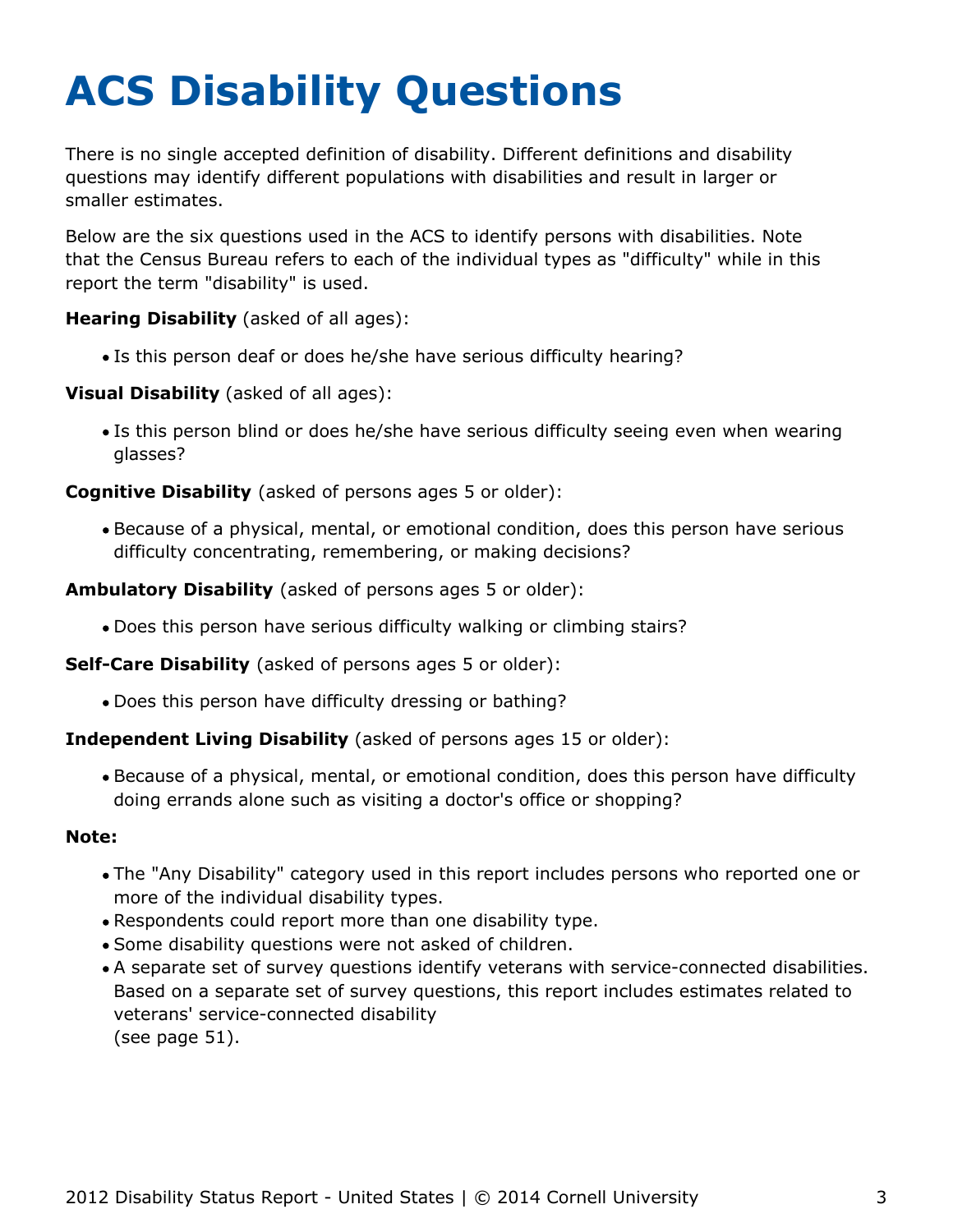## <span id="page-4-0"></span>**Notes**

**Spanish Language Reports:** Spanish language versions of the Annual Disability Status Reports for the US, all 50 states, Puerto Rico, and Washington D.C. can be downloaded at the same location as the English Status Reports. The Spanish translation was made possible through funding from the Northeast Disability Technical Assistance Center (DBTAC) and NIDRR.

**Puerto Rico:** A Puerto Rico Disability Status Report, based on the parallel 2012 Puerto Rico Community Survey (PRCS), is available again this year in English as well as Spanish. However, please note that the Puerto Rico sample is not included in any U.S. population estimates included in these reports.

**Group Quarters:** In 2006, the ACS began surveying the group quarters population. We include the non-institutionalized group quarters population, but due to small state level sample sizes exclude the institutionalized group quarters population (see [glossary](#page-58-0)) in the Disability Status Reports.

**Margin of Error (MOE):** As in previous years' reports we provide the 90% MOE to better illustrate sampling variability. See the glossary entry for more information on this topic.

**Glossary:** As in previous years, we provide a comprehensive glossary at the back of this report defining the terms used in the Disability Status Report (see [glossary](#page-58-0)).

Note: According to the Census Bureau, estimates based on the ACS Public Use Microdata Sample (PUMS) file such as those included in this report may differ slightly from the ACS summary tables produced by the Census Bureau, because they are subject to additional sampling error and further data processing operations. Please see <http://www.disabilitystatistics.org/faq.cfm#Q4> for further information.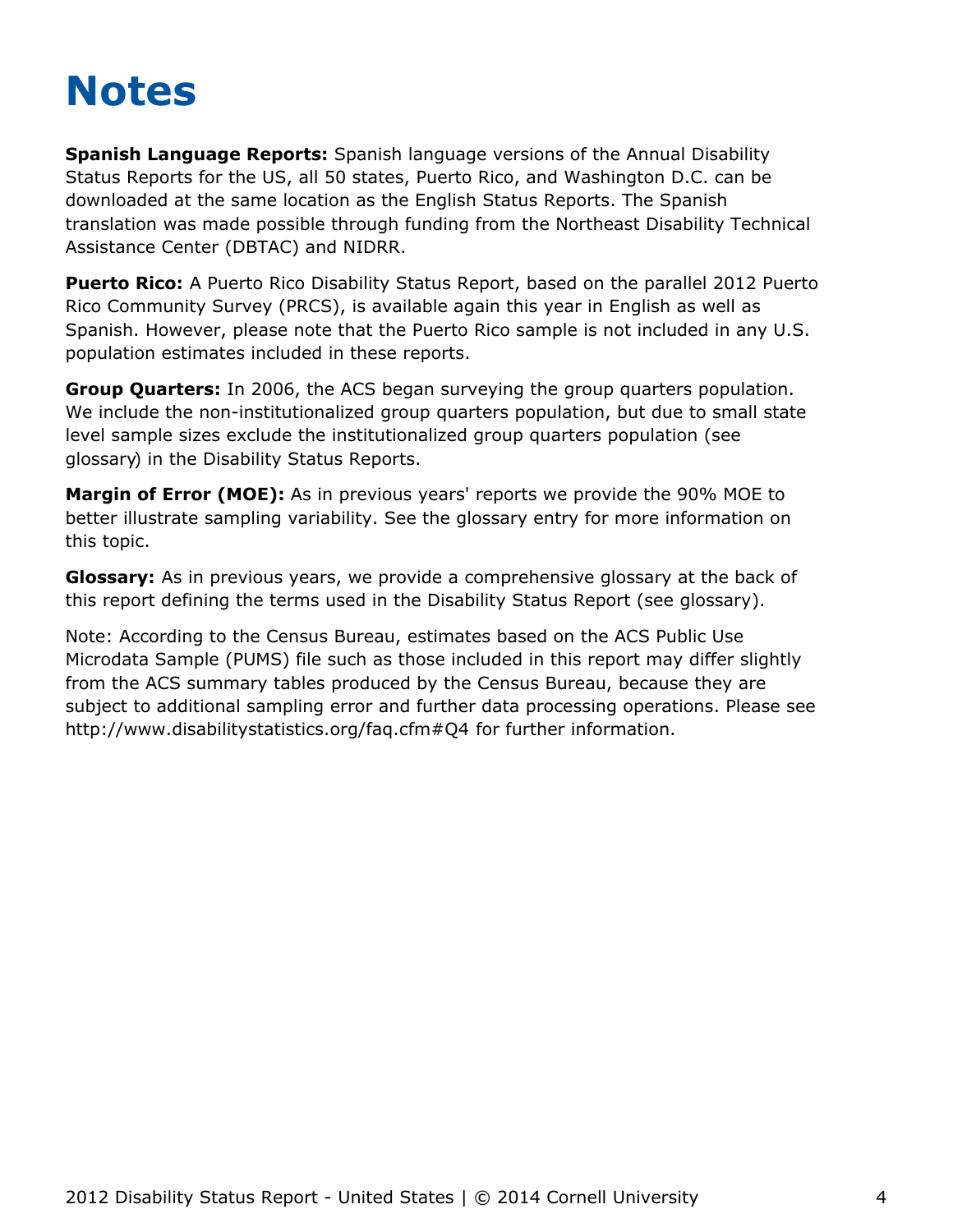# <span id="page-5-0"></span>**United States Summary**

These statistics indicate the social and economic status of non-institutionalized people with disabilities in the United States, using data from the 2012 American Community Survey (ACS).

**Age:** In 2012, the prevalence of disability in the US was:

- 12.1 percent for persons of all ages
- 0.8 percent for persons ages 4 and under
- 5.3 percent for persons ages 5 to 15
- 5.5 percent for persons ages 16 to 20
- 10.4 percent for persons ages 21 to 64
- 25.0 percent for persons ages 65 to 74
- 50.0 percent for persons ages 75+

**Disability Type:** In 2012, the prevalence of the six disability types among persons of all ages in the US was:

- 2.2% reported a Visual Disability
- 3.4% reported a Hearing Disability
- 6.9% reported an Ambulatory Disability
- 4.9% reported a Cognitive Disability
- 2.7% reported a Self-Care Disability
- 5.6% reported an Independent Living Disability

**Gender:** In 2012, 12.3 percent of females of all ages and 12.0 percent of males of all ages in the US reported a disability.

**Hispanic/Latino:** In 2012, the prevalence of disability among persons of all ages of Hispanic or Latino origin in the US was 8.5 percent.

**Race:** In the US in 2012, the prevalence of disability for working-age people (ages 21 to 64) was:

- 10.2 percent among Whites
- 14.2 percent among Black / African Americans
- 4.3 percent among Asians
- 17.6 percent among Native Americans
- 9.9 percent among persons of some other race(s)

**Employment:** In 2012, the employment rate of working-age people (ages 21 to 64) with disabilities in the US was 33.5 percent.

**Looking for Work:** In the US in 2012, the percentage actively looking for work among people with disabilities who were not working was 10.8 percent.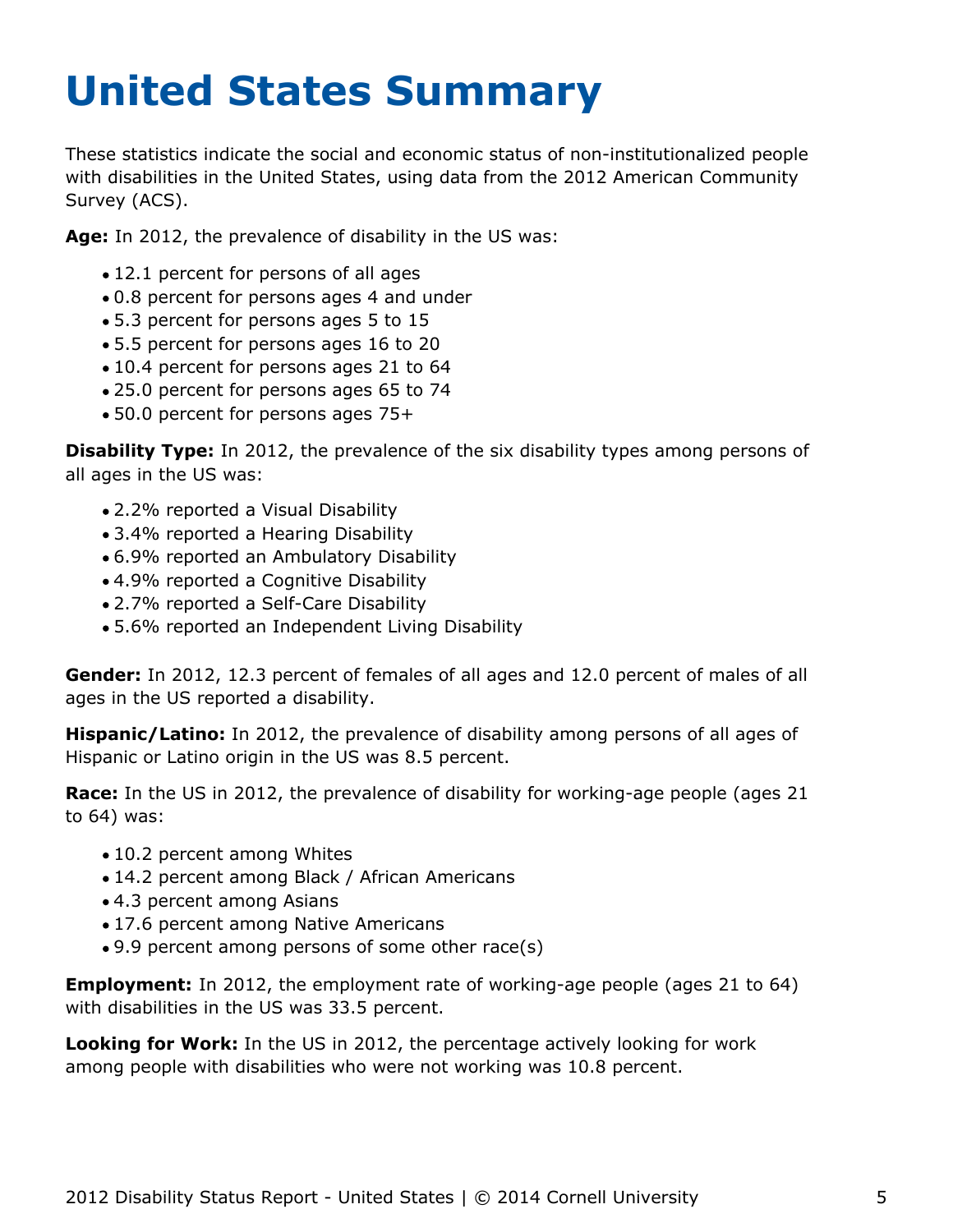**Full-Time/Full-Year Employment:** In the US in 2012, the percentage of working-age people with disabilities working full-time/full-year was 20.9 percent.

**Annual Earnings:** In 2012, the median annual earnings of working-age people with disabilities working full-time/full-year in the US was \$36,400.

**Annual Household Income:** In the US in 2012, the median annual income of households with working-age people with disabilities was \$37,300.

**Poverty:** In the US in 2012, the poverty rate of working-age people with disabilities was 28.4 percent.

**Supplemental Security Income:** In 2012, the percentage of working-age people with disabilities receiving SSI payments in the US was 19.9 percent.

**Educational Attainment:** In 2012, the percentage of working-age people with disabilities in the US:

- with only a high school diploma or equivalent was 34.4 percent
- with only some college or an associate degree was 31.0 percent
- with a bachelor's degree or more was 12.4 percent.

**Veterans Service-Connected Disability:** In 2012, the percentage of working-age civilian veterans with a VA determined Service-Connected Disability was 20.2 percent in the US.

**Health Insurance Coverage:** In 2012 in the US, 82.8 percent of working-age people with disabilities had health insurance.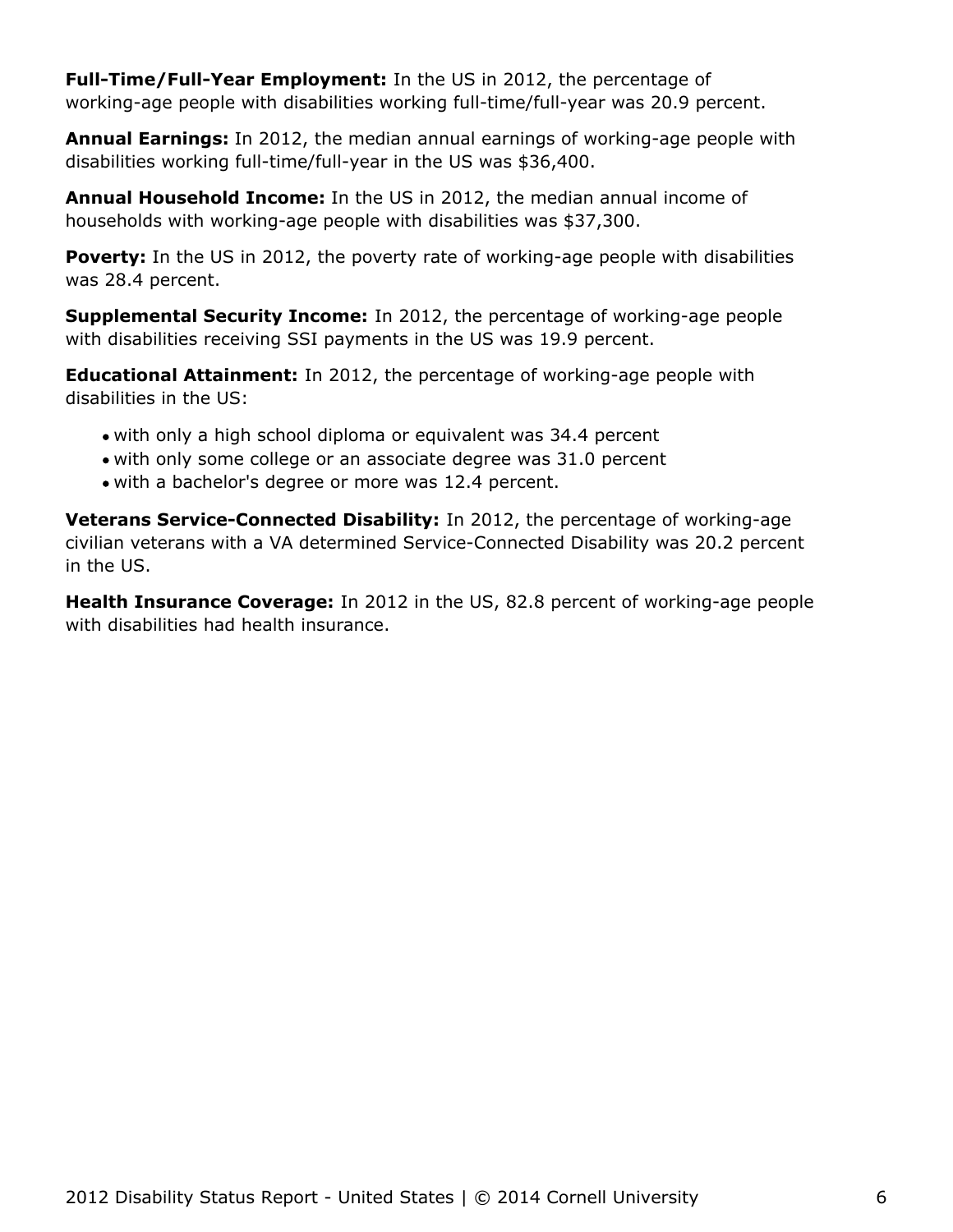## <span id="page-7-0"></span>**Prevalence: Ages 21 - 64**

This summary lists percentages by state of non-institutionalized working-age (ages 21 to 64) people with disabilities using data from the 2012 American Community Survey (ACS). The US disability prevalence rate for this population was 10.4%

| <b>Location</b>      | 2012(%) | <b>Location</b>   | 2012 (%) |
|----------------------|---------|-------------------|----------|
| Alabama              | 15.5    | Montana           | 10.7     |
| Alaska               | 10.6    | Nebraska          | 8.5      |
| Arizona              | 10.1    | Nevada            | 10.6     |
| Arkansas             | 15.8    | New Hampshire     | 9.9      |
| California           | 8.1     | New Jersey        | 7.9      |
| Colorado             | 8.7     | <b>New Mexico</b> | 13.5     |
| Connecticut          | 8.4     | New York          | 8.6      |
| Delaware             | 10.9    | North Carolina    | 11.7     |
| District of Columbia | 9.8     | North Dakota      | 8.6      |
| Florida              | 10.3    | Ohio              | 12.3     |
| Georgia              | 10.9    | Oklahoma          | 14.1     |
| Hawaii               | 8.7     | Oregon            | 12.1     |
| Idaho                | 11.3    | Pennsylvania      | 11.4     |
| Illinois             | 8.7     | Puerto Rico       | 19.1     |
| Indiana              | 11.3    | Rhode Island      | 10.6     |
| Iowa                 | 9.8     | South Carolina    | 12.7     |
| Kansas               | 11.2    | South Dakota      | 10.2     |
| Kentucky             | 15.8    | Tennessee         | 13.9     |
| Louisiana            | 14.0    | Texas             | 10.4     |
| Maine                | 13.7    | Utah              | 8.7      |
| Maryland             | 8.4     | Vermont           | 11.2     |
| Massachusetts        | 9.2     | Virginia          | 8.7      |
| Michigan             | 12.1    | Washington        | 10.4     |
| Minnesota            | 8.5     | West Virginia     | 17.6     |
| Mississippi          | 16.2    | Wisconsin         | 9.5      |
| Missouri             | 13.1    | Wyoming           | 10.1     |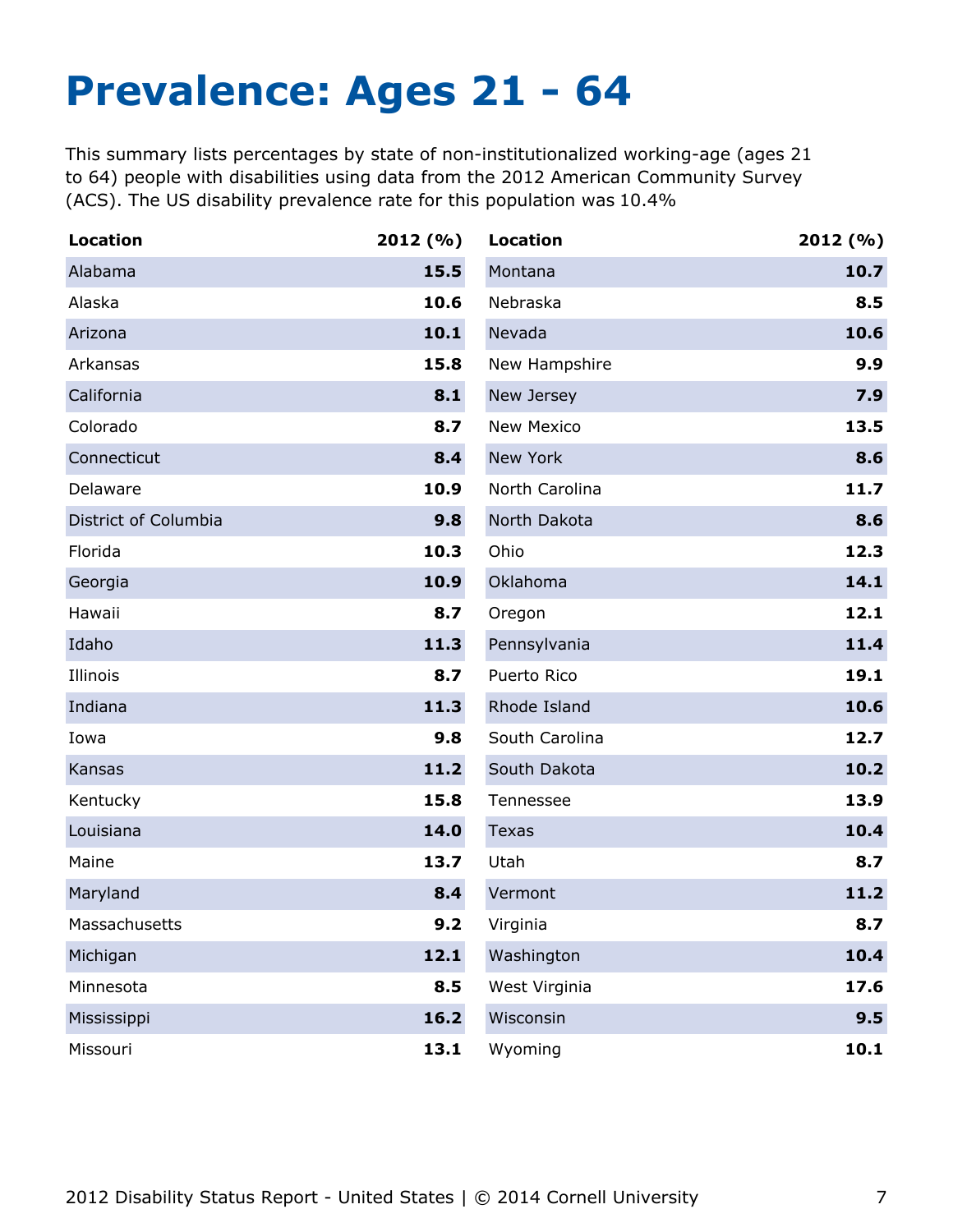# <span id="page-8-0"></span>**Employment: Ages 21 - 64**

This summary lists employment rates by state of non-institutionalized working-age (ages 21 to 64) people with disabilities using data from the 2012 American Community Survey (ACS). The employment rate in the US for this population was 33.5% for people with disabilities and 76.3% for people without disabilities.

| Location             | <b>People</b><br>with<br><b>Disabilities</b><br>2012 | <b>People</b><br>without<br><b>Disabilities</b><br>2012 | <b>Location</b>   | People<br>with<br><b>Disabilities</b><br>2012 | <b>People</b><br>without<br><b>Disabilities</b><br>2012 |
|----------------------|------------------------------------------------------|---------------------------------------------------------|-------------------|-----------------------------------------------|---------------------------------------------------------|
| Alabama              | 29.4                                                 | 73.2                                                    | Montana           | 37.8                                          | 78.1                                                    |
| Alaska               | 42.3                                                 | 76.8                                                    | Nebraska          | 43.6                                          | 84.5                                                    |
| Arizona              | 35.1                                                 | 73.1                                                    | Nevada            | 36.1                                          | 74.6                                                    |
| Arkansas             | 32.3                                                 | 75.2                                                    | New Hampshire     | 37.4                                          | 83.5                                                    |
| California           | 32.2                                                 | 73.1                                                    | New Jersey        | 36.0                                          | 76.5                                                    |
| Colorado             | 42.0                                                 | 79.6                                                    | <b>New Mexico</b> | 34.7                                          | 73.3                                                    |
| Connecticut          | 40.2                                                 | 78.8                                                    | New York          | 32.0                                          | 75.6                                                    |
| Delaware             | 35.5                                                 | 78.7                                                    | North Carolina    | 30.8                                          | 75.3                                                    |
| District of Columbia | 31.0                                                 | 79.0                                                    | North Dakota      | 53.0                                          | 84.9                                                    |
| Florida              | 29.4                                                 | 73.8                                                    | Ohio              | 32.9                                          | 77.2                                                    |
| Georgia              | 30.9                                                 | 73.7                                                    | Oklahoma          | 34.2                                          | 77.9                                                    |
| Hawaii               | 38.6                                                 | 78.7                                                    | Oregon            | 34.8                                          | 74.0                                                    |
| Idaho                | 40.8                                                 | 76.5                                                    | Pennsylvania      | 33.1                                          | 77.7                                                    |
| Illinois             | 33.2                                                 | 76.7                                                    | Puerto Rico       | 24.0                                          | 57.0                                                    |
| Indiana              | 34.9                                                 | 77.8                                                    | Rhode Island      | 28.2                                          | 79.7                                                    |
| Iowa                 | 42.1                                                 | 83.5                                                    | South Carolina    | 27.7                                          | 74.7                                                    |
| Kansas               | 41.1                                                 | 81.0                                                    | South Dakota      | 54.1                                          | 83.6                                                    |
| Kentucky             | 26.6                                                 | 74.9                                                    | Tennessee         | 28.2                                          | 75.2                                                    |
| Louisiana            | 35.0                                                 | 75.5                                                    | <b>Texas</b>      | 37.4                                          | 76.5                                                    |
| Maine                | 34.1                                                 | 79.1                                                    | Utah              | 41.4                                          | 78.9                                                    |
| Maryland             | 42.1                                                 | 80.1                                                    | Vermont           | 37.2                                          | 82.9                                                    |
| Massachusetts        | 33.0                                                 | 79.6                                                    | Virginia          | 36.0                                          | 79.9                                                    |
| Michigan             | 27.6                                                 | 73.1                                                    | Washington        | 36.9                                          | 76.8                                                    |
| Minnesota            | 42.7                                                 | 83.4                                                    | West Virginia     | 24.5                                          | 72.9                                                    |
| Mississippi          | 26.4                                                 | 73.4                                                    | Wisconsin         | 36.3                                          | 81.3                                                    |
| Missouri             | 32.7                                                 | 78.3                                                    | Wyoming           | 43.9                                          | 80.8                                                    |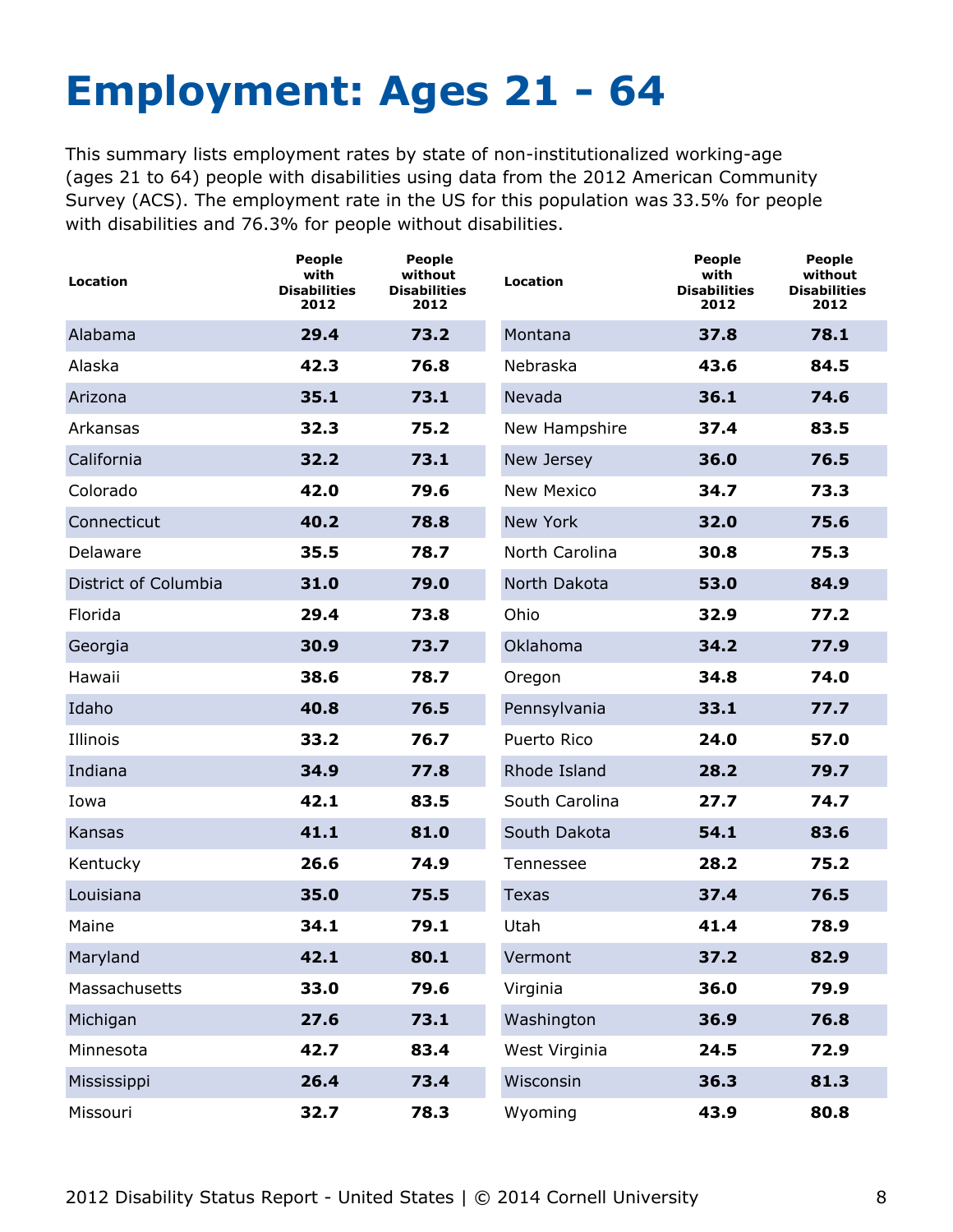## <span id="page-9-0"></span>**Prevalence**

## **All Ages**

### **Introduction**

This section addresses the prevalence of disability among non-institutionalized people of all ages in the United States, using data from the 2012 American Community Survey (ACS). For definitions of terms, see Glossary.



- In 2012, the overall percentage (prevalence rate) of people with a disability of all ages in the US was 12.1 percent.
- In other words, in 2012, 37,627,800 of the  $\bullet$ 309,936,400 individuals of all ages in the US reported one or more disabilities.
- In the US in 2012, among the six types of disabilities identified in the ACS, the highest prevalence rate was for "Ambulatory Disability," 6.9 percent. The lowest prevalence rate was for "Visual Disability," 2.2 percent.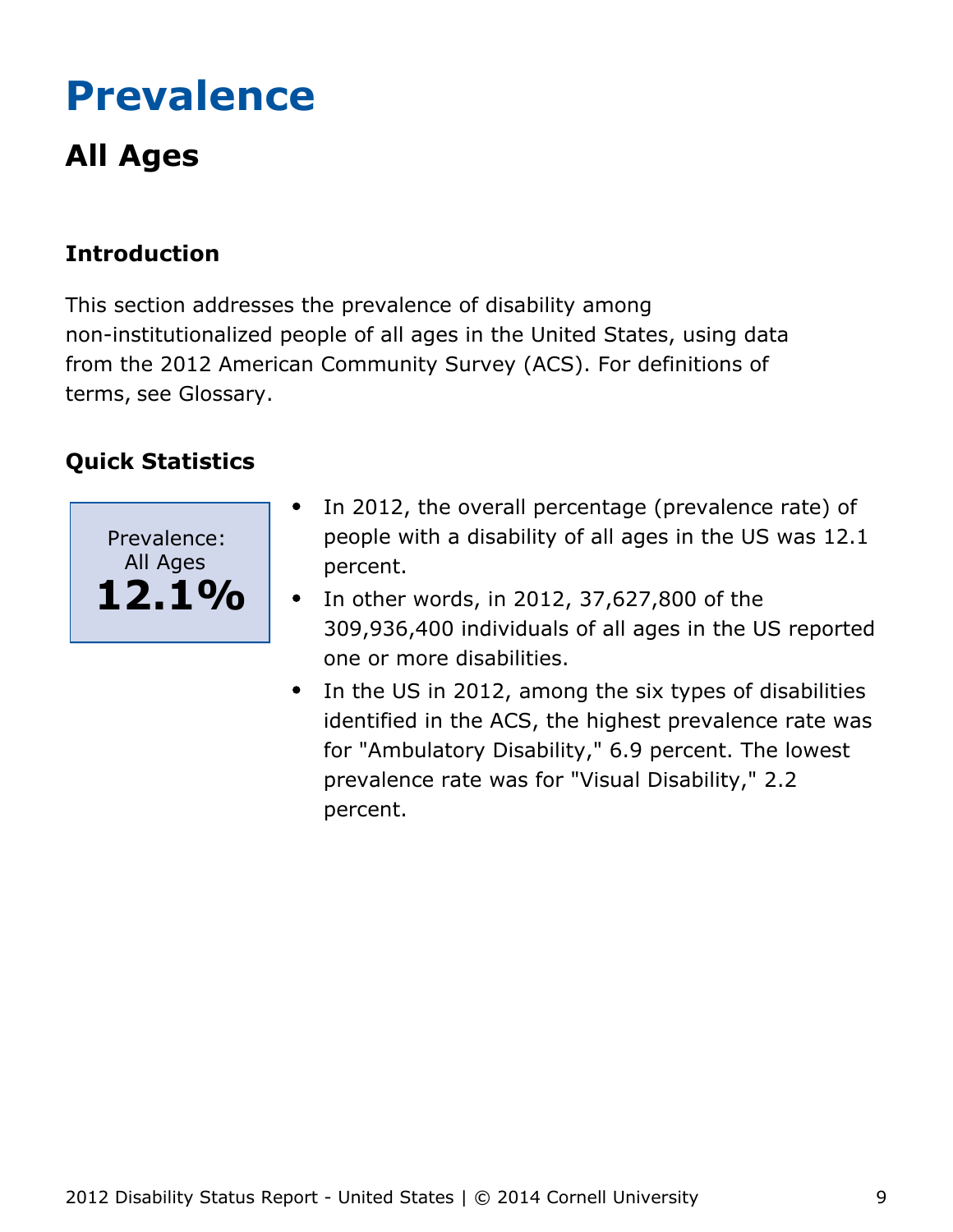#### **Prevalence of disability among non-institutionalized people of all ages in the United States in 2012\***



Prevalence Rates: All Ages (%)

**\* Note:** Children under the age of five were only asked about Vision and Hearing disabilities. The Independent Living disability question was only asked of persons aged 16 years old and older.

Independent Living 5.6 0.04 13,877,000 95,370 248,829,200 2,487,808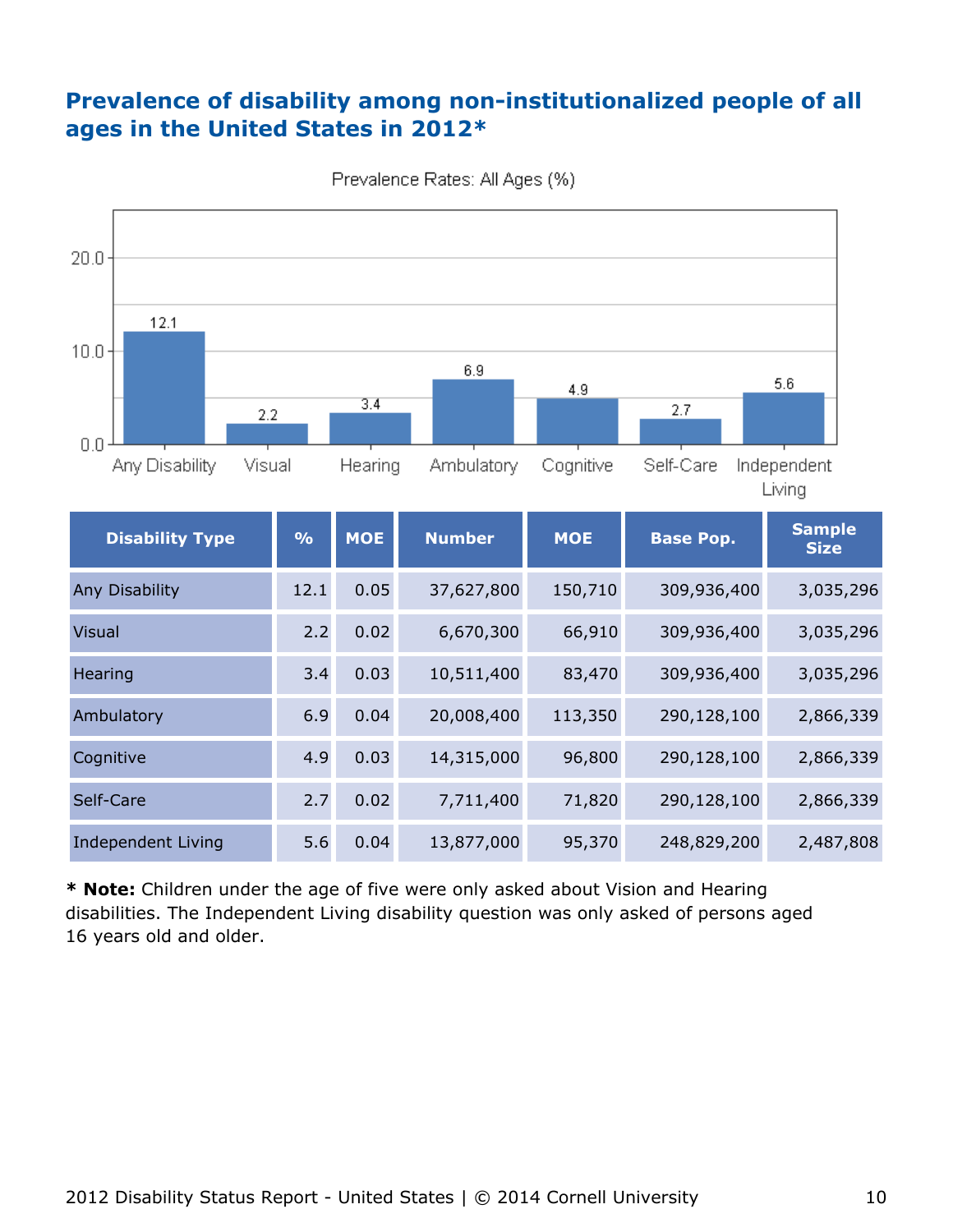## <span id="page-11-0"></span>**Prevalence**

## **Ages 4 years and under**

### **Introduction**

This section focuses on the prevalence of disability among non-institutionalized children ages 4 and under in the United States, using data from the 2012 American Community Survey (ACS). Only the two sensory disability questions were asked of this population. For definitions of terms, see Glossary.



- In 2012, the overall percentage (prevalence rate) of  $\bullet$ children with a visual and/or hearing disability ages 0 to 4 in the US was 0.8 percent.
- In other words, in 2012, 162,900 of the 19,808,400 children ages 0 to 4 in the US reported one or more disabilities.
- $\bullet$ In the US in 2012, 0.5 percent reported a visual disability
- In the US in 2012, 0.5 percent reported a hearing disability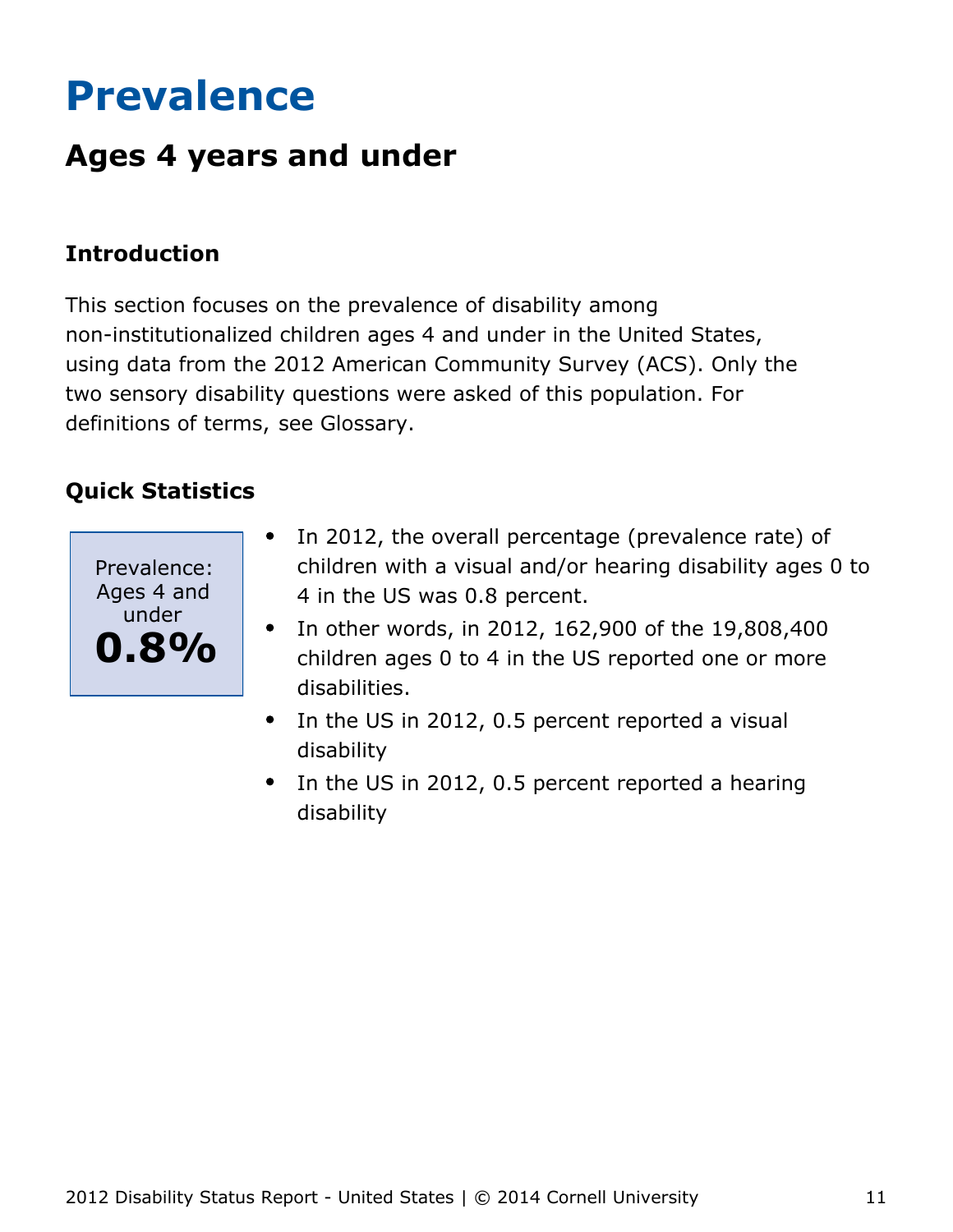#### **Prevalence of disability among non-institutionalized people ages 4 and under in the United States in 2012**



Prevalence Rates: Age 4 years and under (%)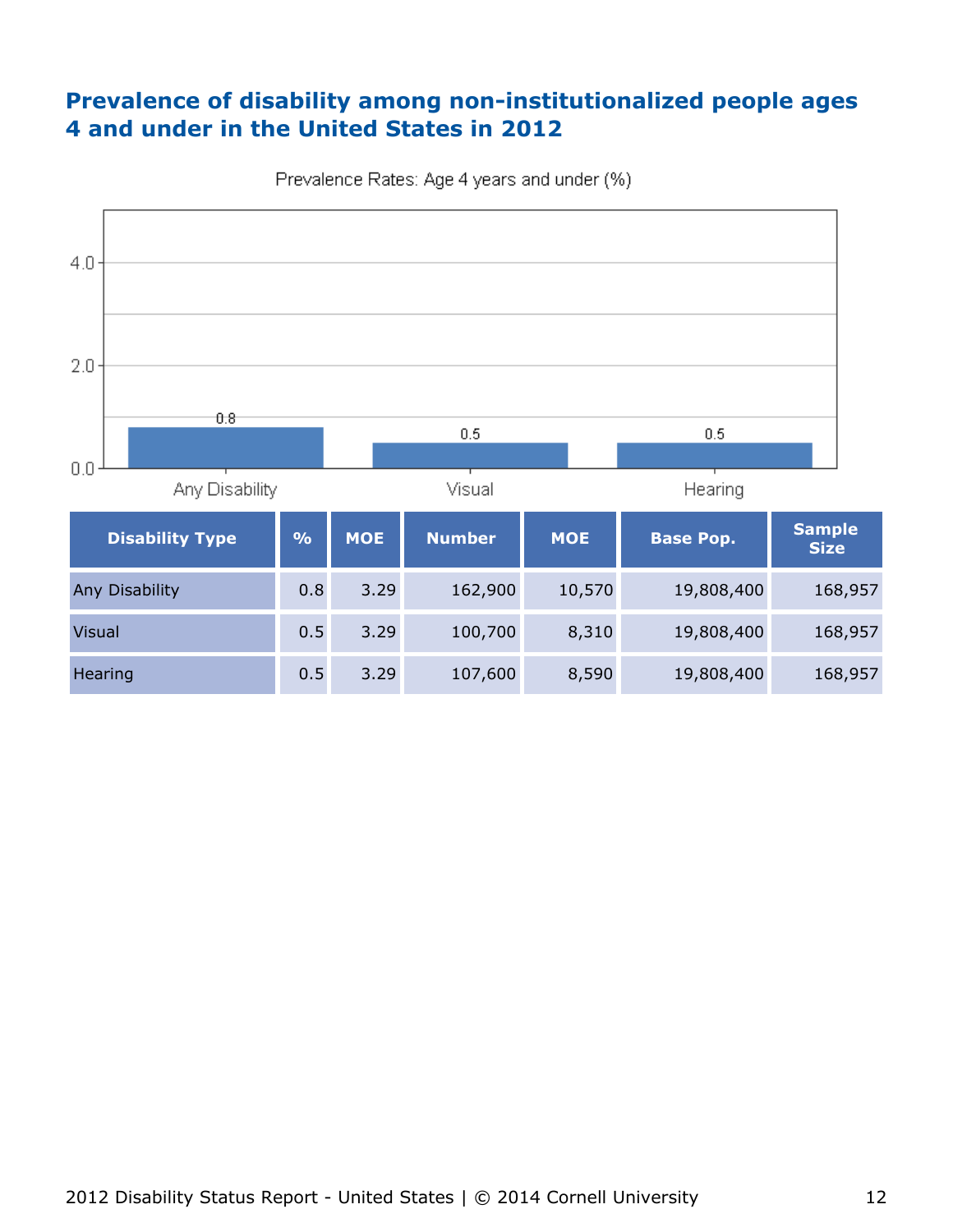## <span id="page-13-0"></span>**Prevalence**

## **Ages 5 to 15 years**

### **Introduction**

This section focuses on the prevalence of disability among non-institutionalized children ages 5 to 15 in the United States, using data from the 2012 American Community Survey (ACS)\*. For definitions of terms, see Glossary.

#### **Quick Statistics**



- In 2012, the overall percentage (prevalence rate) of  $\bullet$ children with a disability ages 5 to 15 in the US was 5.3 percent.
- In other words, in 2012, 2,393,300 of the 45,411,700 individuals ages 5 to 15 in the US reported one or more disabilities.
- $\bullet$ In the US in 2012, among the five types of disabilities\* identified in the ACS, the highest prevalence rate was for "Cognitive Disability," 4.0 percent. The lowest prevalence rate was for "Hearing Disability," 0.6 percent.

**\* Note:** The "Independent Living Disability" question was not asked of children ages 15 years and younger.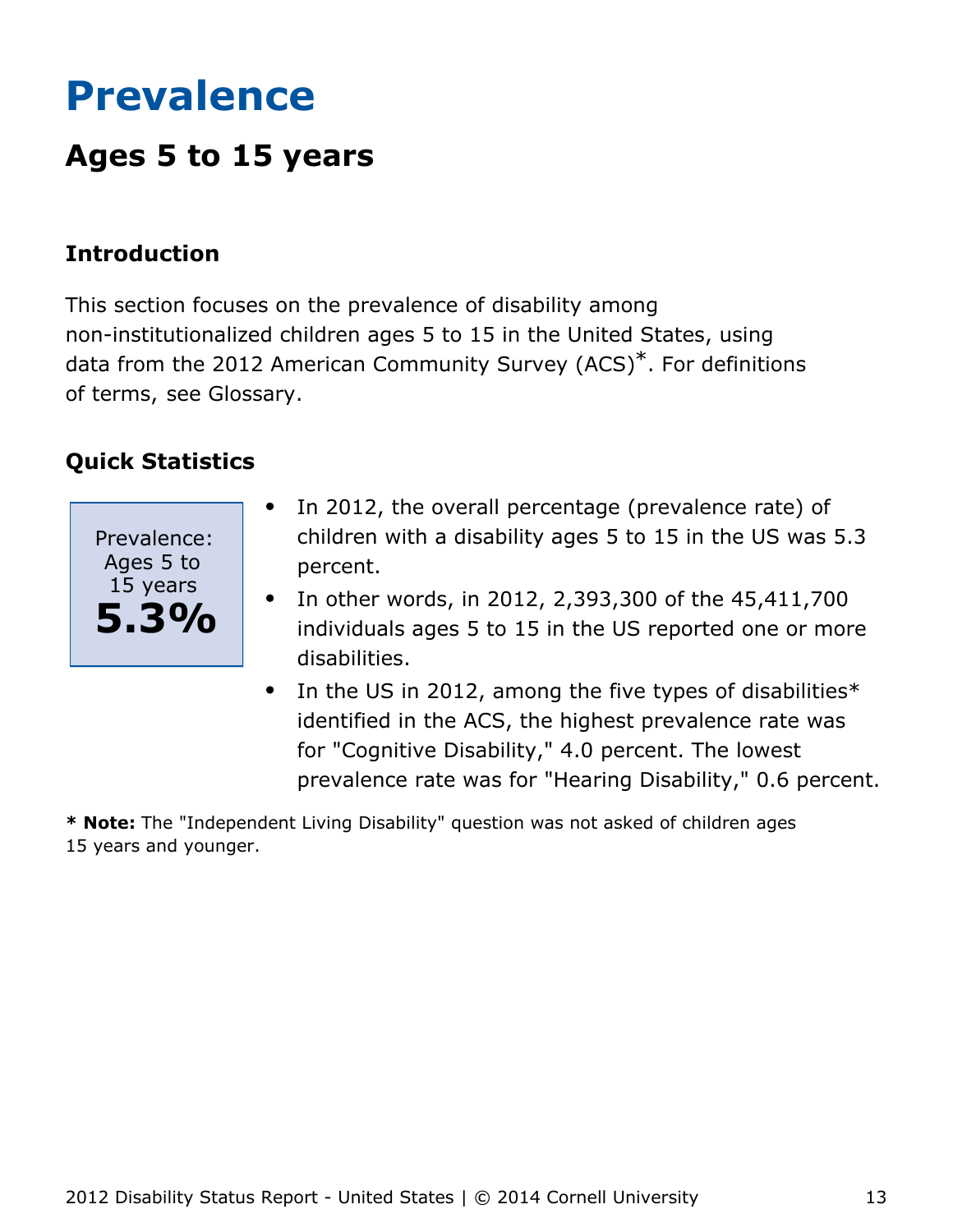#### **Prevalence of disability\* among non-institutionalized people ages 5 to 15 in the United States in 2012**



Prevalence Rates: Age 5 to 15 years (%)

**\* Note:** The "Independent Living Disability" question was not asked of children ages 15 years and younger.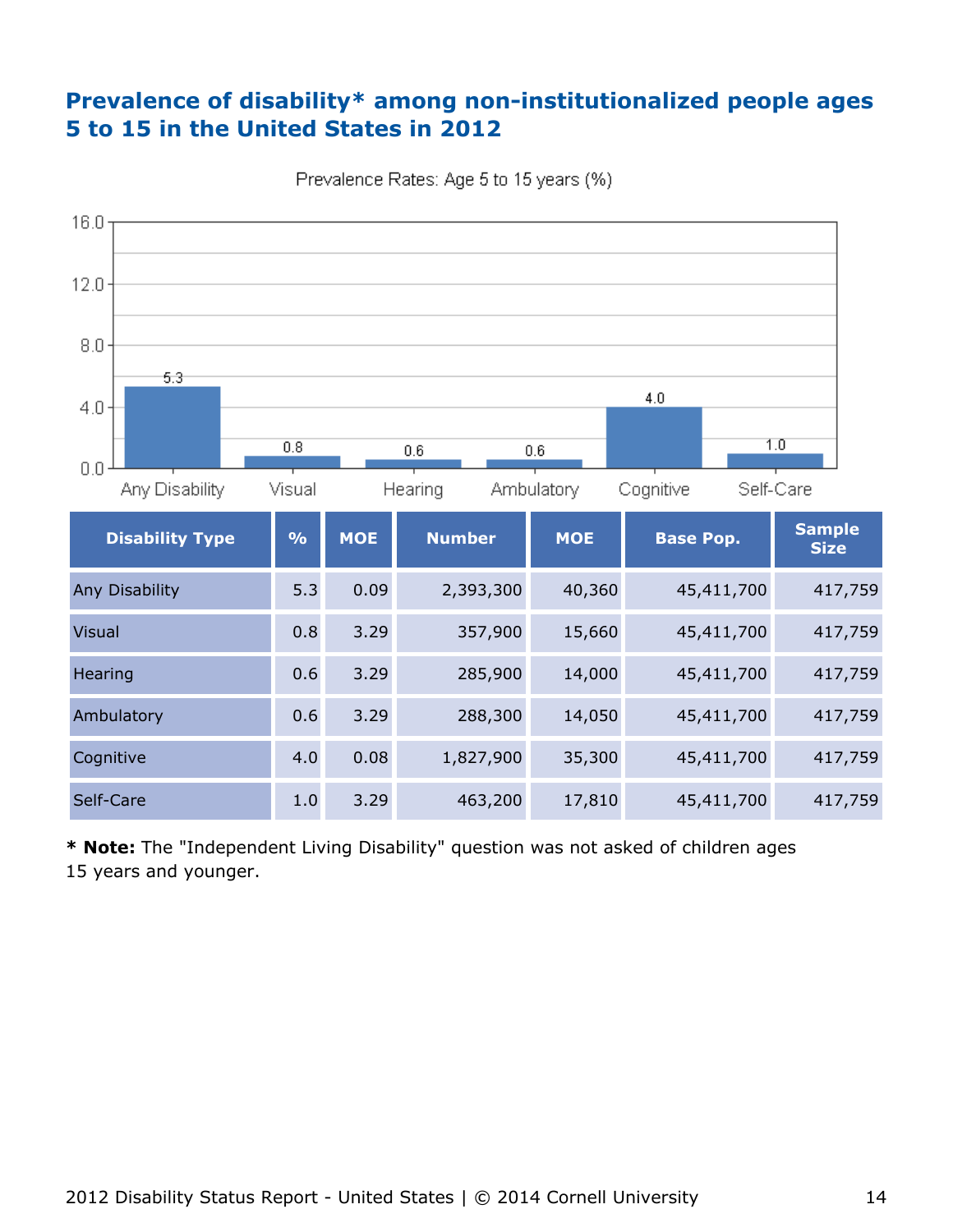## <span id="page-15-0"></span>**Prevalence**

## **Ages 16 to 20 years**

### **Introduction**

This section focuses on the prevalence of disability among non-institutionalized people ages 16 to 20 in the United States, using data from the 2012 American Community Survey (ACS). For definitions of terms, see Glossary.



- In 2012, the overall percentage (prevalence rate) of  $\bullet$ people with a disability ages 16 to 20 in the US was 5.5 percent.
- In other words, in 2012, 1,215,100 of the 21,895,700  $\bullet$ individuals ages 16 to 20 in the US reported one or more disabilities.
- In the US in 2012, among the six types of disabilities  $\bullet$ identified in the ACS, the highest prevalence rate was for "Cognitive Disability," 3.9 percent. The lowest prevalence rate was for "Hearing Disability," 0.6 percent.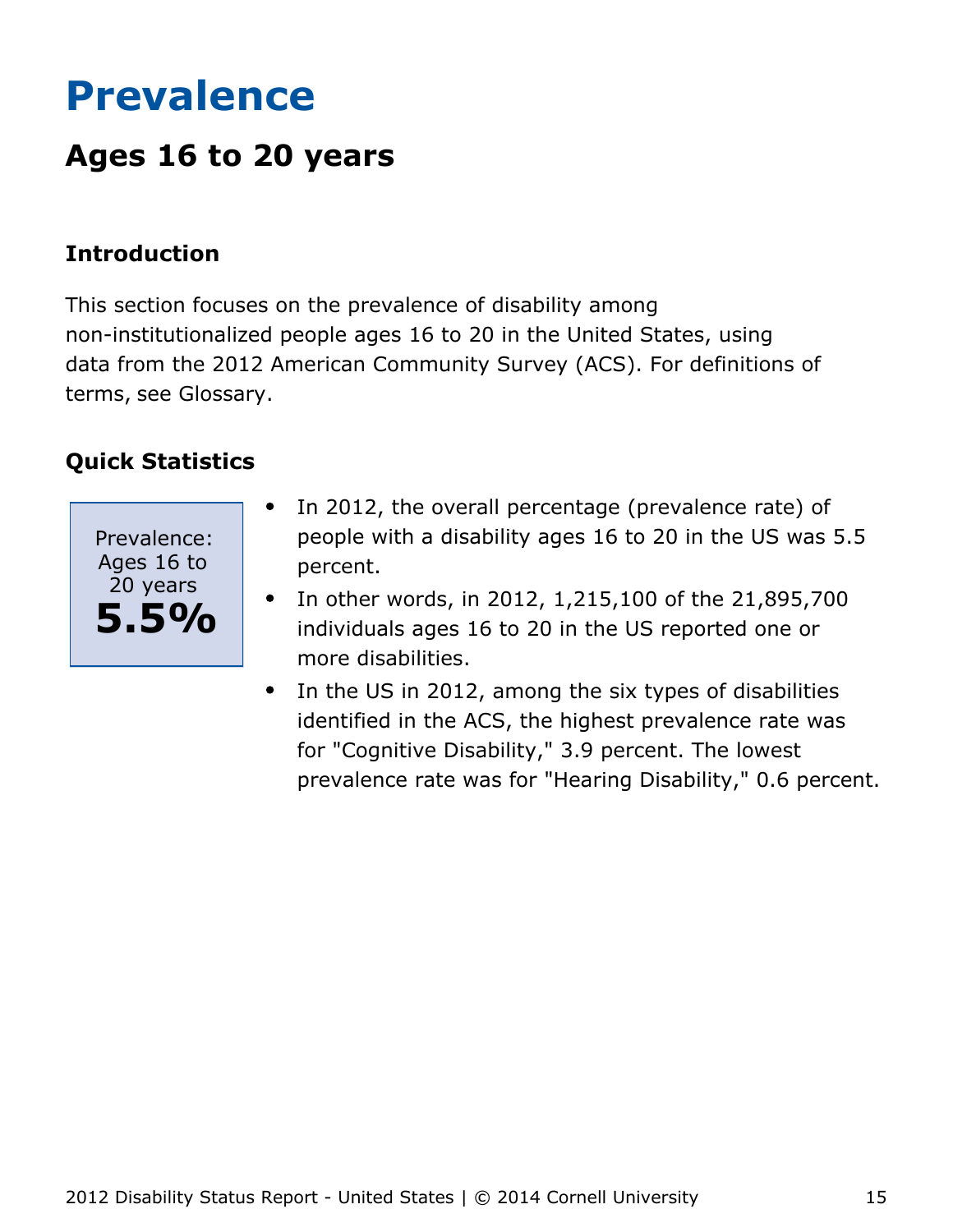#### **Prevalence of disability among non-institutionalized people ages 16 to 20 in the United States in 2012**





Living

| <b>Disability Type</b> | $\frac{0}{0}$ | <b>MOE</b> | <b>Number</b> | <b>MOE</b> | <b>Base Pop.</b> | <b>Sample</b><br><b>Size</b> |
|------------------------|---------------|------------|---------------|------------|------------------|------------------------------|
| Any Disability         | 5.5           | 0.13       | 1,215,100     | 28,810     | 21,895,700       | 211,006                      |
| Visual                 | 0.9           | 3.29       | 201,100       | 11,740     | 21,895,700       | 211,006                      |
| Hearing                | 0.6           | 3.29       | 133,100       | 9,550      | 21,895,700       | 211,006                      |
| Ambulatory             | 0.8           | 3.29       | 173,300       | 10,900     | 21,895,700       | 211,006                      |
| Cognitive              | 3.9           | 0.11       | 852,000       | 24,140     | 21,895,700       | 211,006                      |
| Self-Care              | 0.7           | 3.29       | 155,900       | 10,340     | 21,895,700       | 211,006                      |
| Independent Living     | 2.0           | 0.08       | 441,800       | 17,390     | 21,895,700       | 211,006                      |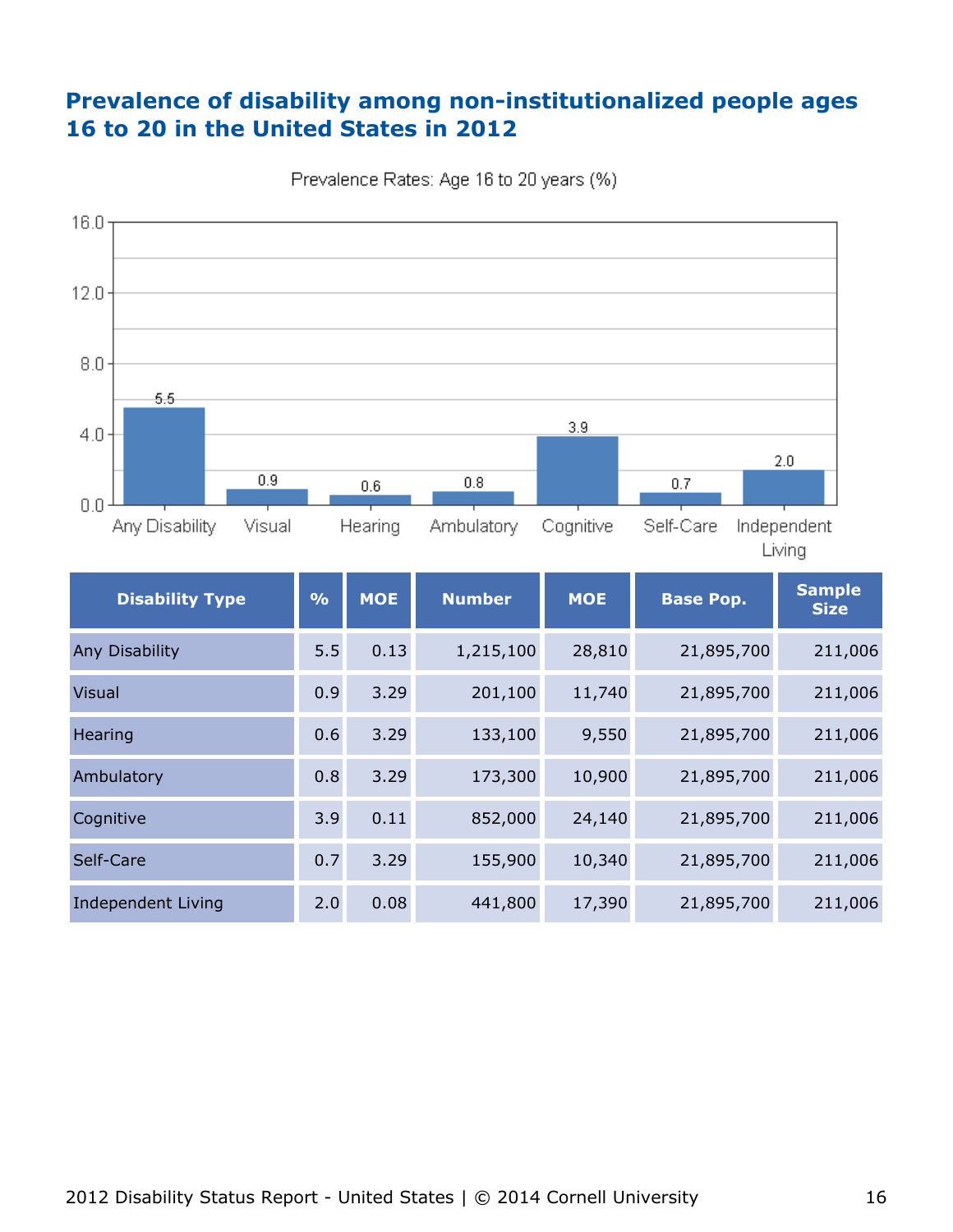## <span id="page-17-0"></span>**Prevalence**

## **Ages 21 to 64 years**

### **Introduction**

This section focuses on the prevalence of disability among non-institutionalized working-age people (ages 21 to 64) in the United States, using data from the 2012 American Community Survey (ACS). For definitions of terms, see Glossary.



- In 2012, the overall percentage (prevalence rate) of working age people (ages 21 to 64) with a disability in the US was 10.4 percent.
- In other words, in 2012, 18,890,100 of the  $\bullet$ 180,997,100 individuals ages 21 to 64 in the US reported one or more disabilities.
- In the US in 2012, among the six types of disabilities identified in the ACS, the highest prevalence rate was for "Ambulatory Disability," 5.5 percent. The lowest prevalence rate was "Visual Disability," 1.8 percent.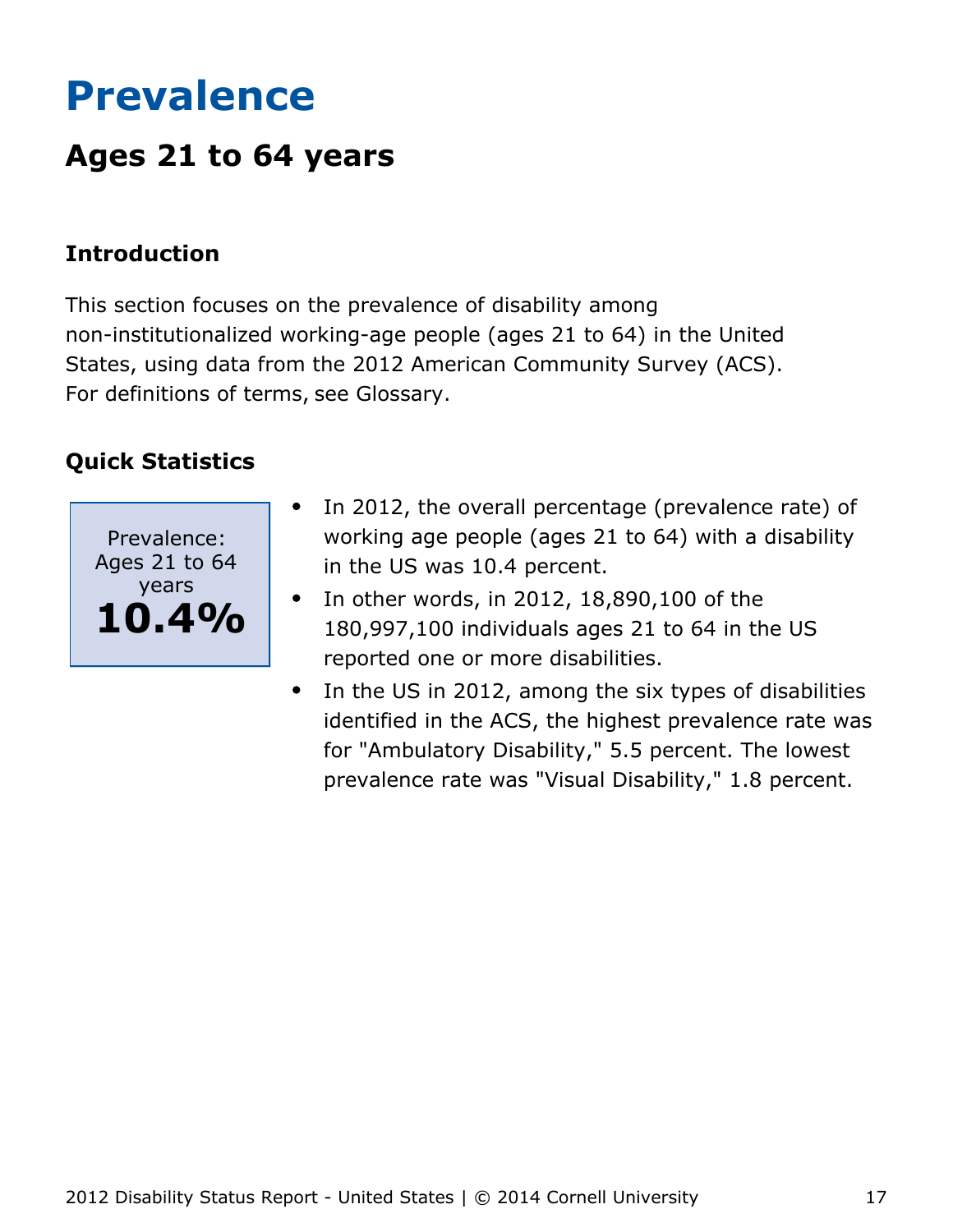#### **Prevalence of disability among non-institutionalized people ages 21 to 64 in the United States in 2012**





Living

| <b>Disability Type</b>    | $\frac{0}{0}$ | <b>MOE</b> | <b>Number</b> | <b>MOE</b> | <b>Base Pop.</b> | <b>Sample</b><br><b>Size</b> |
|---------------------------|---------------|------------|---------------|------------|------------------|------------------------------|
| Any Disability            | 10.4          | 0.06       | 18,890,100    | 110,340    | 180,997,100      | 1,727,327                    |
| Visual                    | 1.8           | 3.29       | 3,286,100     | 47,220     | 180,997,100      | 1,727,327                    |
| Hearing                   | 2.1           | 0.03       | 3,857,100     | 51,110     | 180,997,100      | 1,727,327                    |
| Ambulatory                | 5.5           | 0.04       | 9,888,800     | 81,040     | 180,997,100      | 1,727,327                    |
| Cognitive                 | 4.3           | 0.04       | 7,748,800     | 71,990     | 180,997,100      | 1,727,327                    |
| Self-Care                 | 1.9           | 3.29       | 3,493,800     | 48,680     | 180,997,100      | 1,727,327                    |
| <b>Independent Living</b> | 3.7           | 0.04       | 6,719,800     | 67,160     | 180,997,100      | 1,727,327                    |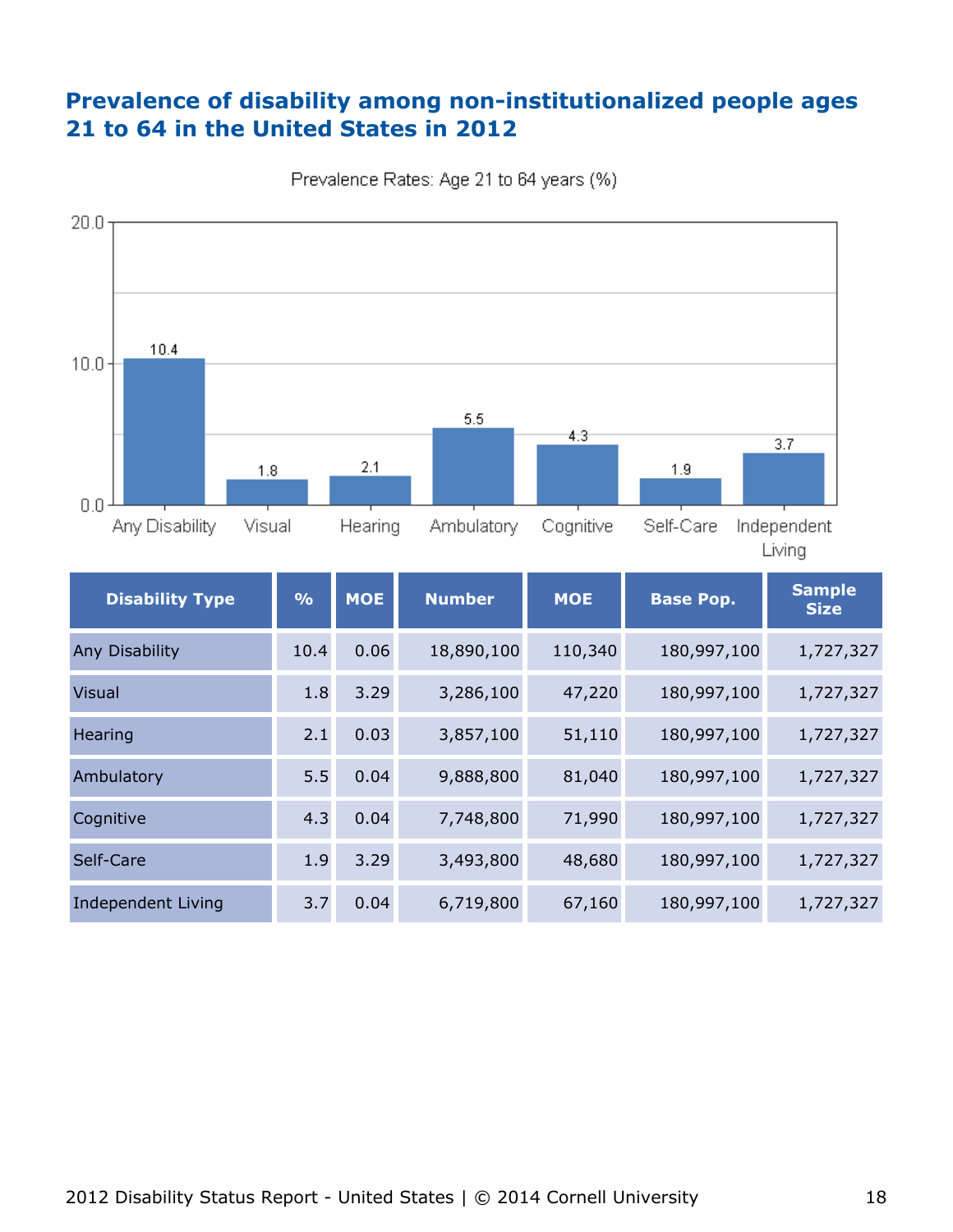## <span id="page-19-0"></span>**Prevalence**

## **Ages 65 to 74 years**

### **Introduction**

This section explores the prevalence of disability among non-institutionalized people ages 65 to 74 in the United States, using data from the 2012 American Community Survey (ACS). For definitions of terms, see Glossary.



- In 2012, the overall percentage (prevalence rate) of people with a disability ages 65 to 74 in the US was 25.0 percent.
- In other words, in 2012, 5,929,300 of the 23,731,800  $\bullet$ individuals ages 65 to 74 in the US reported one or more disabilities.
- $\bullet$ In the US in 2012, among the six types of disabilities identified in the ACS, the highest prevalence rate was for "Ambulatory Disability," 15.6 percent. The lowest prevalence rate was for "Visual Disability," 4.0 percent.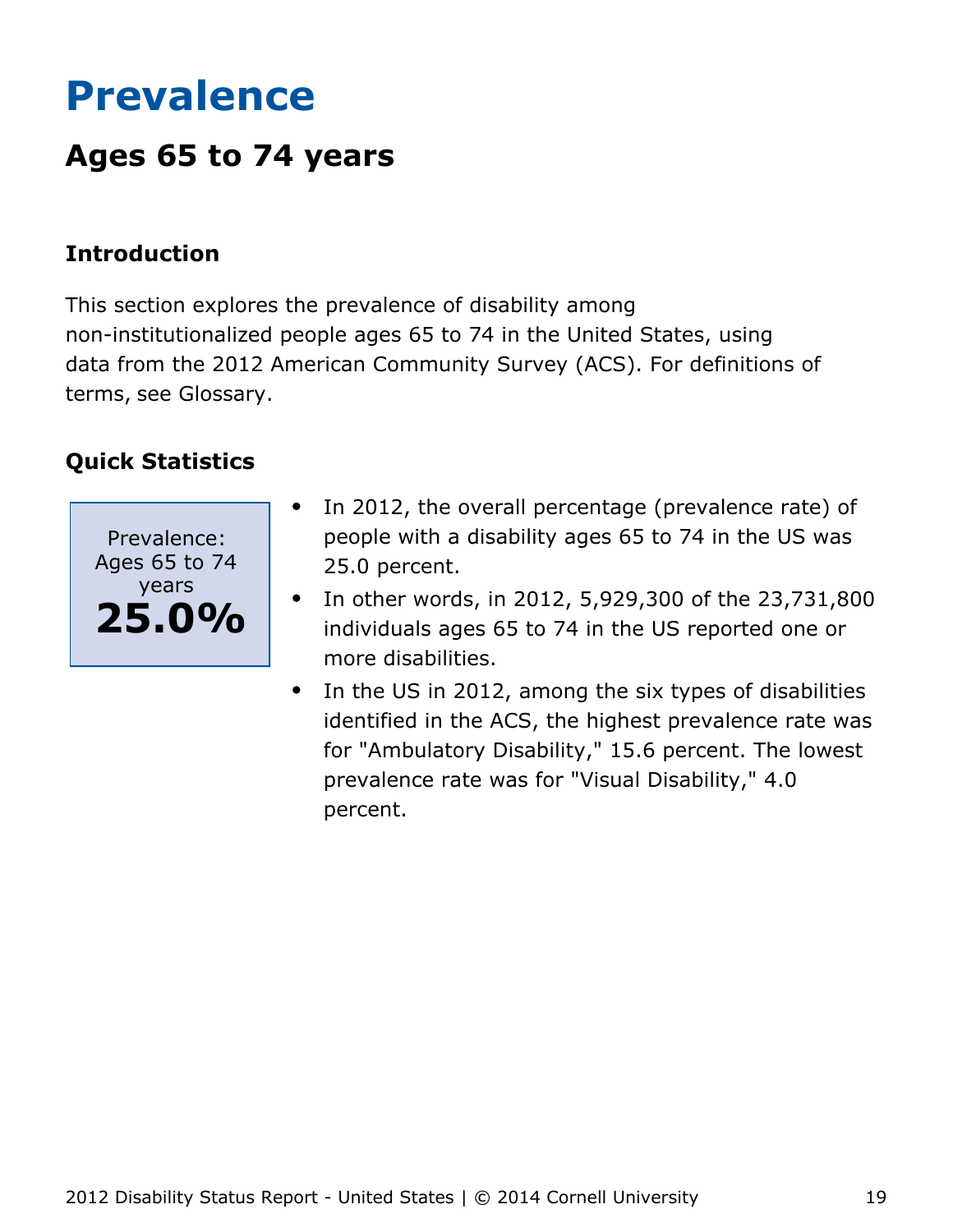#### **Prevalence of disability among non-institutionalized people ages 65 to 74 in the United States in 2012**



Prevalence Rates: Age 65 to 74 years (%)

Living

| <b>Disability Type</b> | $\frac{0}{0}$ | <b>MOE</b> | <b>Number</b> | <b>MOE</b> | <b>Base Pop.</b> | <b>Sample</b><br><b>Size</b> |
|------------------------|---------------|------------|---------------|------------|------------------|------------------------------|
| Any Disability         | 25.0          | 0.23       | 5,929,300     | 63,160     | 23,731,800       | 288,521                      |
| <b>Visual</b>          | 4.0           | 0.11       | 947,500       | 25,450     | 23,731,800       | 288,521                      |
| Hearing                | 8.9           | 0.15       | 2,110,200     | 37,910     | 23,731,800       | 288,521                      |
| Ambulatory             | 15.6          | 0.20       | 3,701,100     | 50,080     | 23,731,800       | 288,521                      |
| Cognitive              | 5.4           | 0.12       | 1,285,800     | 29,630     | 23,731,800       | 288,521                      |
| Self-Care              | 4.6           | 0.11       | 1,091,700     | 27,320     | 23,731,800       | 288,521                      |
| Independent Living     | 8.0           | 0.15       | 1,908,800     | 36,070     | 23,731,800       | 288,521                      |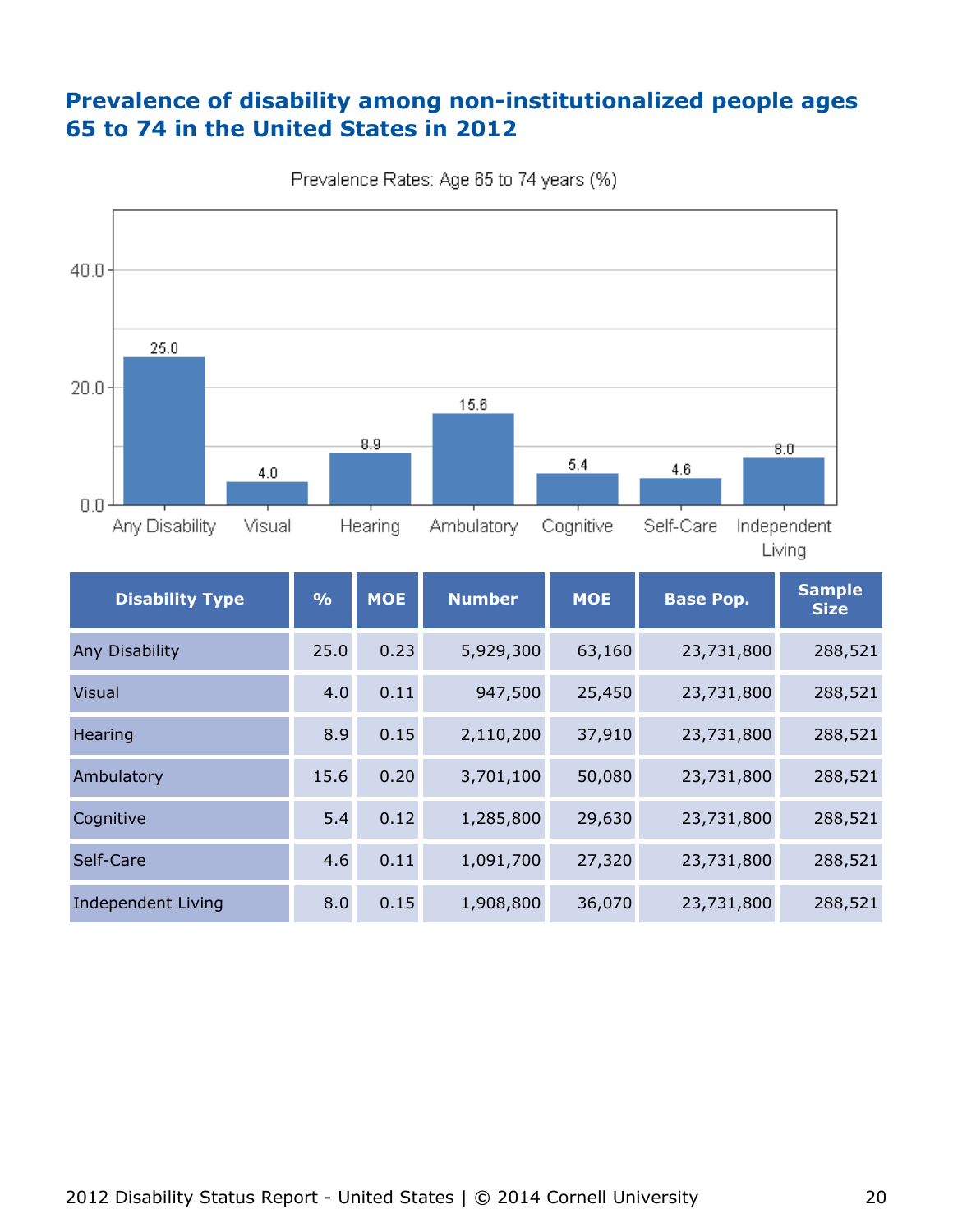## <span id="page-21-0"></span>**Prevalence**

## **Ages 75 and Older**

### **Introduction**

This section focuses on the prevalence of disability among non-institutionalized people ages 75 and older in the United States, using data from the 2012 American Community Survey (ACS). For definitions of terms, see Glossary.



- In 2012, the overall percentage (prevalence rate) of  $\bullet$ people with a disability ages 75 and older in the US was 50.0 percent.
- In other words, in 2012, 9,037,100 of the 18,091,700  $\bullet$ individuals ages 75 and older in the US reported one or more disabilities.
- In the US in 2012, among the six types of disabilities  $\bullet$ identified in the ACS, the highest prevalence rate was for "Ambulatory Disability," 32.9 percent. The lowest prevalence rate was for "Visual Disability," 9.8 percent.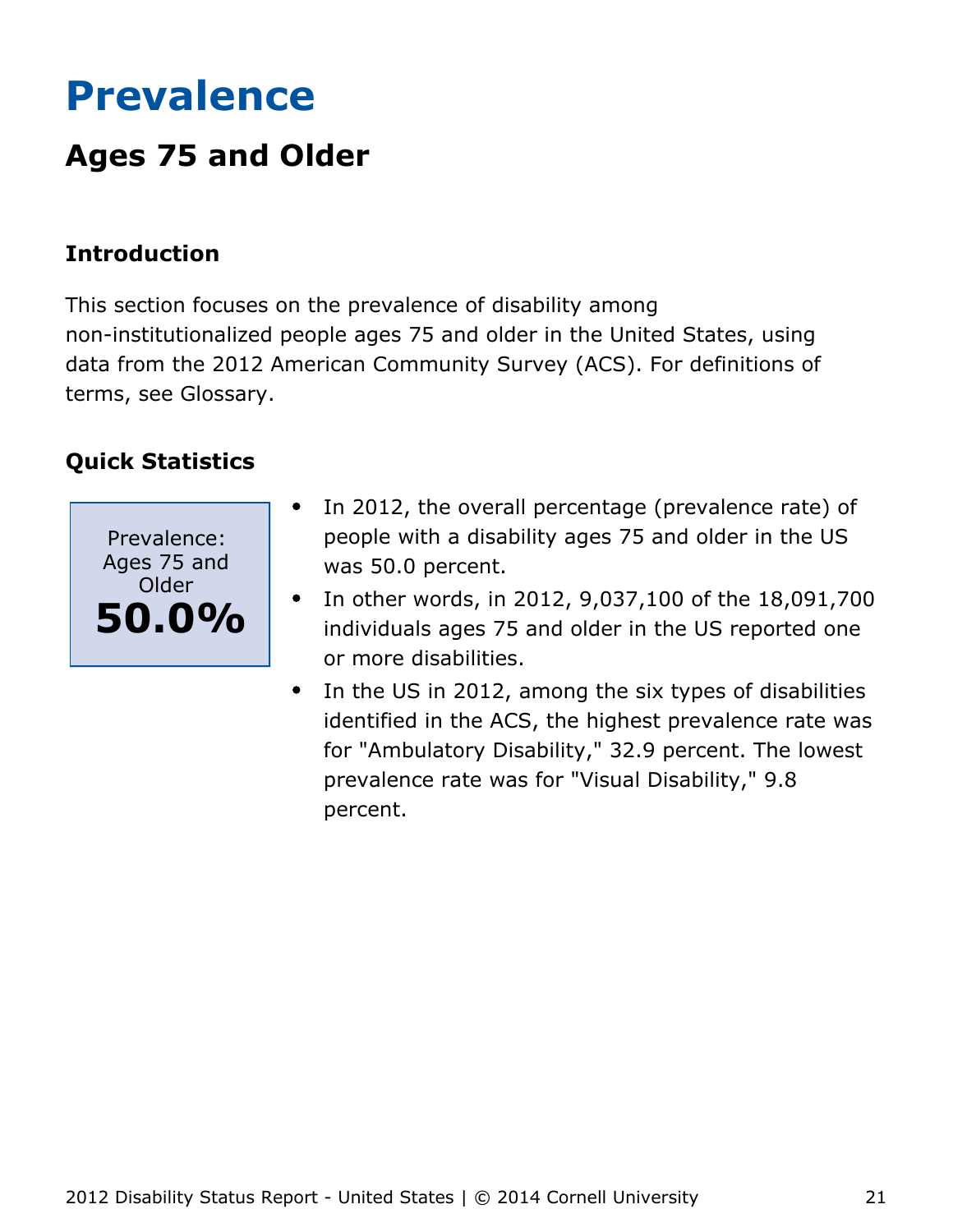#### **Prevalence of disability among non-institutionalized people ages 75 and older in the United States in 2012**



Prevalence Rates: Age 75 and older (%)

| <b>Disability Type</b> | $\frac{9}{6}$ | <b>MOE</b> | <b>Number</b> | <b>MOE</b> | <b>Base Pop.</b> | <b>Sample</b><br><b>Size</b> |
|------------------------|---------------|------------|---------------|------------|------------------|------------------------------|
| Any Disability         | 50.0          | 0.31       | 9,037,100     | 77,580     | 18,091,700       | 221,726                      |
| <b>Visual</b>          | 9.8           | 0.18       | 1,777,100     | 34,810     | 18,091,700       | 221,726                      |
| Hearing                | 22.2          | 0.26       | 4,017,500     | 52,150     | 18,091,700       | 221,726                      |
| Ambulatory             | 32.9          | 0.29       | 5,956,900     | 63,310     | 18,091,700       | 221,726                      |
| Cognitive              | 14.4          | 0.22       | 2,600,600     | 42,060     | 18,091,700       | 221,726                      |
| Self-Care              | 13.9          | 0.21       | 2,506,700     | 41,300     | 18,091,700       | 221,726                      |
| Independent Living     | 26.1          | 0.27       | 4,716,600     | 56,450     | 18,091,700       | 221,726                      |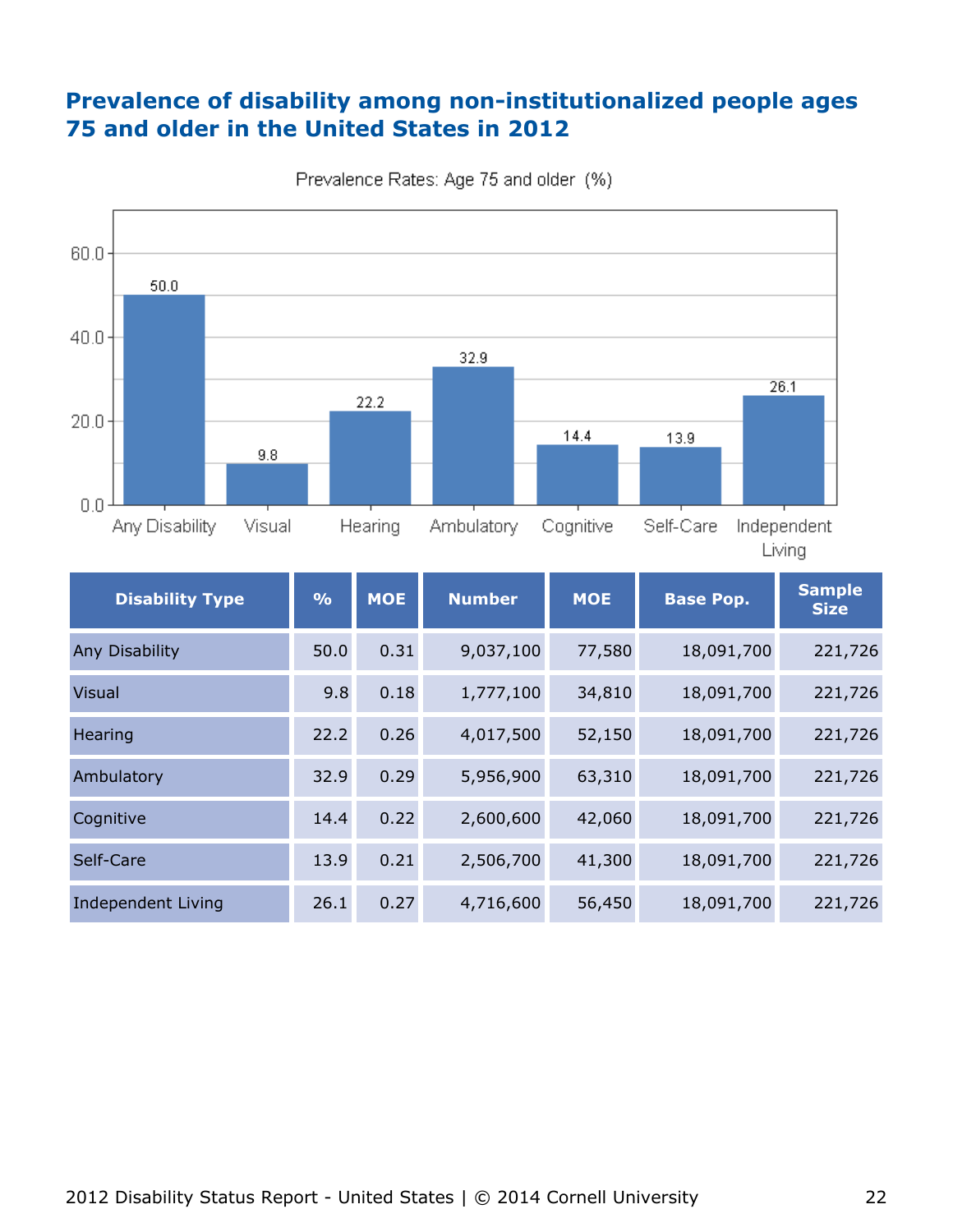## <span id="page-23-0"></span>**Prevalence**

## **Gender and Age**

### **Introduction**

This section examines the prevalence of disability among people by gender and age group in the United States, using data from the 2012 American Community Survey (ACS)\*. For definitions of terms, see Glossary.

## **Quick Statistics**



- In the US in 2012, the overall percentage (prevalence rate) of males with a disability of all ages was 12.0 percent.
- $\bullet$  In other words, in 2012, 18,138,200 of the 151,675,600 males of all ages in the US reported one or more disabilities.
- In the US in 2012, the overall percentage (prevalence rate) of females with a disability of all ages was 12.3 percent.
- In other words, in 2012, 19,489,600 of the 158,260,800 females of all ages in the US reported one or more disabilities.

**\* Note:** Children ages 0-4 were only asked about visual and hearing disabilities, children ages 5-15 were not asked the "Independent Living Disability" question.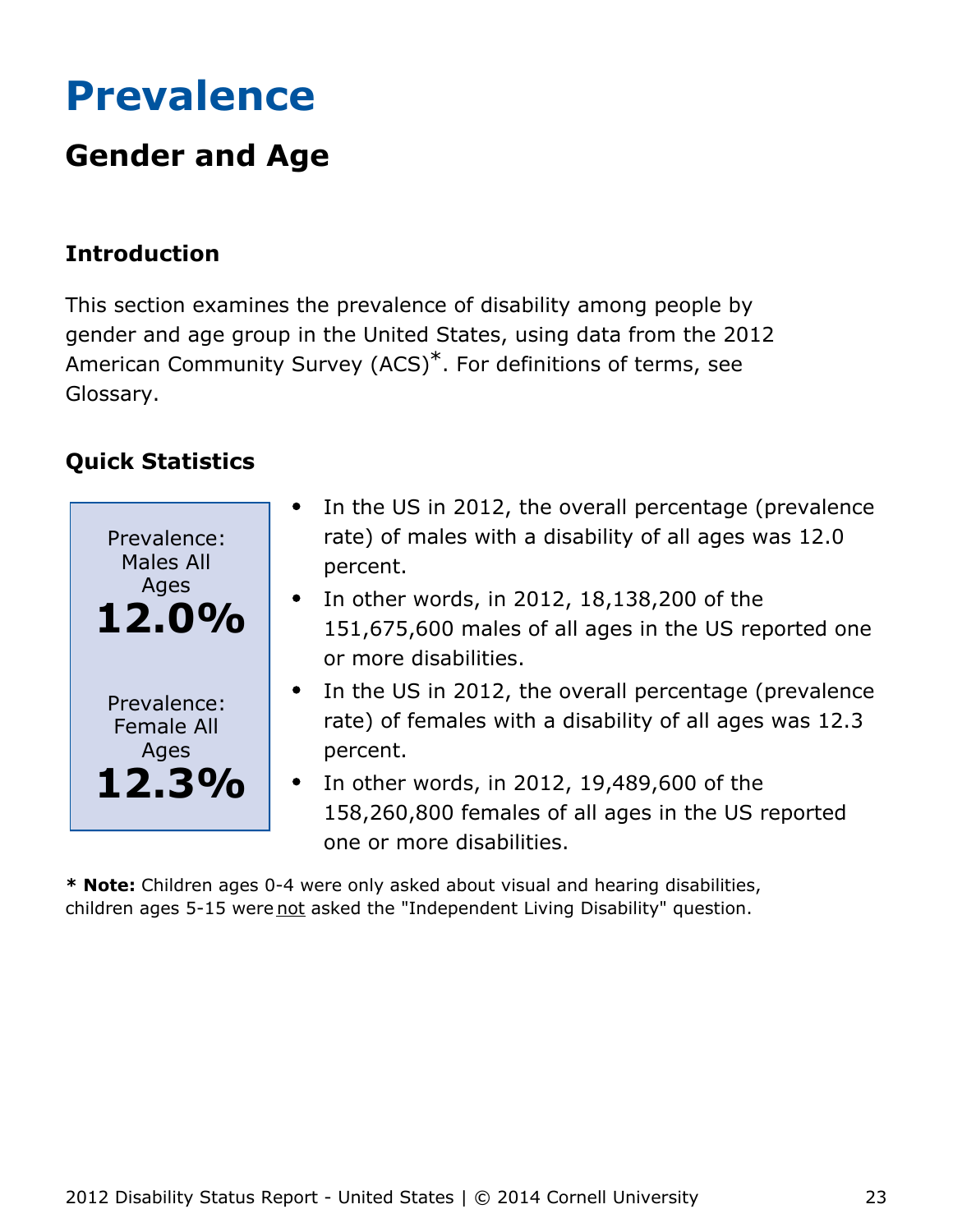#### **Prevalence of disability among non-institutionalized people by gender and age group in the United States in 2012**

Prevalence Rates: Gender and Age (%)

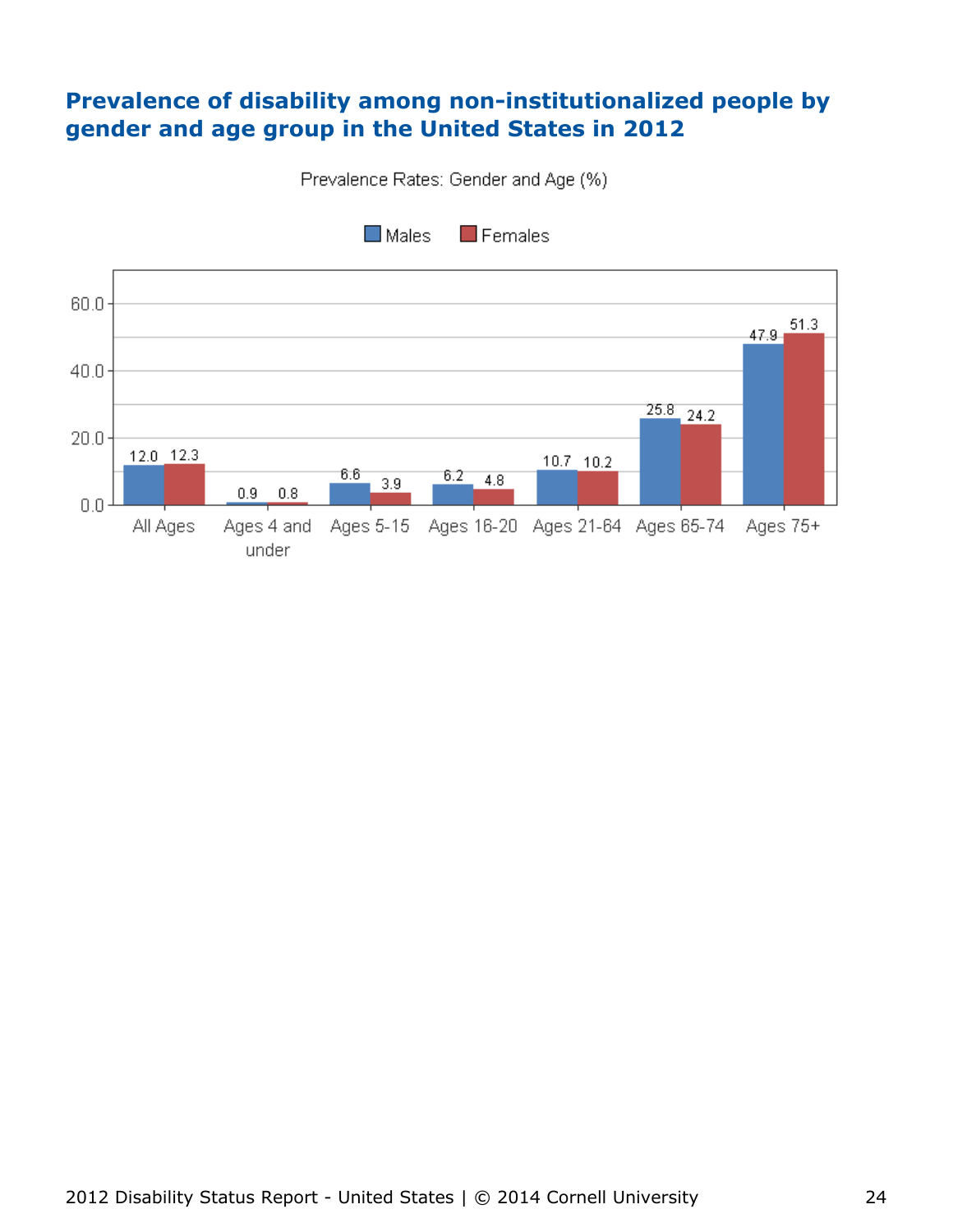| <b>Gender &amp; Age</b>   | $\frac{0}{0}$ | <b>MOE</b> | <b>Number</b> | <b>MOE</b> | <b>Base Pop.</b> | <b>Sample</b><br><b>Size</b> |
|---------------------------|---------------|------------|---------------|------------|------------------|------------------------------|
| <b>Males</b>              |               |            |               |            |                  |                              |
| Males: All Ages           | 12.0          | 0.07       | 18,138,200    | 108,260    | 151,675,600      | 1,465,578                    |
| Males: Ages 4 and under   | 0.9           | 3.29       | 89,800        | 7,850      | 10,123,300       | 86,349                       |
| Males: Ages 5-15          | 6.6           | 0.13       | 1,531,200     | 32,330     | 23,226,800       | 213,609                      |
| Males: Ages 16-20         | 6.2           | 0.19       | 695,000       | 21,810     | 11,134,500       | 106,552                      |
| Males: Ages 21-64         | 10.7          | 0.09       | 9,463,600     | 79,340     | 88,826,600       | 833,428                      |
| Males: Ages 65-74         | 25.8          | 0.34       | 2,858,700     | 44,080     | 11,064,100       | 134,507                      |
| Males: Ages 75+           | 47.9          | 0.48       | 3,499,900     | 48,720     | 7,300,300        | 91,133                       |
| <b>Females</b>            |               |            |               |            |                  |                              |
| Females: All Ages         | 12.3          | 0.07       | 19,489,600    | 111,970    | 158,260,800      | 1,569,718                    |
| Females: Ages 4 and under | 0.8           | 3.29       | 73,100        | 7,080      | 9,685,100        | 82,608                       |
| Females: Ages 5-15        | 3.9           | 0.11       | 862,100       | 24,280     | 22,184,900       | 204,150                      |
| Females: Ages 16-20       | 4.8           | 0.17       | 520,200       | 18,870     | 10,761,200       | 104,454                      |
| Females: Ages 21-64       | 10.2          | 0.08       | 9,426,500     | 79,190     | 92,170,500       | 893,899                      |
| Females: Ages 65-74       | 24.2          | 0.32       | 3,070,600     | 45,660     | 12,667,800       | 154,014                      |
| Females: Ages 75+         | 51.3          | 0.40       | 5,537,200     | 61,080     | 10,791,400       | 130,593                      |

**\* Note:** Children ages 0-4 were only asked about visual and hearing disabilities, children ages 5-15 were not asked the "Independent Living Disability" question.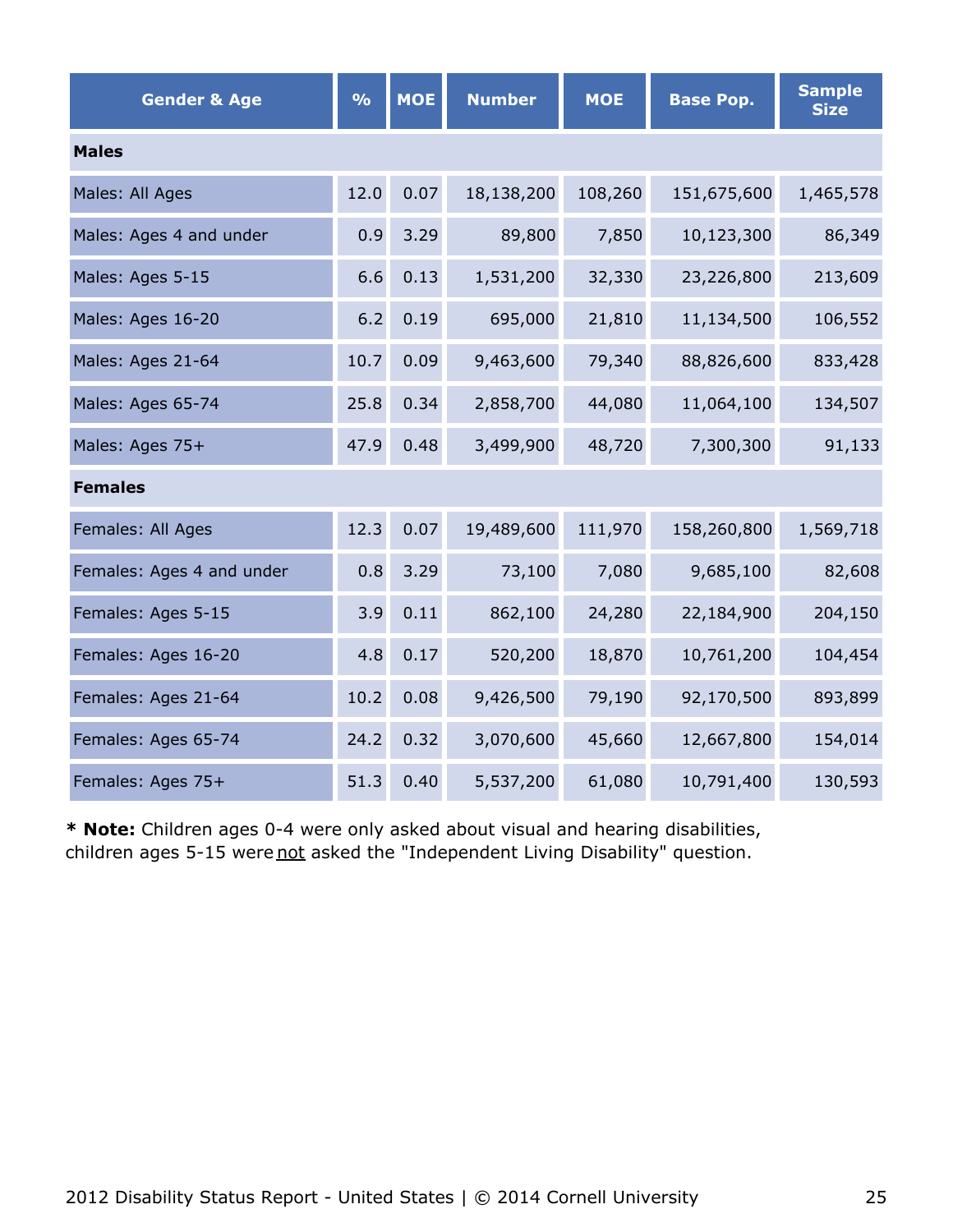## <span id="page-26-0"></span>**Prevalence**

## **Hispanic/Latino Origin and Age**

### **Introduction**

This section examines the prevalence of disability among people by Hispanic/Latino origin and age group in the United States, using data from the 2012 American Community Survey (ACS)\*. For definitions of terms, see Glossary.

### **Quick Statistics**



- In the US in 2012, the overall percentage (prevalence rate) of disability among people of Hispanic/Latino origin of all ages was 8.5 percent.
- In other words, in 2012, 4,456,200 of the 52,353,100 people of Hispanic/Latino origin of all ages in the US reported one or more disabilities.
- In the US in 2012, the overall percentage (prevalence rate) of disability among people of non-Hispanic/Latino origin of all ages was 12.9 percent.
- In other words, in 2012, 33,171,700 of the 257,583,300 people of non-Hispanic/Latino origin of all ages in the US reported one or more disabilities.

**\* Note:** Children ages 0-4 were only asked about visual and hearing disabilities, children age 5-15 were not asked the "Independent Living Disability" question.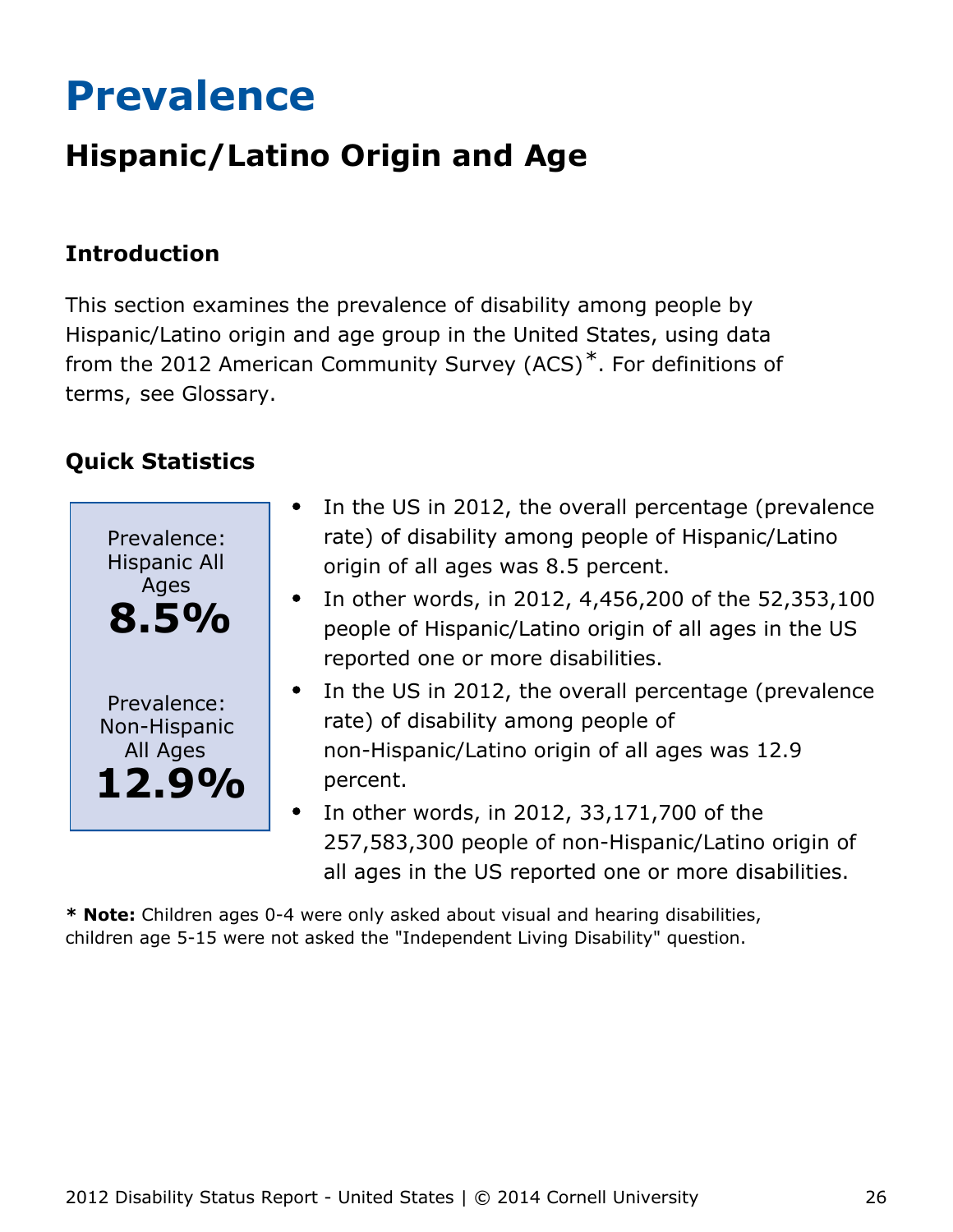### **Prevalence of disability among non-institutionalized people by Hispanic / Latino origin and age group in the United States in 2012**

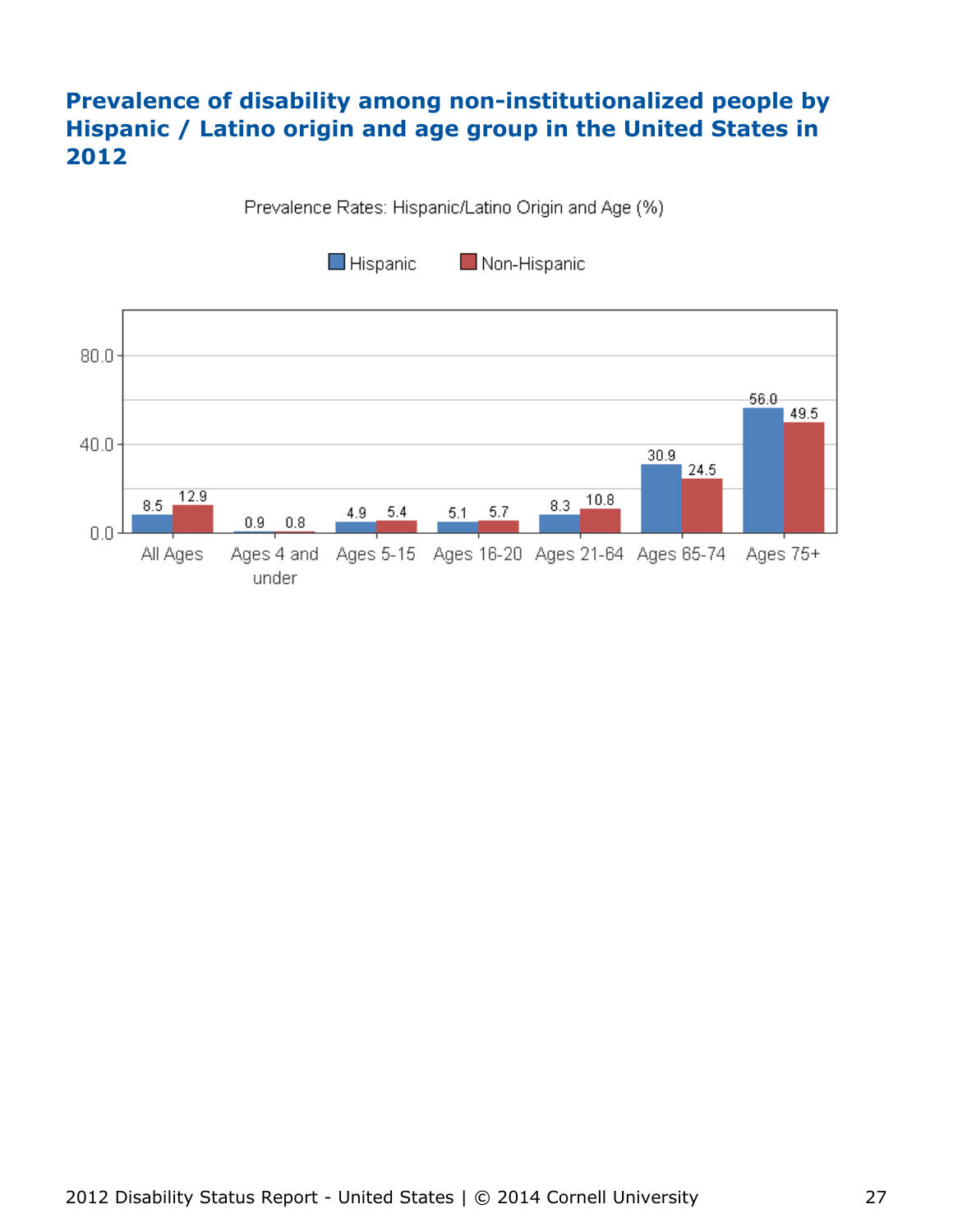| <b>Hispanic/Latino</b><br><b>Origin &amp; Age</b> | $\frac{9}{6}$ | <b>MOE</b> | <b>Number</b> | <b>MOE</b> | <b>Base Pop.</b> | <b>Sample</b><br><b>Size</b> |
|---------------------------------------------------|---------------|------------|---------------|------------|------------------|------------------------------|
| <b>Hispanic</b>                                   |               |            |               |            |                  |                              |
| Hispanic - All Ages                               | 8.5           | 0.10       | 4,456,200     | 54,890     | 52,353,100       | 424,971                      |
| Hispanic - Ages 4 and under                       | 0.9           | 3.29       | 45,500        | 5,590      | 5,095,300        | 37,376                       |
| Hispanic - Ages 5-15                              | 4.9           | 0.17       | 525,100       | 18,960     | 10,670,500       | 86,972                       |
| Hispanic - Ages 16-20                             | 5.1           | 0.27       | 232,800       | 12,630     | 4,584,000        | 38,138                       |
| Hispanic - Ages 21-64                             | 8.3           | 0.13       | 2,401,000     | 40,420     | 28,935,700       | 230,064                      |
| Hispanic - Ages 65-74                             | 30.9          | 0.89       | 572,000       | 19,790     | 1,853,700        | 19,337                       |
| Hispanic - Ages 75+                               | 56.0          | 1.18       | 679,700       | 21,570     | 1,213,900        | 13,084                       |
| <b>Non-Hispanic</b>                               |               |            |               |            |                  |                              |
| Non-Hispanic - All Ages                           | 12.9          | 0.05       | 33,171,700    | 142,640    | 257,583,300      | 2,610,325                    |
| Non-Hispanic - Ages 4 and under                   | 0.8           | 3.29       | 117,300       | 8,970      | 14,713,000       | 131,581                      |
| Non-Hispanic - Ages 5-15                          | 5.4           | 0.10       | 1,868,300     | 35,690     | 34,741,300       | 330,787                      |
| Non-Hispanic - Ages 16-20                         | 5.7           | 0.15       | 982,300       | 25,910     | 17,311,700       | 172,868                      |
| Non-Hispanic - Ages 21-64                         | 10.8          | 0.07       | 16,489,000    | 103,510    | 152,061,300      | 1,497,263                    |
| Non-Hispanic - Ages 65-74                         | 24.5          | 0.24       | 5,357,300     | 60,100     | 21,878,200       | 269,184                      |
| Non-Hispanic - Ages 75+                           | 49.5          | 0.32       | 8,357,400     | 74,690     | 16,877,800       | 208,642                      |

**\* Note:** Children ages 0-4 were only asked about visual and hearing disabilities, children ages 5-15 were not asked the "Independent Living Disability" question.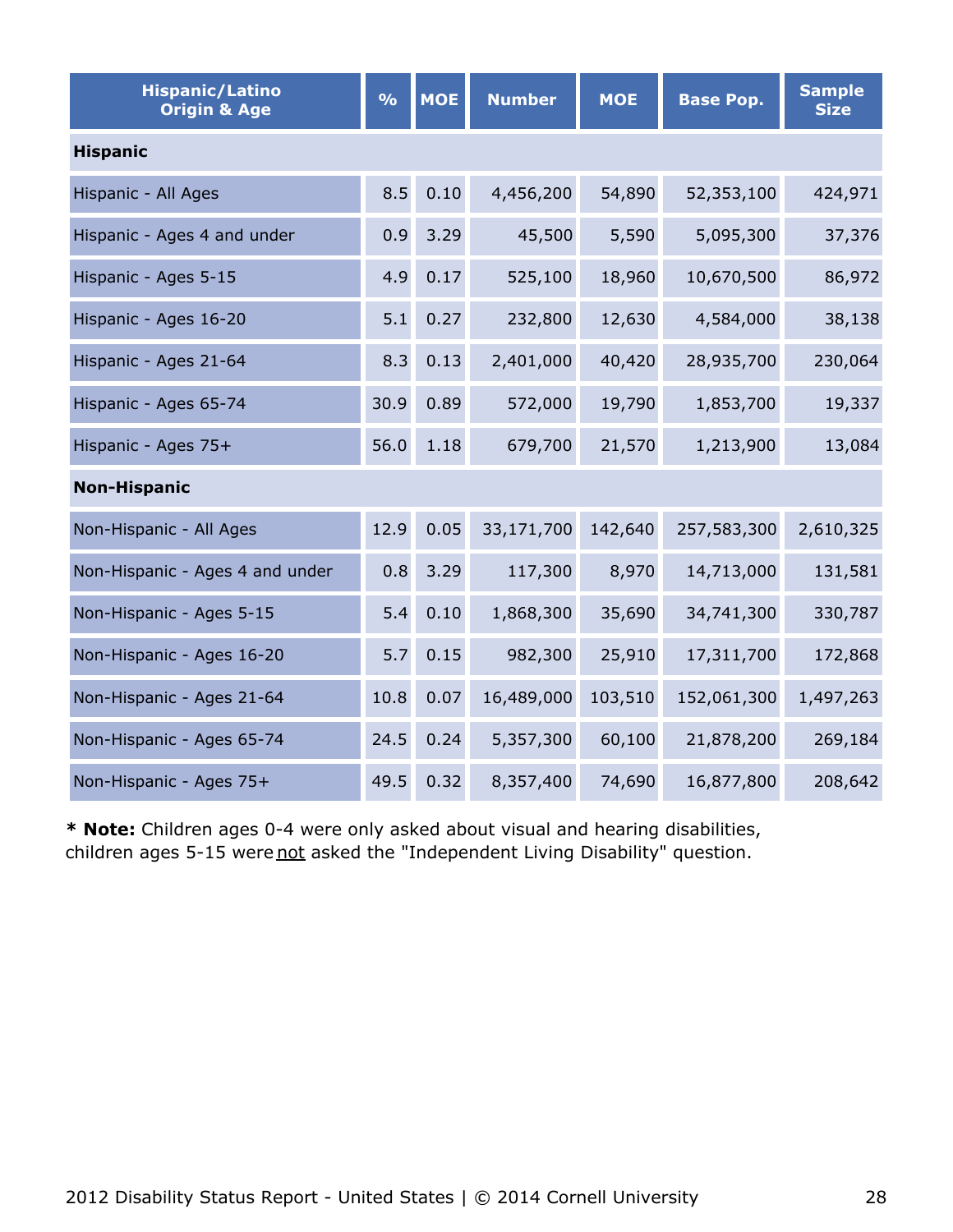## <span id="page-29-0"></span>**Prevalence**

## **Race**

## **Introduction**

This section presents the disability prevalence rate among non-institutionalized working-age people (ages 21 to 64) by race category in the US, using data from the 2012 American Community Survey (ACS). For definitions of terms, see Glossary.

## **Quick Statistics**

In 2012, among working-age people in the US:

- 10.2 percent of persons who were White reported a disability.  $\bullet$
- 14.2 percent of persons who were Black/African American reported a  $\bullet$ disability.
- 17.6 percent of persons who were Native American reported a disability.  $\bullet$
- 4.3 percent of persons who were Asian reported a disability.
- 9.9 percent of persons who were some other race(s) reported a disability.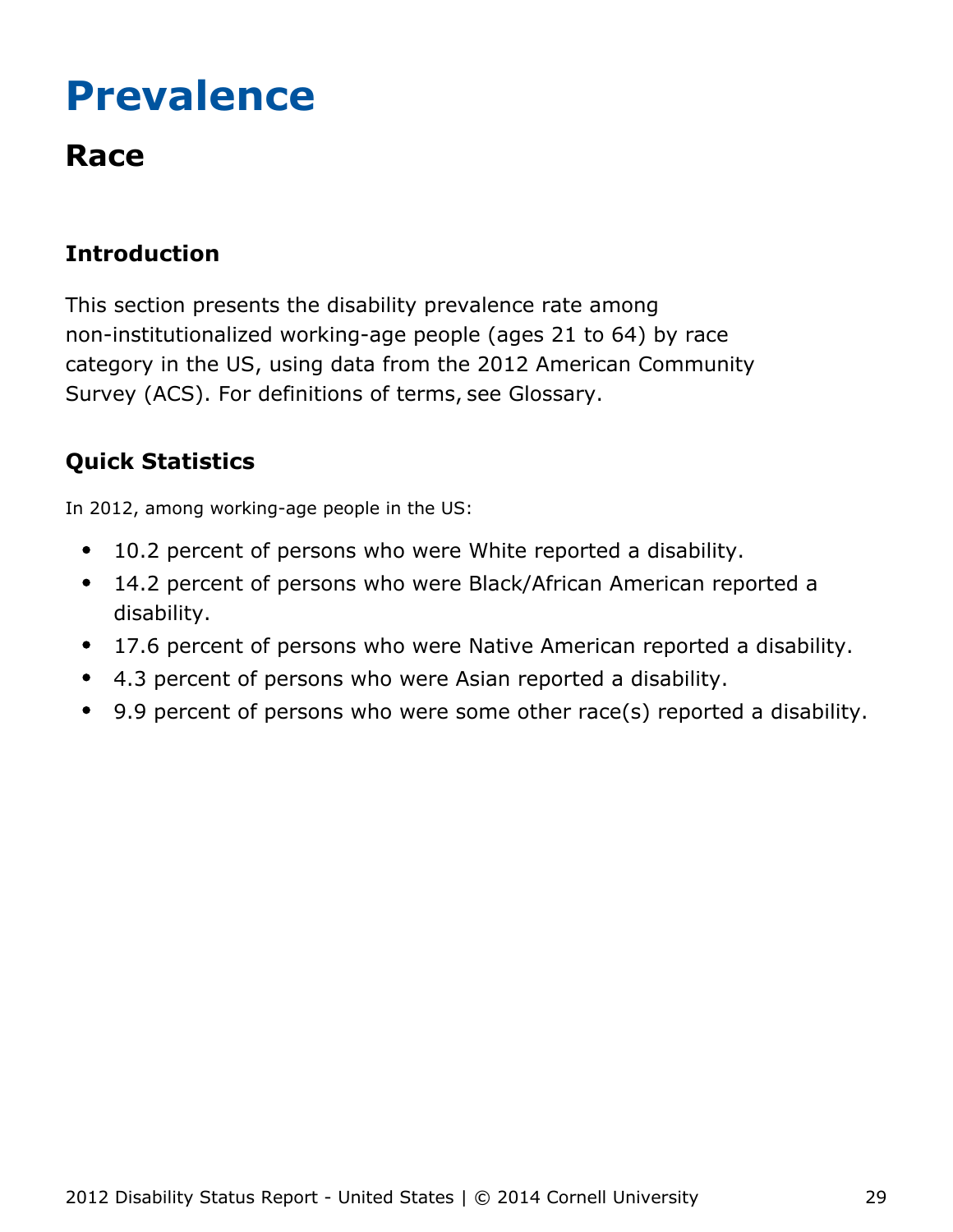#### **Prevalence of disability among non-institutionalized working-age people (ages 21 to 64) by race in the United States in 2012**



Prevalence Rates: Race (%)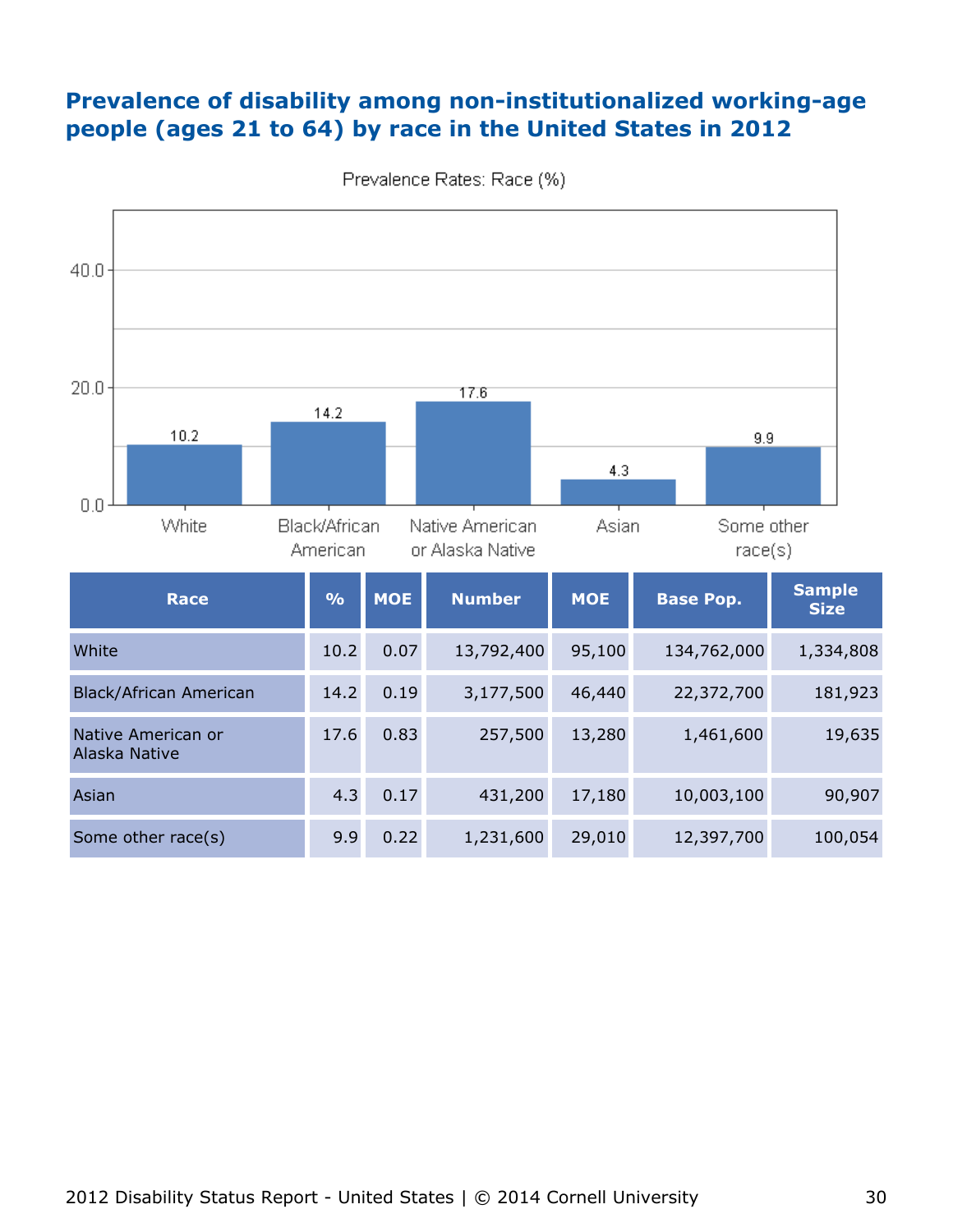# <span id="page-31-0"></span>**Employment**

## **Introduction**

This section examines the employment rates of non-institutionalized working-age people (ages 21 to 64) with disabilities in the United States, using data from the 2012 American Community Survey (ACS). For definitions of terms, see Glossary.



- In 2012, the employment rate of working-age people  $\bullet$ with disabilities in the US was 33.5 percent.
- In 2012, the employment rate of working-age people  $\bullet$ without disabilities in the US was 76.3 percent.
- The gap between the employment rates of  $\bullet$ working-age people with and without disabilities was 42.8 percentage points.
- Among the six types of disabilities identified in the ACS, the highest employment rate was for people with a "Hearing Disability," 50.2 percent. The lowest employment rate was for people with a "Independent Living Disability," 15.7 percent.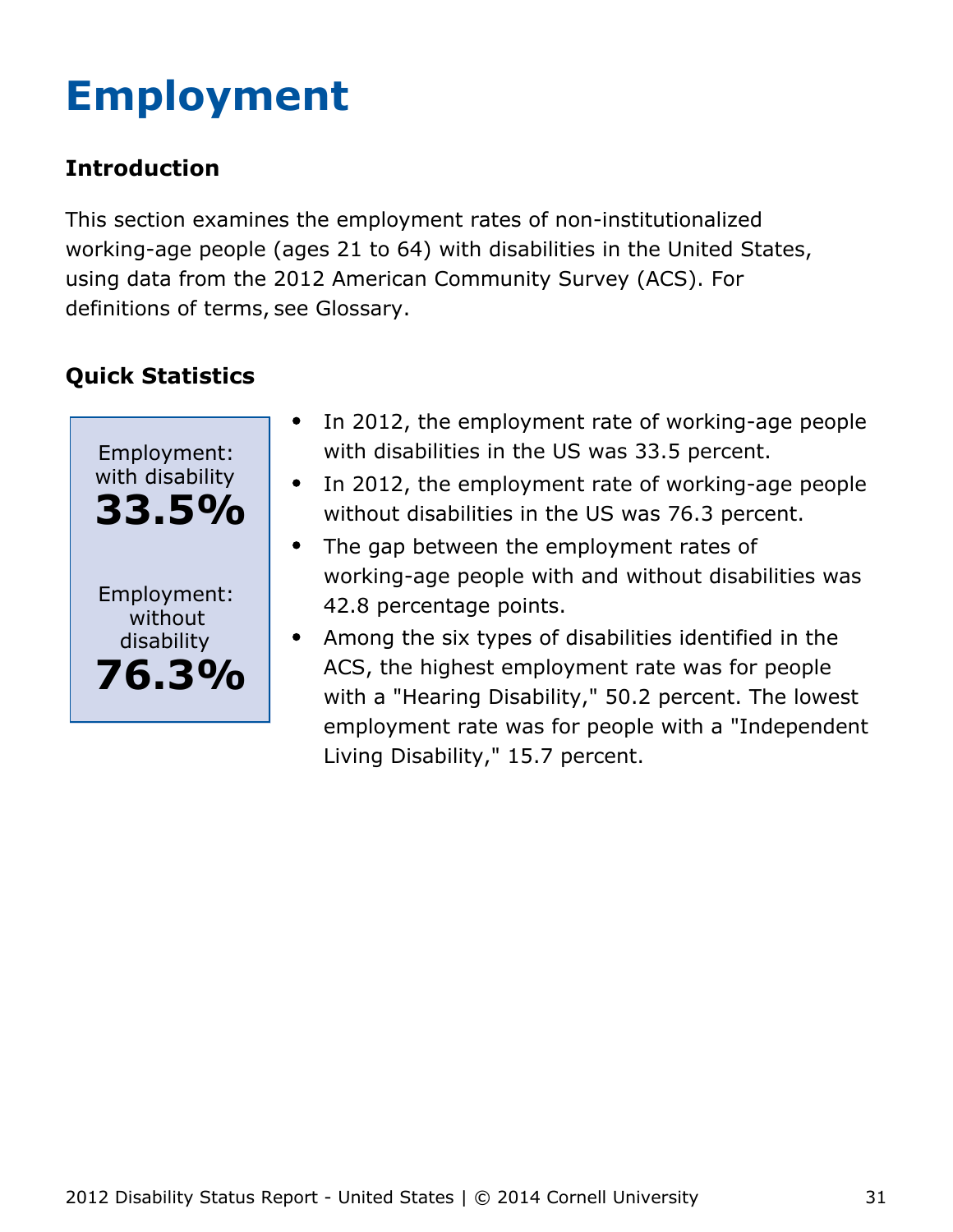#### **Employment of non-institutionalized working-age people (ages 21 to 64) by disability status in the United States in 2012**



Living **Disability Type % MOE Number MOE Base Pop. Sample Size** No Disability 76.3 0.09 123,685,100 225,770 162,107,000 1,532,753 Any Disability 33.5 0.28 6,328,000 65,200 18,890,100 194,574 Visual 37.7 0.70 1,240,200 29,110 3,286,100 32,021 Hearing 50.2 0.67 1,936,300 36,330 3,857,100 40,210 Ambulatory 24.1 0.36 2,380,500 40,250 9,888,800 102,232 Cognitive 23.2 0.40 1,800,900 35,040 7,748,800 79,991 Self-Care 16.2 0.52 566,100 19,690 3,493,800 37,072 Independent Living 15.7 0.37 1,053,900 26,840 6,719,800 71,279

Employment Rates (%)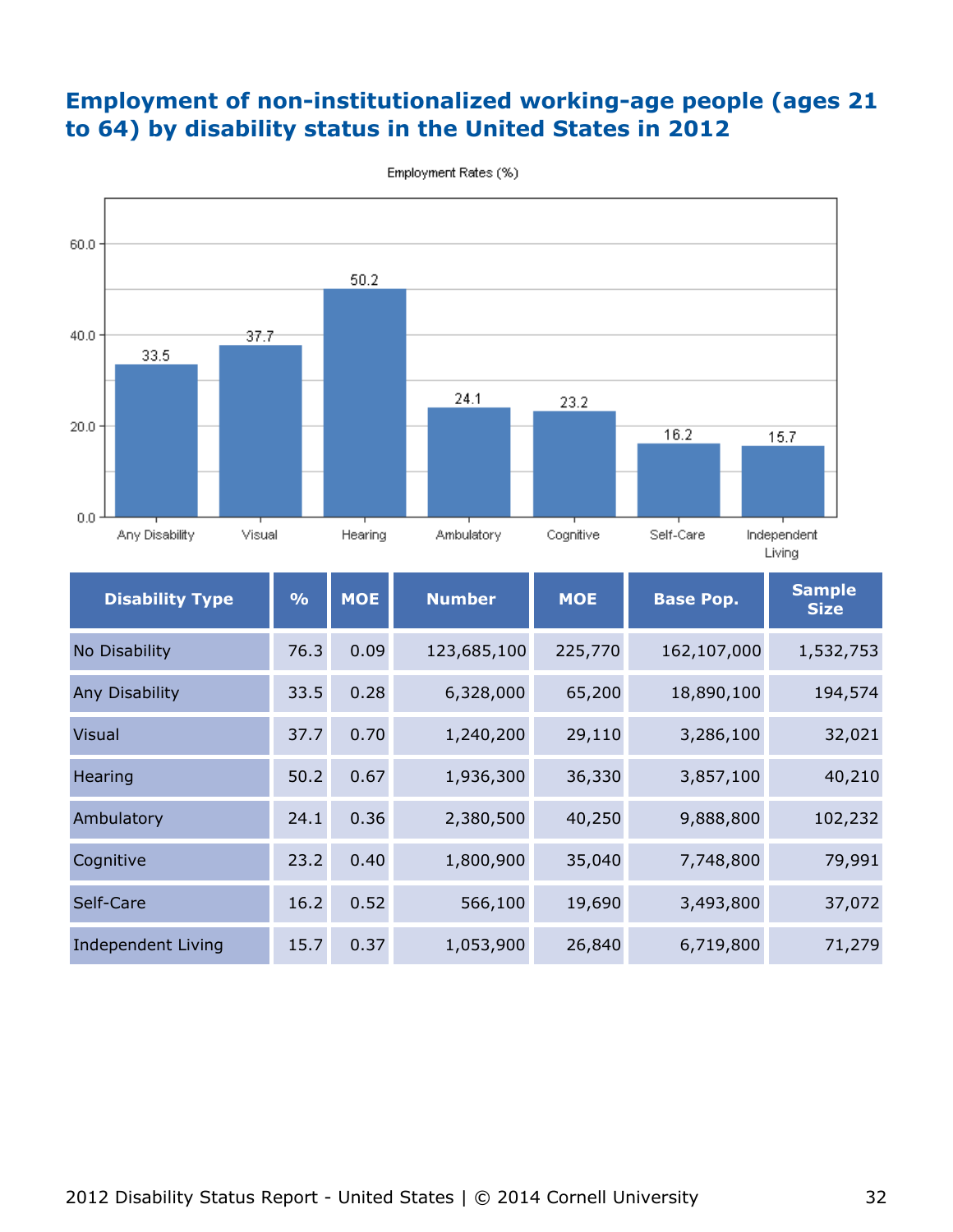# <span id="page-33-0"></span>**Not Working but Actively Looking for Work**

## **Introduction**

This section focuses on the percentage of non-institutionalized working-age people (ages 21 to 64) with disabilities in the United States who are not working but actively looking for work, using data from the 2012 American Community Survey (ACS). For definitions of terms, see Glossary.



- In 2012 in the US, the percentage of working-age people with disabilities who were not working but actively looking for work was 10.8 percent.
- In 2012 in the US, the percentage of working-age people without disabilities who were not working but actively looking for work was 27.5 percent.
- $\bullet$ The difference in the percentage of not working but actively looking for work between working-age people with and without disabilities was 16.7 percentage points.
	- Among the six types of disabilities identified in the ACS, the highest percentage of not working but actively looking for work was for people with a "Hearing Disability," 13.4 percent. The lowest percentage was for people with a "Self-Care Disability," 4.7 percent.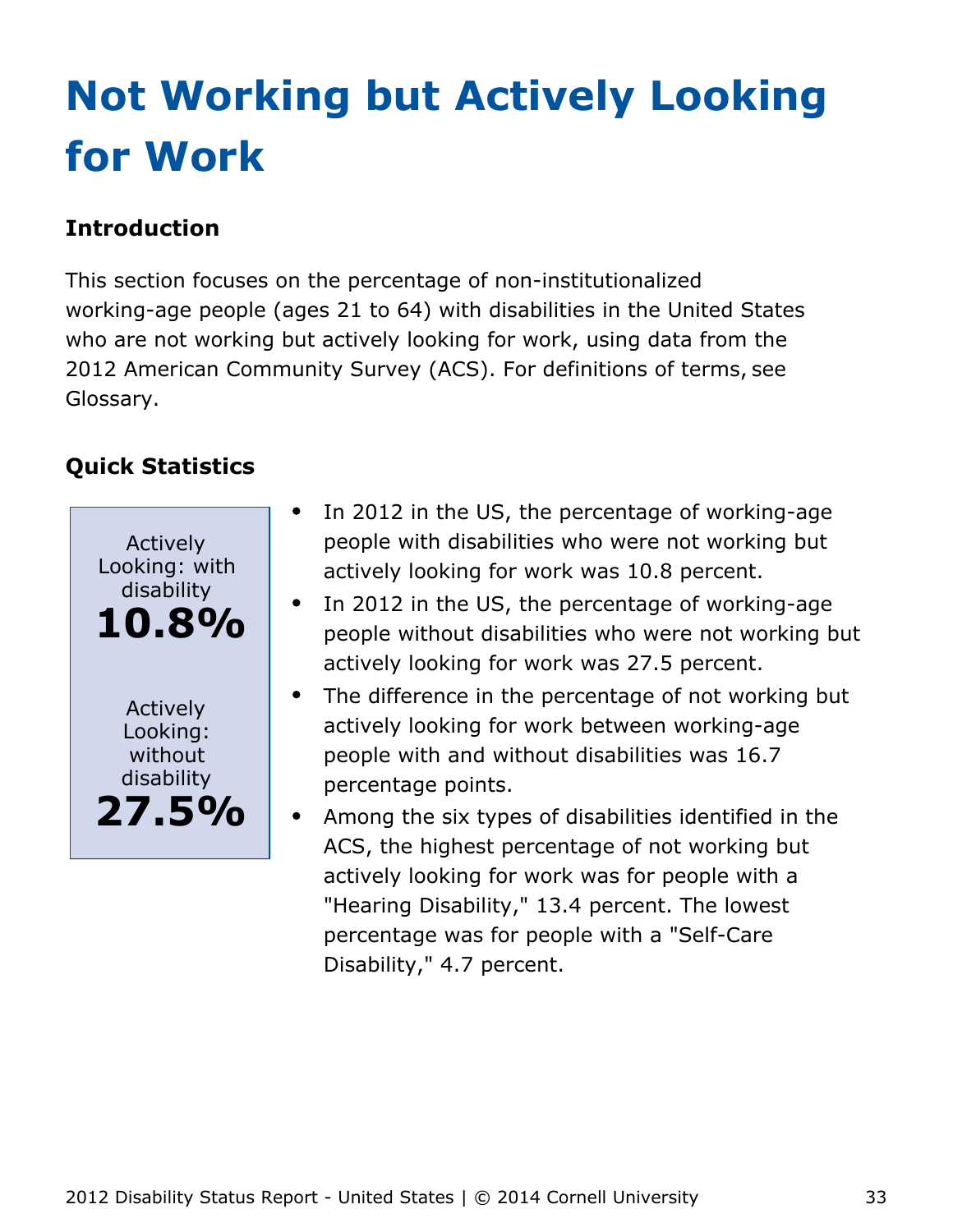#### **Percentage who are not working but actively looking for work among non-institutionalized working-age people (ages 21 to 64) in the United States in 2012**



Not Working but Actively Looking for Work (%)

| <b>Disability Type</b> | $\frac{9}{6}$ | <b>MOE</b> | <b>Number</b> | <b>MOE</b> | <b>Base Pop.</b> | <b>Sample</b><br><b>Size</b> |
|------------------------|---------------|------------|---------------|------------|------------------|------------------------------|
| No Disability          | 27.5          | 0.19       | 10,582,800    | 83,740     | 38,421,900       | 366,703                      |
| Any Disability         | 10.8          | 0.23       | 1,353,800     | 30,410     | 12,562,000       | 131,310                      |
| <b>Visual</b>          | 12.3          | 0.60       | 250,900       | 13,110     | 2,045,900        | 20,556                       |
| Hearing                | 13.4          | 0.64       | 256,500       | 13,260     | 1,920,800        | 20,328                       |
| Ambulatory             | 7.1           | 0.25       | 536,700       | 19,170     | 7,508,300        | 78,671                       |
| Cognitive              | 10.5          | 0.33       | 624,200       | 20,670     | 5,947,800        | 62,429                       |
| Self-Care              | 4.7           | 0.32       | 136,700       | 9,680      | 2,927,700        | 31,358                       |
| Independent Living     | 5.6           | 0.25       | 316,600       | 14,730     | 5,665,900        | 60,317                       |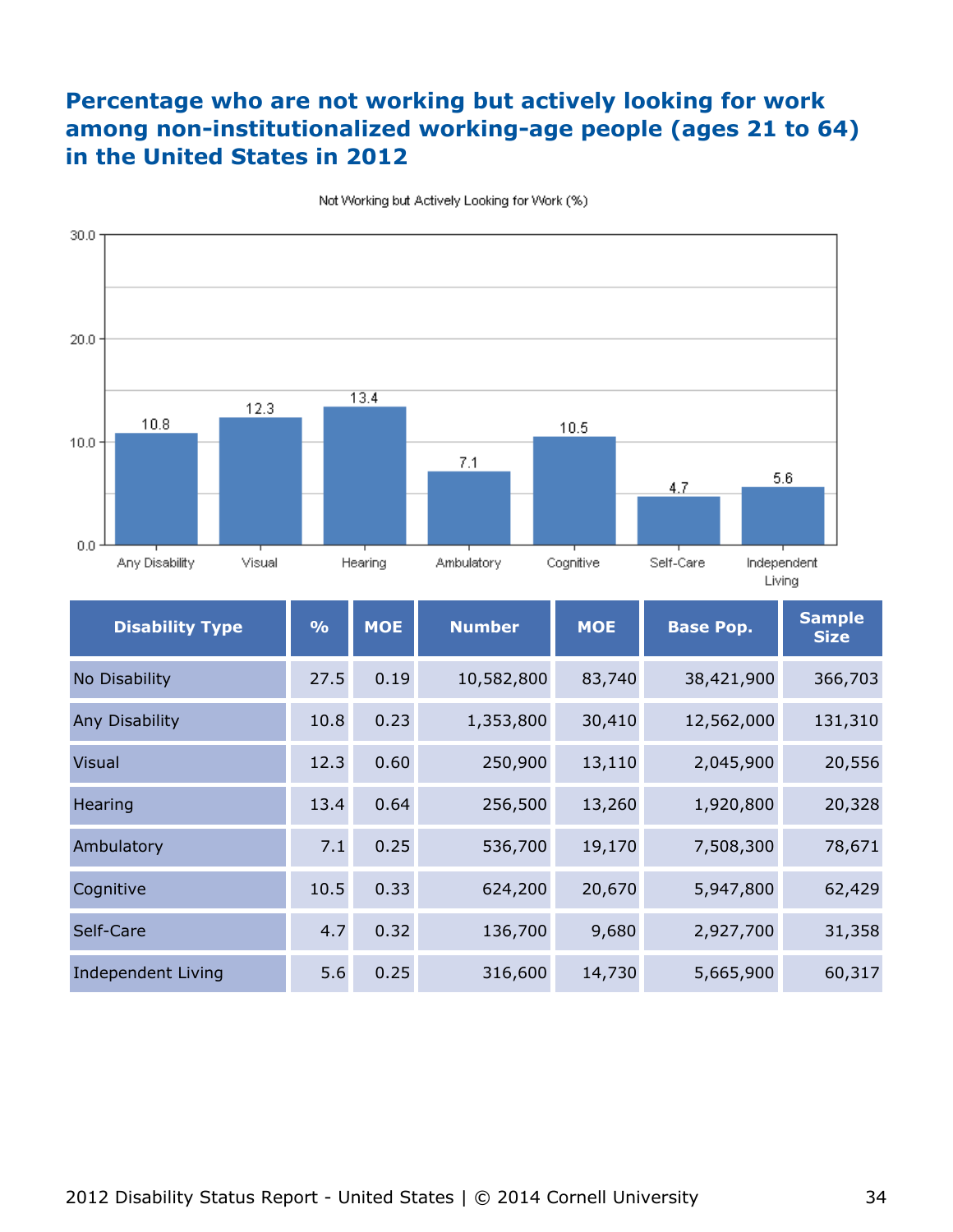# <span id="page-35-0"></span>**Full-Time / Full-Year Employment**

### **Introduction**

This section presents the percentage of non-institutionalized working-age people (ages 21 to 64) with disabilities working full-time/full-year in the United States, using data from the 2012 American Community Survey (ACS). For definitions of terms, see Glossary.



- In 2012, the percentage of working-age people with disabilities working full-time/full-year in the US was 20.9 percent.
- In 2012, the percentage of working-age people without disabilities working full-time/full-year in the US was 56.4 percent.
- The difference in the percentage working full-time/full-year between working-age people with and without disabilities was 35.5 percentage points.
- Among the six types of disabilities identified in the  $\bullet$ ACS, the highest full-time/full-year employment rate was for people with "Hearing Disability," 36.0 percent. The lowest full-time/full-year employment rate was for people with "Independent Living Disability," 7.4 percent.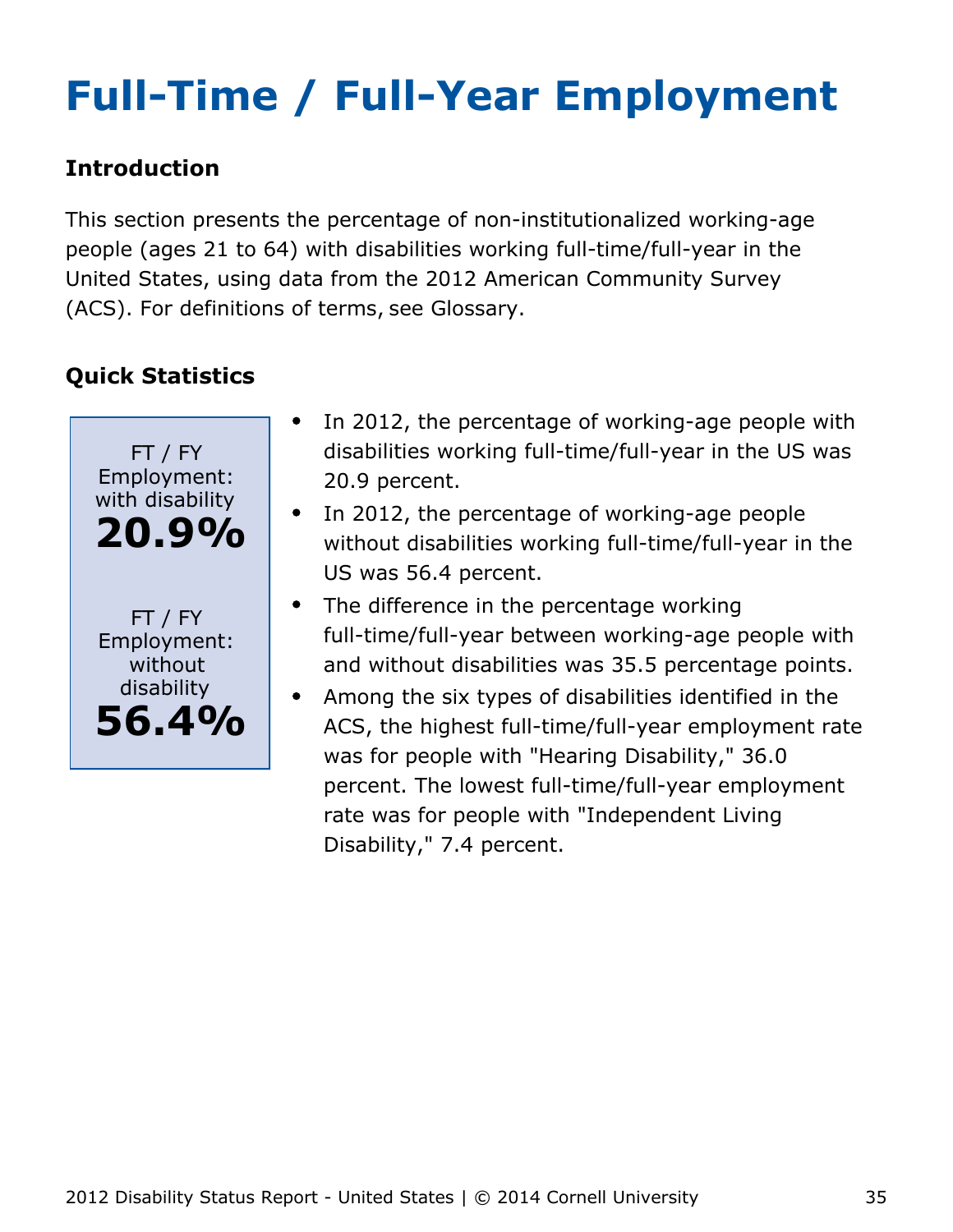#### **Full-Time/Full-Year employment of non-institutionalized working-age people (ages 21 to 64) by disability status in the United States in 2012**



Full-Time / Full-Year Employment Rates (%)

| <b>Disability Type</b> | $\frac{9}{6}$ | <b>MOE</b> | <b>Number</b> | <b>MOE</b> | <b>Base Pop.</b> | <b>Sample</b><br><b>Size</b> |
|------------------------|---------------|------------|---------------|------------|------------------|------------------------------|
| No Disability          | 56.4          | 0.10       | 91,375,700    | 210,770    | 162,107,000      | 1,532,753                    |
| Any Disability         | 20.9          | 0.24       | 3,957,100     | 51,770     | 18,890,100       | 194,574                      |
| <b>Visual</b>          | 24.6          | 0.62       | 809,900       | 23,540     | 3,286,100        | 32,021                       |
| Hearing                | 36.0          | 0.64       | 1,387,800     | 30,780     | 3,857,100        | 40,210                       |
| Ambulatory             | 14.8          | 0.30       | 1,465,200     | 31,630     | 9,888,800        | 102,232                      |
| Cognitive              | 11.4          | 0.30       | 887,000       | 24,630     | 7,748,800        | 79,991                       |
| Self-Care              | 9.1           | 0.40       | 316,300       | 14,720     | 3,493,800        | 37,072                       |
| Independent Living     | 7.4           | 0.26       | 496,100       | 18,430     | 6,719,800        | 71,279                       |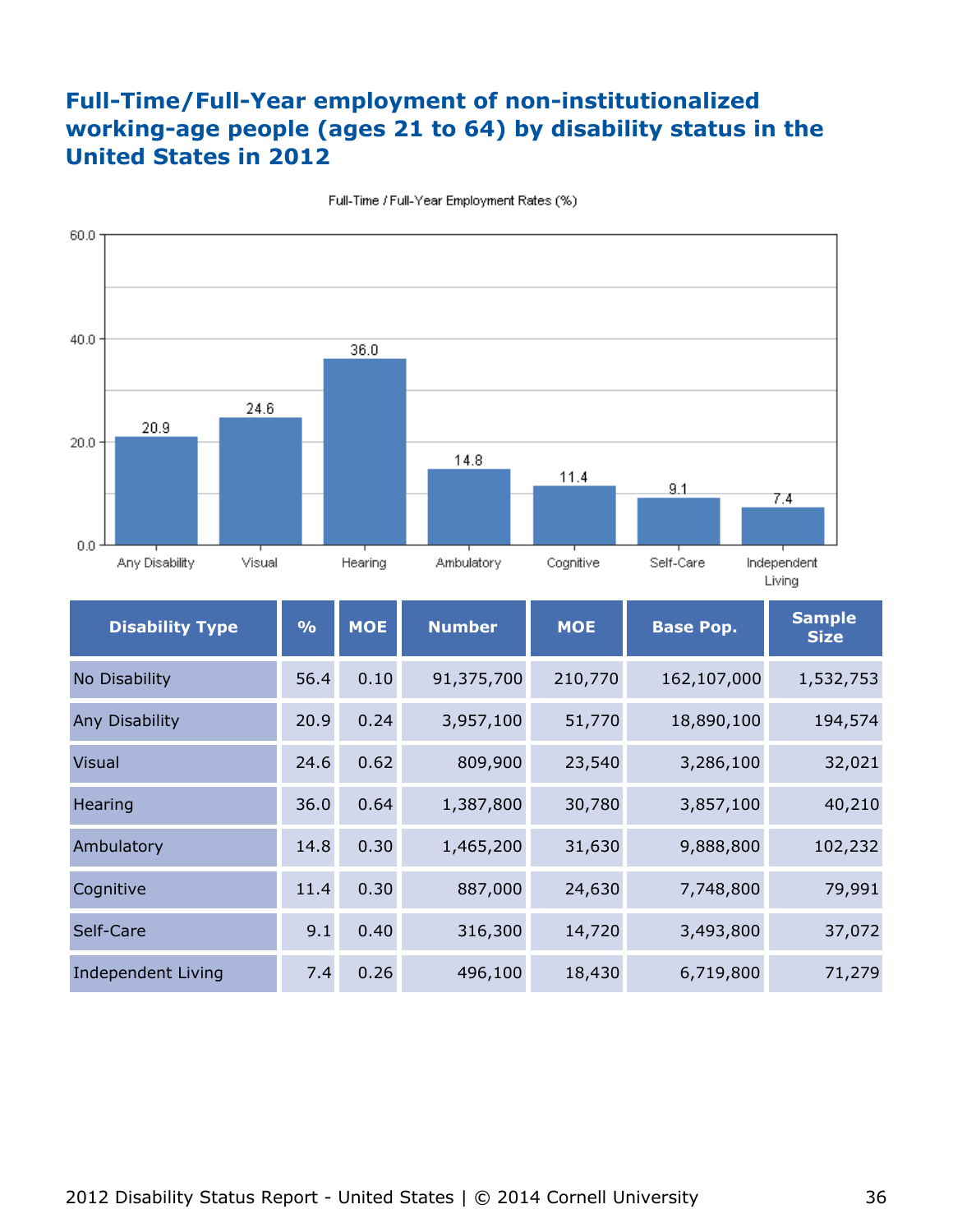# <span id="page-37-0"></span>**Annual Earnings (Full-Time / Full-Year workers)**

### **Introduction**

This section examines the median annual earnings of non-institutionalized working-age people (ages 21 to 64) with disabilities who work full-time/full-year in the United States, using data from the 2012 American Community Survey (ACS). For definitions of terms, see Glossary.



- In 2012, the median earnings of working-age people with disabilities who worked full-time/full-year in the US was \$36,400.
- In 2012, the median earnings of working-age people without disabilities who worked full-time/full-year in the US was \$42,400.
- The difference in the median earnings between working-age people with and without disabilities who worked full-time/full-year was \$6,000.
- Among the six types of disabilities identified in the ACS, the highest annual earnings was for people with "Hearing Disability," \$40,400. The lowest annual earnings was for people with "Cognitive Disability," \$30,300.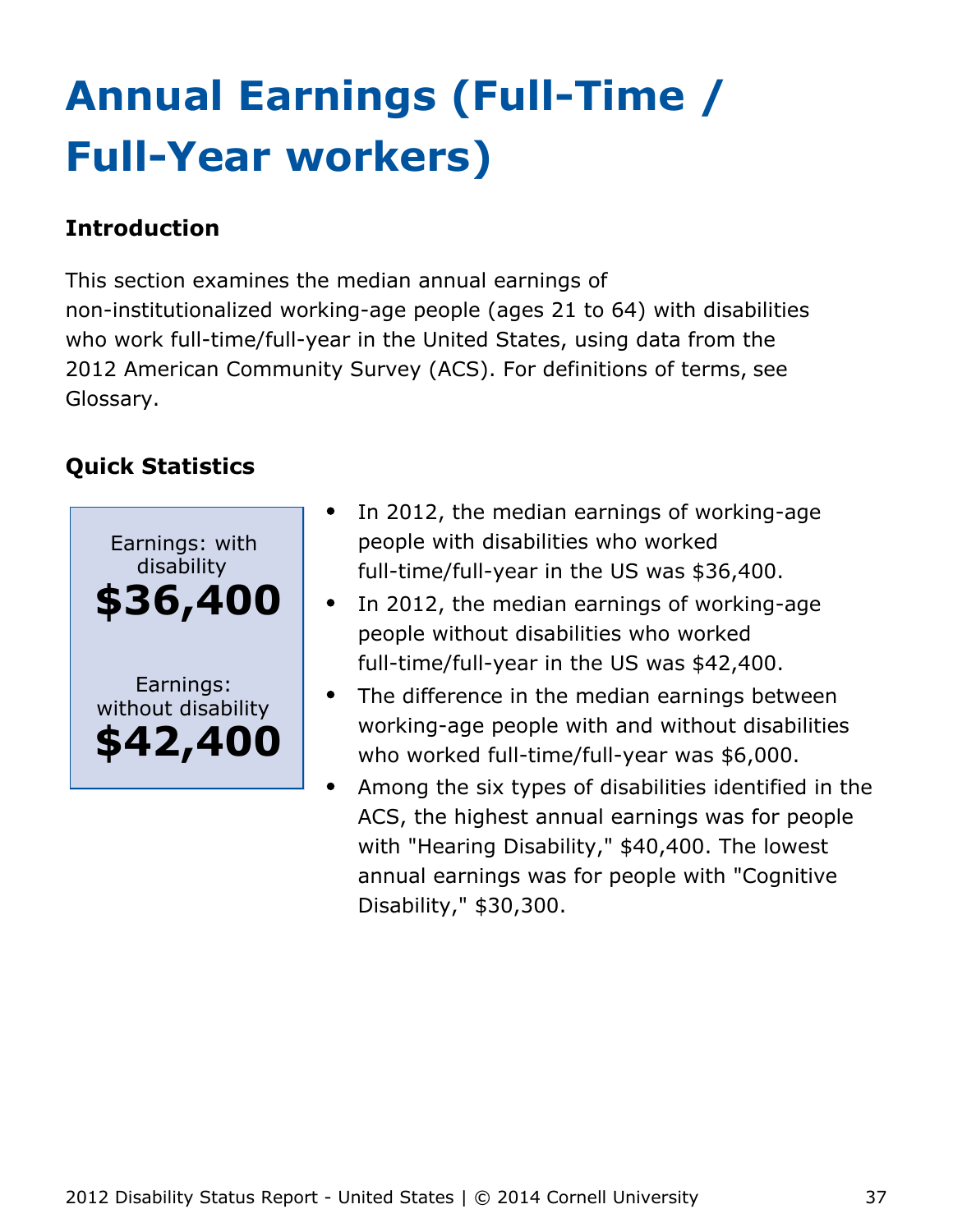#### **Median annual earnings of non-institutionalized working-age people (ages 21 to 64) who work full-time/full-year by disability status in the United States in 2012**



Median Earnings

| <b>Disability Type</b>    | <b>Median</b><br><b>Earnings</b> | <b>MOE</b> | <b>Base Pop.</b> | <b>Sample</b><br><b>Size</b> |
|---------------------------|----------------------------------|------------|------------------|------------------------------|
| No Disability             | \$42,400                         | \$110      | 91,376,000       | 860,790                      |
| Any Disability            | \$36,400                         | \$430      | 3,957,000        | 39,355                       |
| <b>Visual</b>             | \$32,300                         | \$860      | 810,000          | 7,384                        |
| Hearing                   | \$40,400                         | \$810      | 1,388,000        | 14,305                       |
| Ambulatory                | \$35,400                         | \$690      | 1,465,000        | 14,367                       |
| Cognitive                 | \$30,300                         | \$790      | 887,000          | 8,285                        |
| Self-Care                 | \$38,400                         | \$1,550    | 316,000          | 3,025                        |
| <b>Independent Living</b> | \$33,300                         | \$1,100    | 496,000          | 4,812                        |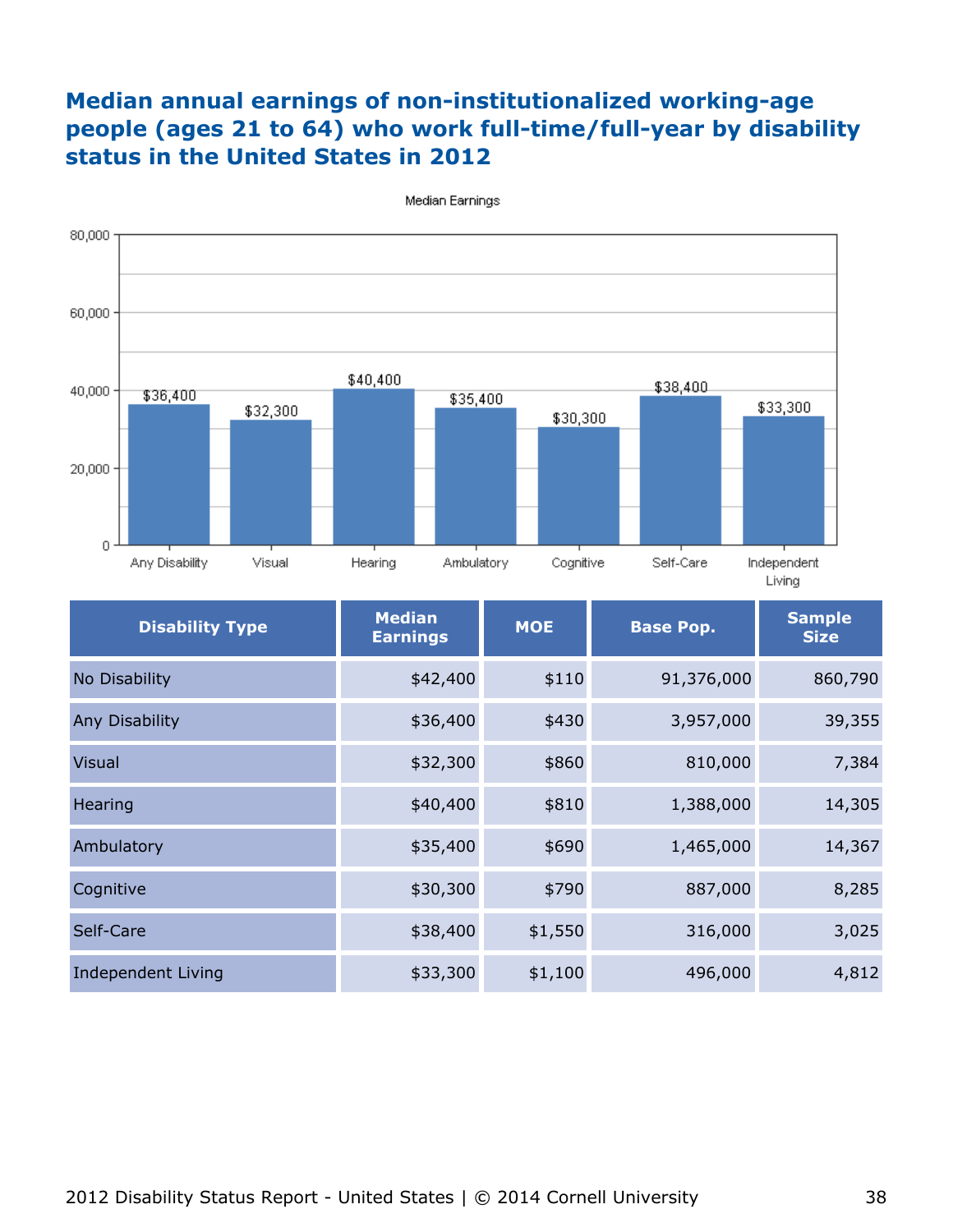# <span id="page-39-0"></span>**Annual Household Income**

### **Introduction**

This section illustrates the median annual income\* of households that include any working-age people (ages 21 to 64) with disabilities in the United States, using data from the 2012 American Community Survey (ACS). For definitions of terms, see Glossary.

## **Quick Statistics**



- In 2012, the median income of households that include any working-age people with disabilities in the US was \$37,300.
- In 2012, the median income of households that do not include any working-age people with disabilities in the US was \$60,600.
- The difference in the median income between households including and not including working-age people with disabilities was \$23,300.
- Among the six types of disabilities identified in the ACS, the highest median income was for households including persons with a "Hearing Disability," \$48,400. The lowest median income was for households containing persons with a "Cognitive Disability" \$31,300 .

**\* Note:** Household income is not available for persons living in group quarters.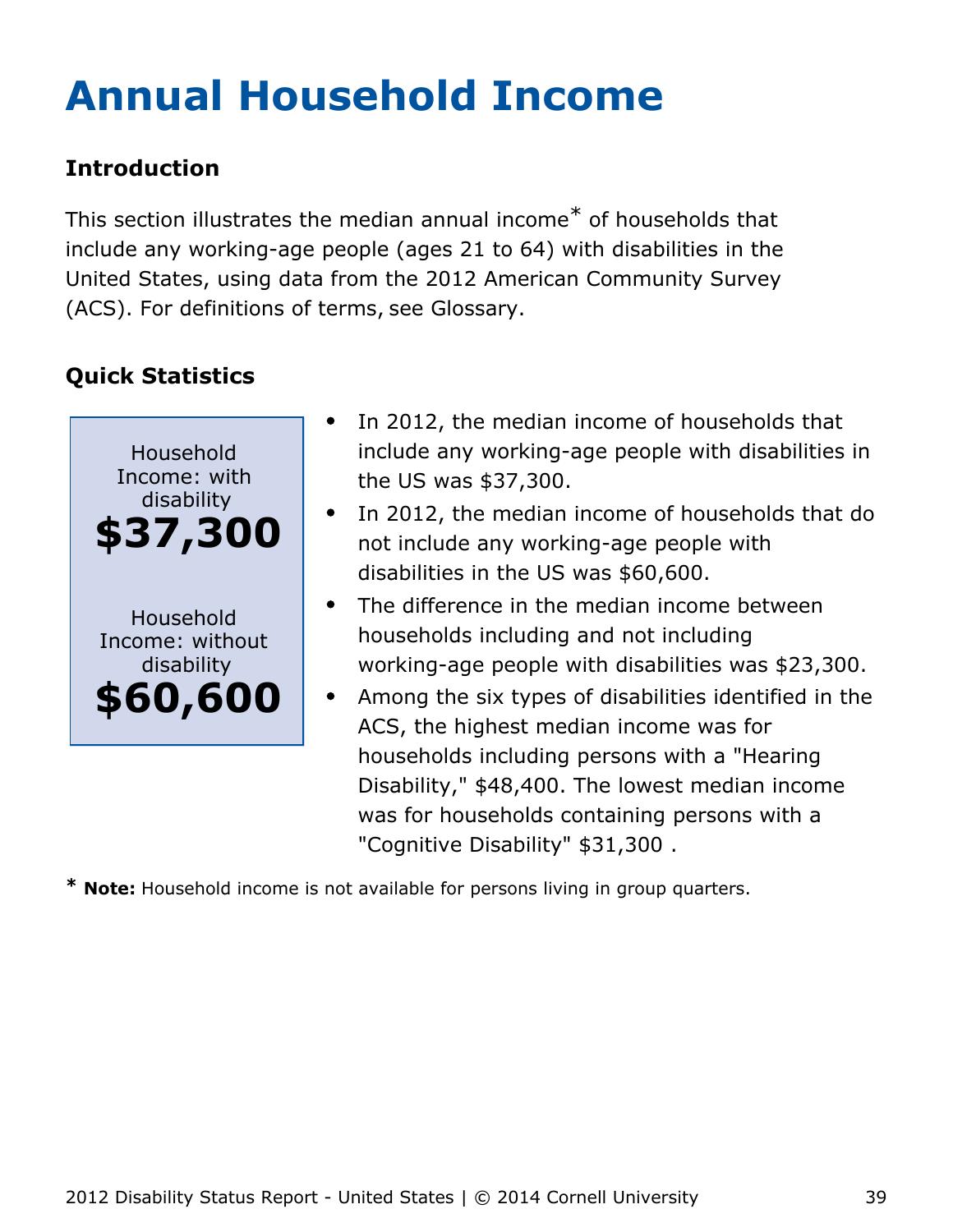### **Median annual income\* of households including any working-age people (ages 21 to 64) by disability status in the United States in 2012**



Median Household Income

| <b>Disability Type</b> | <b>Median</b><br><b>H.H. Income</b> | <b>MOE</b> | <b>Base Pop.</b> | <b>Sample</b><br><b>Size</b> |
|------------------------|-------------------------------------|------------|------------------|------------------------------|
| No Disability          | \$60,600                            | \$200      | 80,262,000       | 791,326                      |
| Any Disability         | \$37,300                            | 360        | 14,970,000       | 160,160                      |
| <b>Visual</b>          | \$33,400                            | 750        | 2,785,000        | 28,314                       |
| Hearing                | \$48,400                            | 860        | 3,447,000        | 37,183                       |
| Ambulatory             | \$33,000                            | 430        | 8,394,000        | 89,868                       |
| Cognitive              | \$31,300                            | 500        | 6,066,000        | 64,768                       |
| Self-Care              | \$32,100                            | 720        | 2,933,000        | 31,677                       |
| Independent Living     | \$32,300                            | 530        | 5,426,000        | 59,817                       |

**\* Note:** Household income is not available for persons living in group quarters.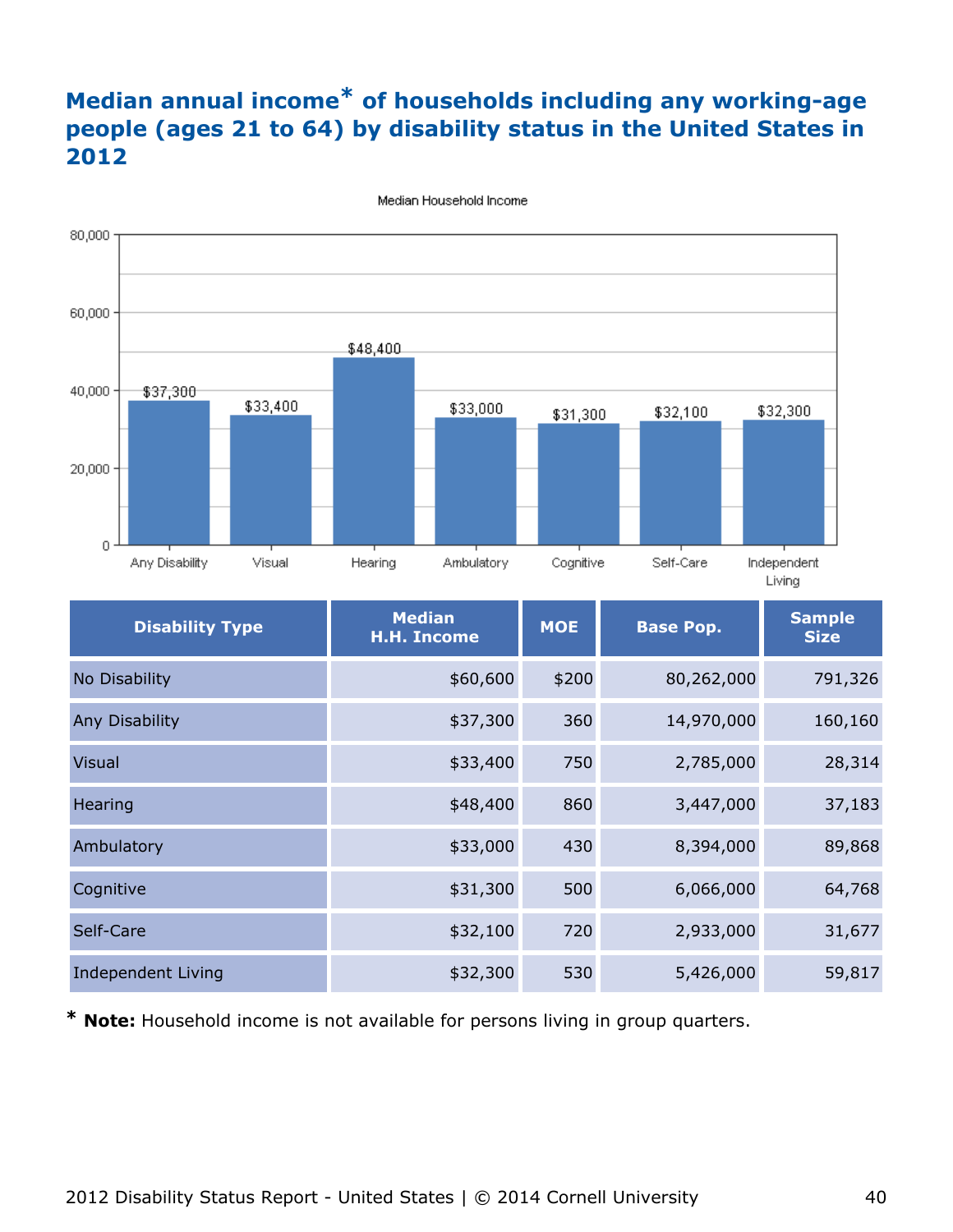## <span id="page-41-0"></span>**Poverty**

## **Introduction**

This section examines the poverty rates\* of non-institutionalized working-age people (ages 21 to 64) with disabilities in the United States, using data from the 2012 American Community Survey (ACS). For definitions of terms, see Glossary.

## **Quick Statistics**



- In 2012, the poverty rate of working-age people with disabilities in the US was 28.4 percent.
- In 2012, the poverty rate of working-age people without disabilities in the US was 12.4 percent.
- The difference in the poverty rate between working-age people with and without disabilities was 16 percentage points.
- Among the six types of disabilities identified in the ACS, the highest poverty rate was for people with "Cognitive Disability," 34.4 percent. The lowest poverty rate was for people with "Hearing Disability," 20.7 percent.

**\* Note:** The Census Bureau does not calculate poverty status for those people living in military group quarters or college dormitories.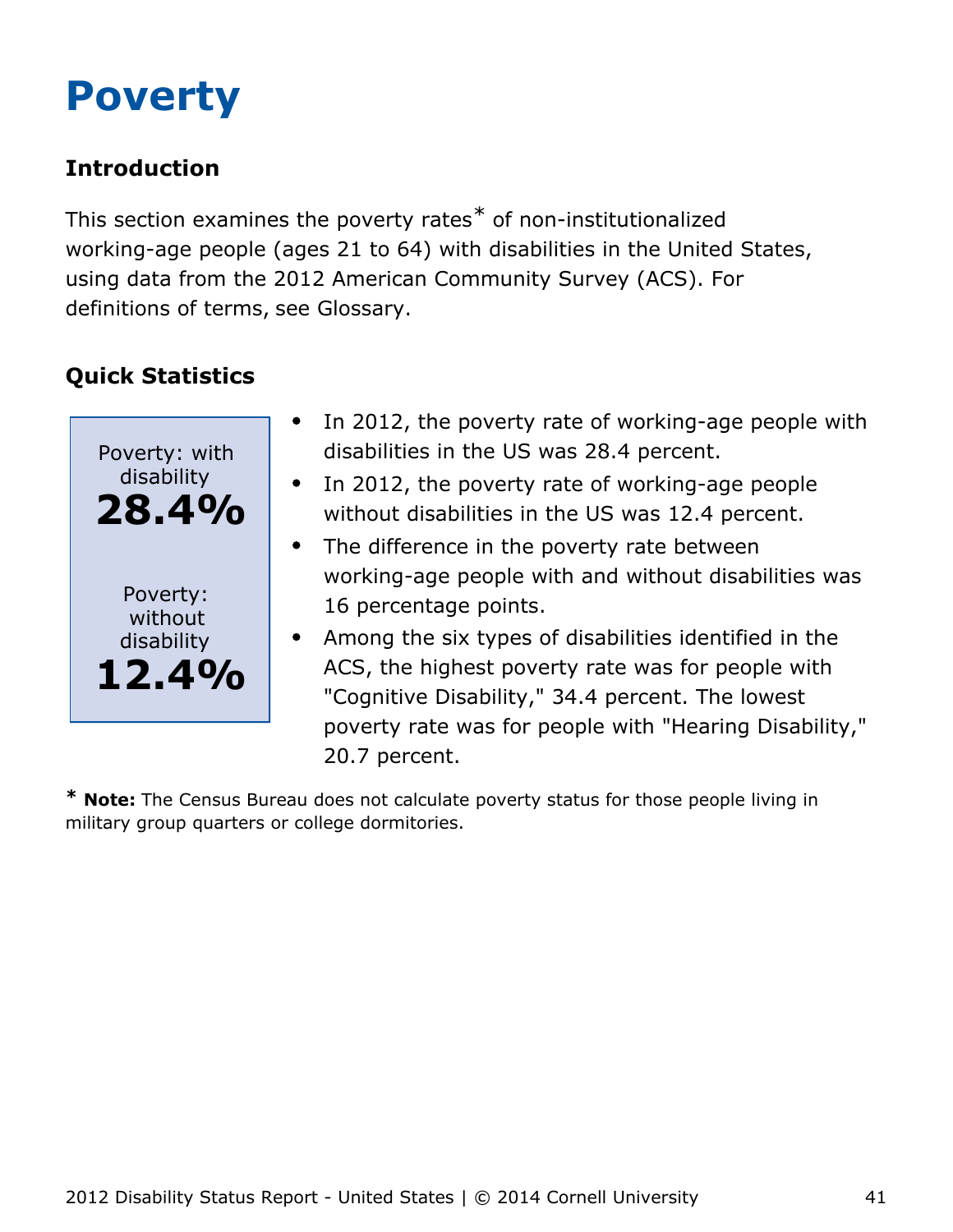### **Poverty rates\* of non-institutionalized working-age people (ages 21 to 64) by disability status in the United States in 2012**



Poverty Rates (%)

| <b>Disability Type</b>    | $\frac{9}{6}$ | <b>MOE</b> | <b>Number</b> | <b>MOE</b> | <b>Base Pop.</b> | <b>Sample</b><br><b>Size</b> |
|---------------------------|---------------|------------|---------------|------------|------------------|------------------------------|
| No Disability             | 12.4          | 0.07       | 19,932,400    | 120,220    | 161,359,900      | 1,520,543                    |
| Any Disability            | 28.4          | 0.29       | 5,358,200     | 63,860     | 18,856,900       | 194,031                      |
| <b>Visual</b>             | 31.2          | 0.71       | 1,022,500     | 28,090     | 3,280,600        | 31,940                       |
| Hearing                   | 20.7          | 0.57       | 797,100       | 24,810     | 3,848,400        | 40,069                       |
| Ambulatory                | 30.5          | 0.41       | 3,017,800     | 48,100     | 9,884,200        | 102,157                      |
| Cognitive                 | 34.4          | 0.48       | 2,656,400     | 45,160     | 7,729,400        | 79,672                       |
| Self-Care                 | 32.5          | 0.70       | 1,136,400     | 29,610     | 3,492,800        | 37,055                       |
| <b>Independent Living</b> | 32.8          | 0.50       | 2,201,800     | 41,140     | 6,716,300        | 71,228                       |

**\* Note:** The Census Bureau does not calculate poverty status for those people living in military group quarters or college dormitories.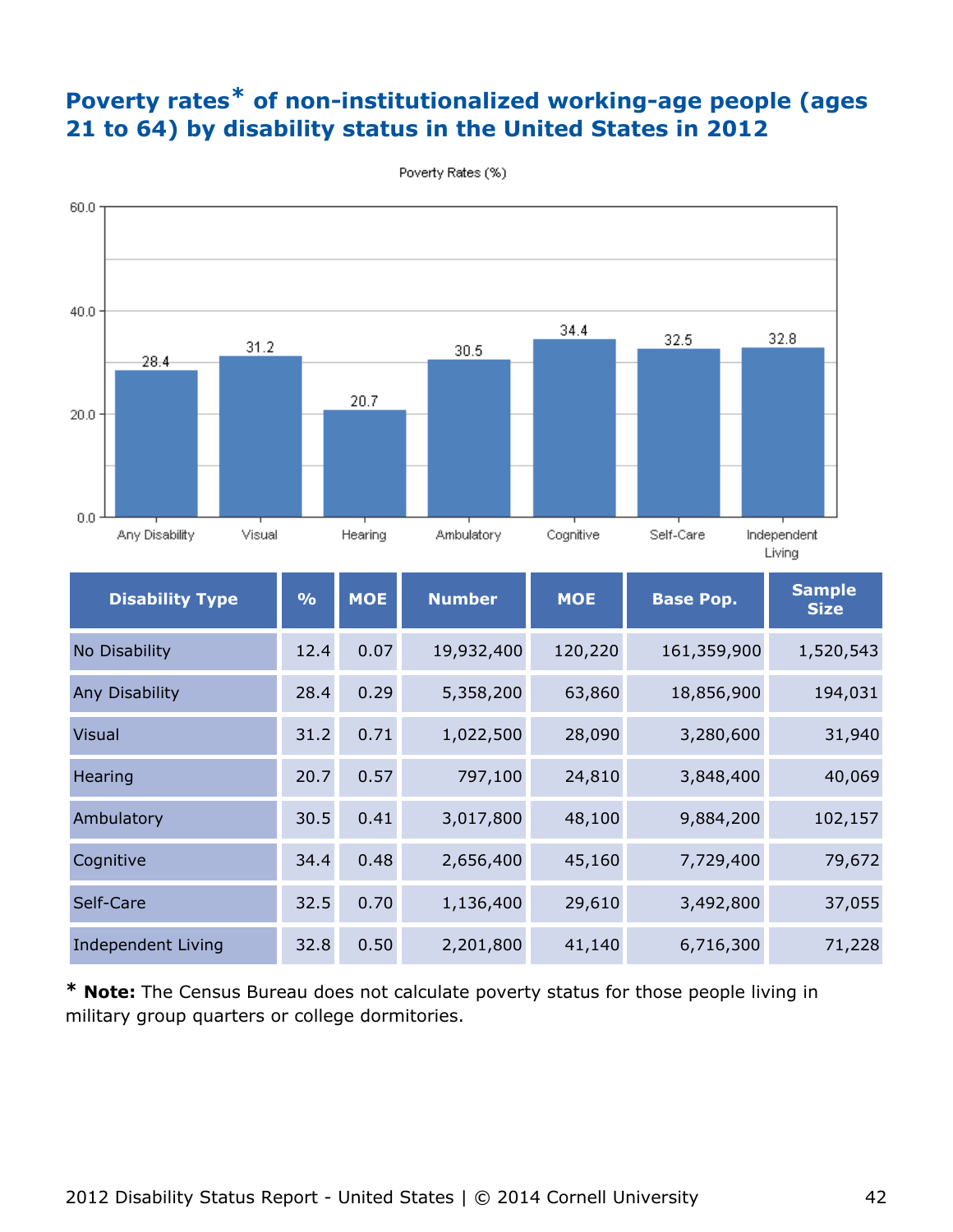# <span id="page-43-0"></span>**Supplemental Security Income (SSI)**

## **Introduction**

This section focuses on the percentage of non-institutionalized working-age people (ages 21 to 64) with disabilities who receive Supplemental Security Income (SSI) payments in the United States, using data from the 2012 American Community Survey (ACS). For definitions of terms, see Glossary. Please note that these results will differ from official Social Security Administration reports for several reasons. For additional information, please email [DisabilityStatistics@cornell.edu](mailto:DisabilityStatistics@cornell.edu).



- In 2012, the percentage of working-age people with  $\bullet$ disabilities receiving Supplemental Security Income payments in the US was 19.9 percent.
- In 2012, the number of working-age people with disabilities receiving Supplemental Security Income payments in the US was 3,767,200.
- Among the six types of disabilities identified in the  $\bullet$ ACS, the highest percentage that received SSI was people with "Independent Living Disability," 30.6 percent. The lowest percentage that received SSI was people with "Hearing Disability," 12.2 percent.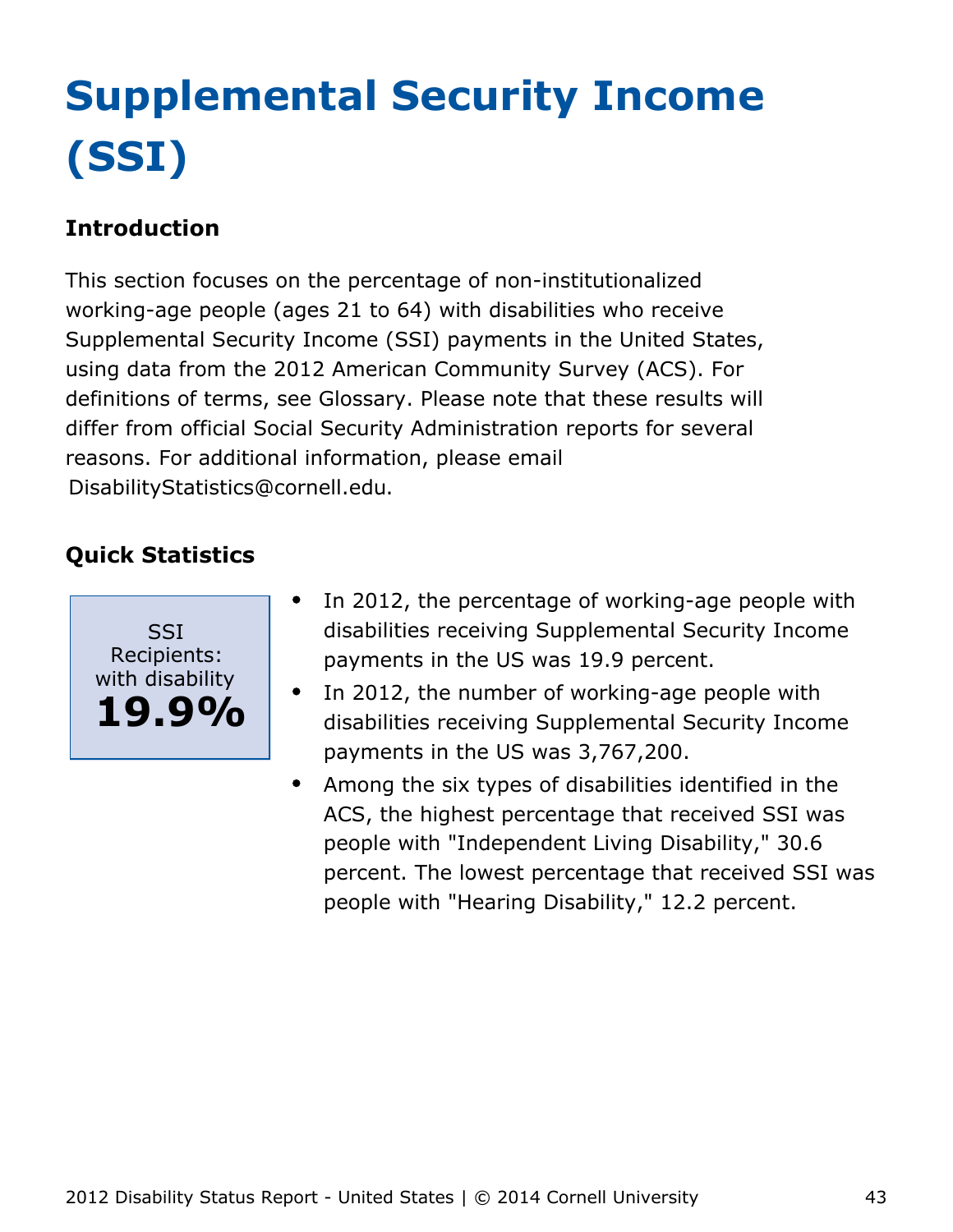#### **Percentage of non-institutionalized working-age people (ages 21 to 64) with disabilities who receive Supplemental Security Income (SSI) payments in the United States in 2012**



SSI Recipients (%)

| <b>Disability Type</b> | $\frac{9}{6}$ | <b>MOE</b> | <b>Number</b> | <b>MOE</b> | <b>Base Pop.</b> | <b>Sample</b><br><b>Size</b> |
|------------------------|---------------|------------|---------------|------------|------------------|------------------------------|
| Any Disability         | 19.9          | 0.24       | 3,767,200     | 50,520     | 18,890,100       | 194,574                      |
| <b>Visual</b>          | 18.5          | 0.56       | 609,100       | 20,420     | 3,286,100        | 32,021                       |
| Hearing                | 12.2          | 0.44       | 469,800       | 17,940     | 3,857,100        | 40,210                       |
| Ambulatory             | 22.1          | 0.35       | 2,181,600     | 38,550     | 9,888,800        | 102,232                      |
| Cognitive              | 28.0          | 0.42       | 2,167,000     | 38,420     | 7,748,800        | 79,991                       |
| Self-Care              | 28.8          | 0.63       | 1,005,700     | 26,220     | 3,493,800        | 37,072                       |
| Independent Living     | 30.6          | 0.47       | 2,058,200     | 37,450     | 6,719,800        | 71,279                       |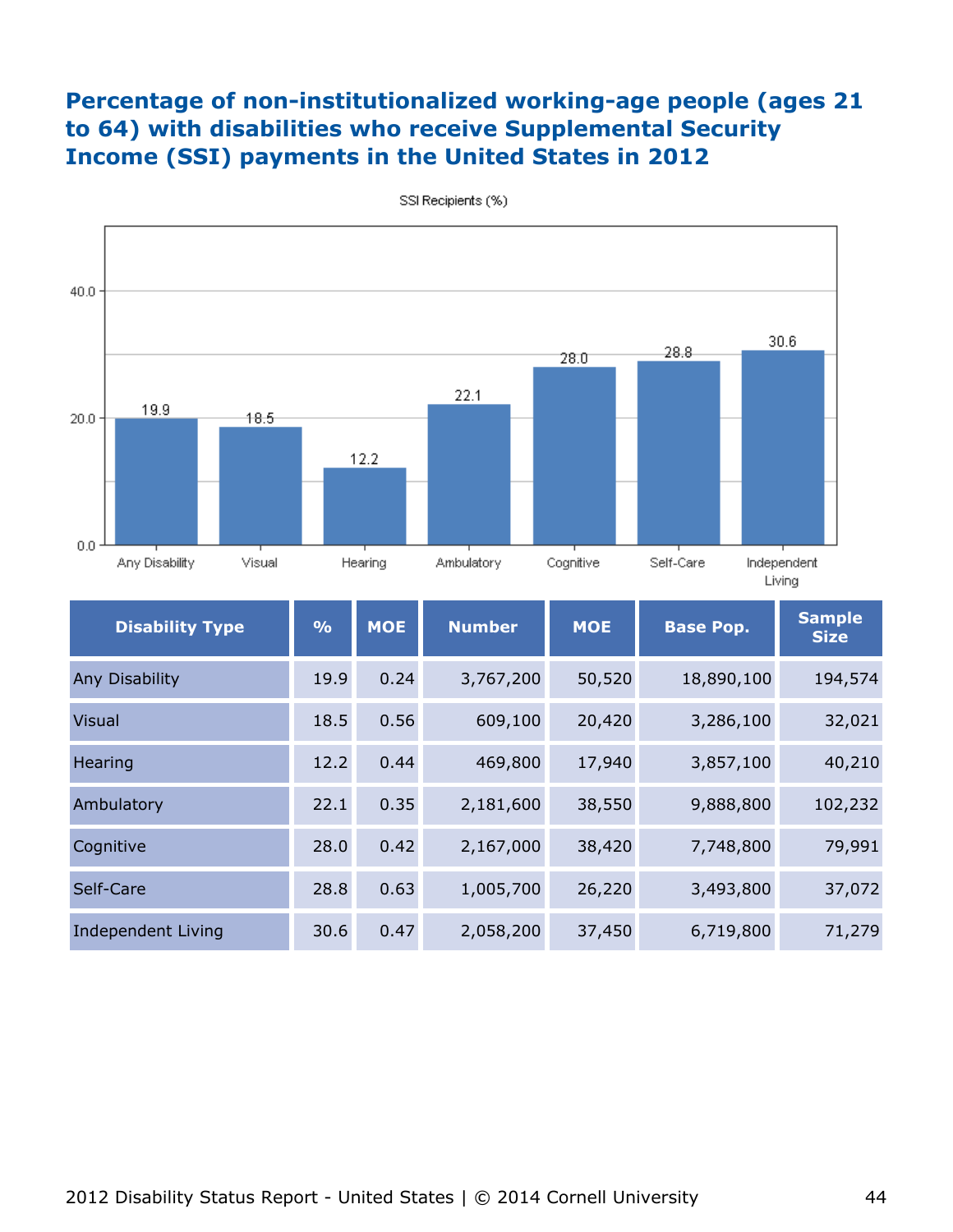# <span id="page-45-0"></span>**Education**

## **High School Diploma/Equivalent**

### **Introduction**

This section explores the percentage of non-institutionalized working-age people (ages 21 to 64) with disabilities with only a high school diploma or equivalent in the United States, using data from the 2012 American Community Survey (ACS). For definitions of terms, see Glossary.



- In 2012, the percentage of working-age people with  $\bullet$ disabilities with only a high school diploma or equivalent in the US was 34.4 percent.
- In 2012, the percentage of working-age people without disabilities with only a high school diploma or equivalent in the US was 25.5 percent.
- The difference in the percentage with only a high school diploma or equivalent between working-age people with and without disabilities was 8.9 percentage points.
- Among the six types of disabilities identified in the ACS, the highest percentage with only a high school diploma or equivalent was for people with "Independent Living Disability," 36.4 percent. The lowest percentage with only a high school diploma or equivalent was for people with "Visual Disability," 32.3 percent.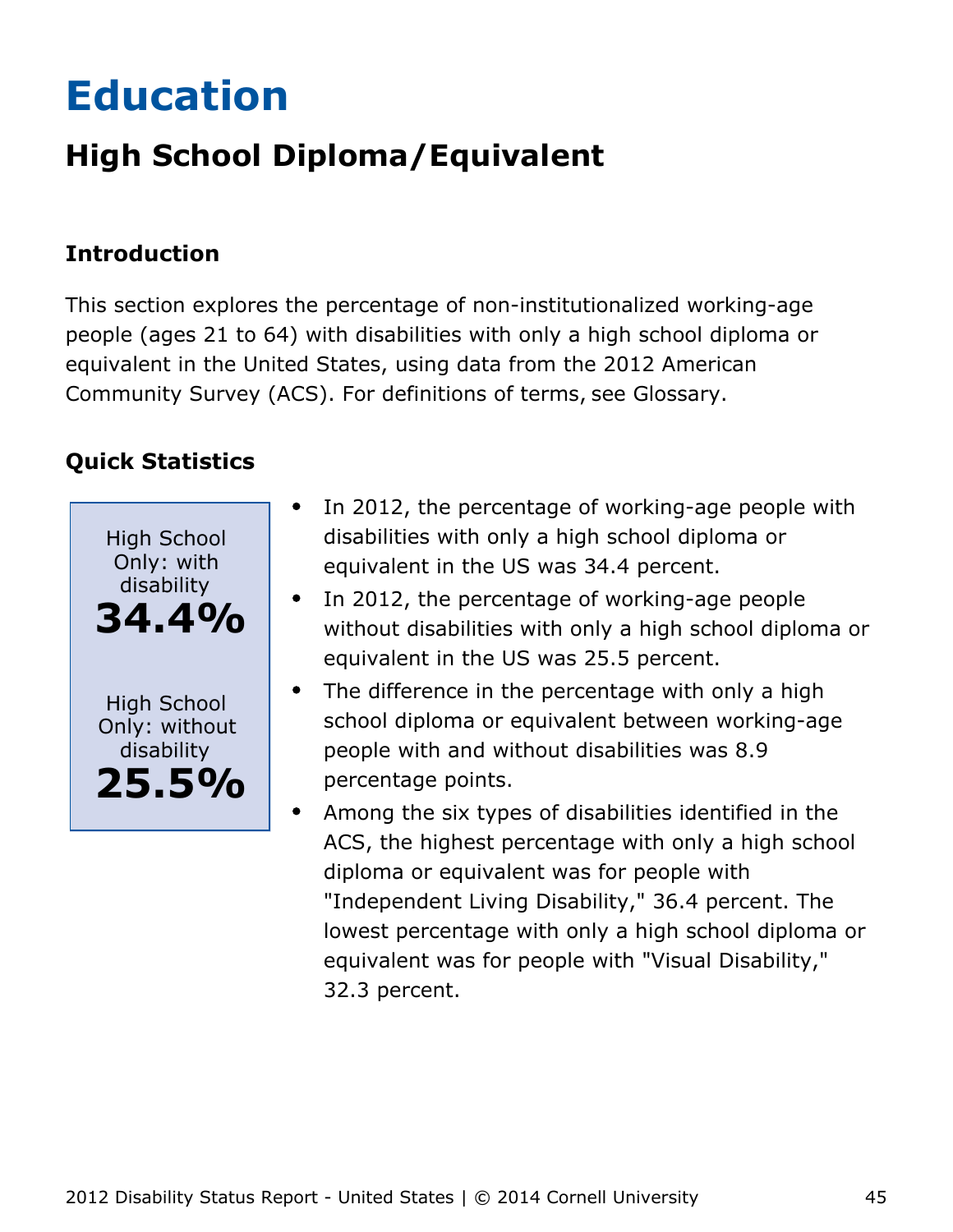#### **Percentage of non-institutionalized working-age people (ages 21 to 64) with only a high school diploma or equivalent by disability status in the US in 2012**



Education: High School Diploma Only or Equivalent (%)

| <b>Disability Type</b> | $\frac{9}{6}$ | <b>MOE</b> | <b>Number</b> | <b>MOE</b> | <b>Base Pop.</b> | <b>Sample</b><br><b>Size</b> |
|------------------------|---------------|------------|---------------|------------|------------------|------------------------------|
| No Disability          | 25.5          | 0.09       | 41,283,400    | 156,810    | 162,107,000      | 1,532,753                    |
| <b>Any Disability</b>  | 34.4          | 0.29       | 6,501,300     | 66,080     | 18,890,100       | 194,574                      |
| <b>Visual</b>          | 32.3          | 0.68       | 1,060,500     | 26,920     | 3,286,100        | 32,021                       |
| Hearing                | 33.3          | 0.63       | 1,284,800     | 29,620     | 3,857,100        | 40,210                       |
| Ambulatory             | 34.7          | 0.40       | 3,427,000     | 48,210     | 9,888,800        | 102,232                      |
| Cognitive              | 35.7          | 0.45       | 2,762,700     | 43,340     | 7,748,800        | 79,991                       |
| Self-Care              | 34.2          | 0.66       | 1,193,500     | 28,560     | 3,493,800        | 37,072                       |
| Independent Living     | 36.4          | 0.49       | 2,443,300     | 40,780     | 6,719,800        | 71,279                       |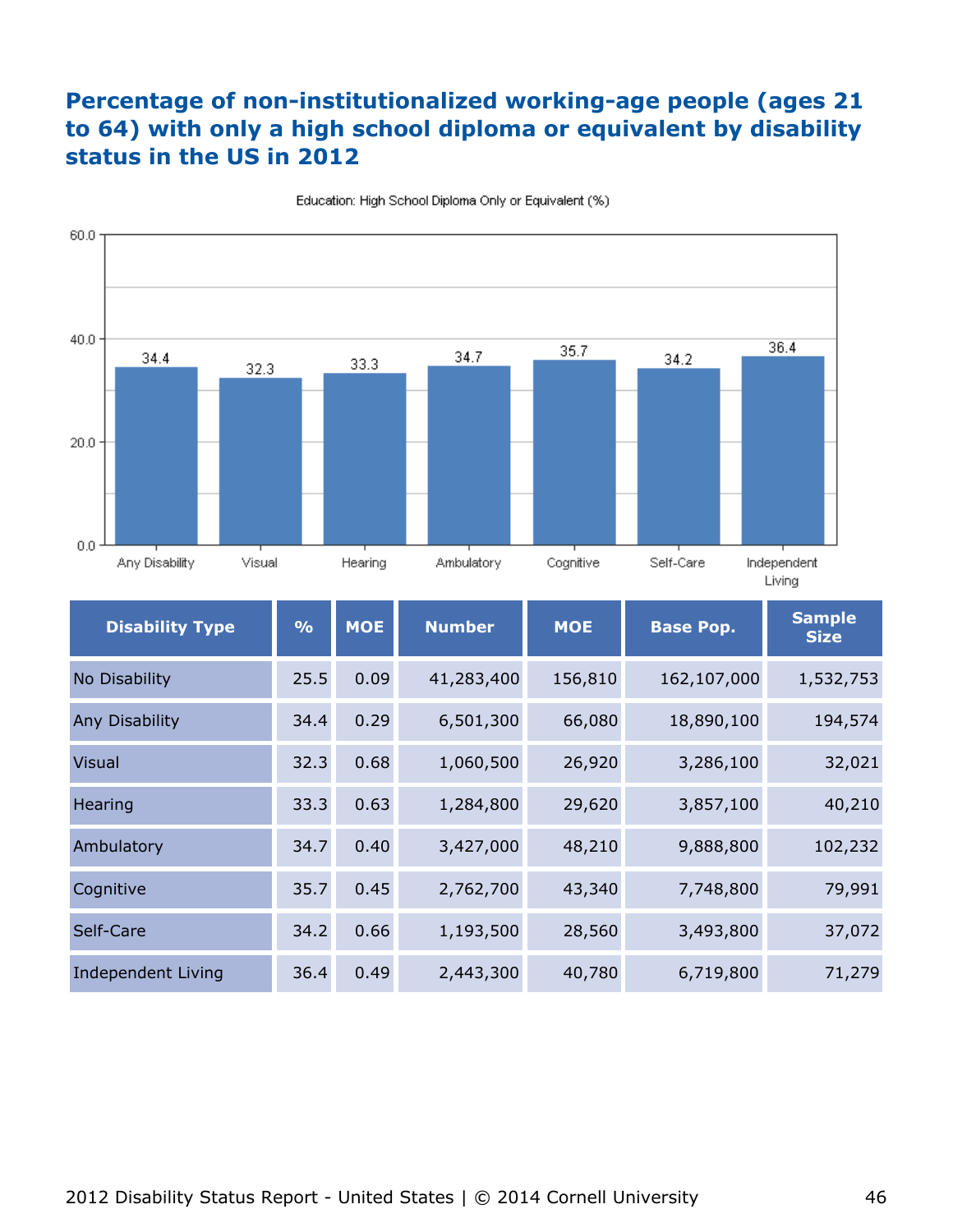# <span id="page-47-0"></span>**Education**

## **Some College/Associate's Degree**

#### **Introduction**

This section examines the percentage of non-institutionalized working-age people (ages 21 to 64) with disabilities with only some college or an Associate's degree in the United States, using data from the 2012 American Community Survey (ACS). For definitions of terms, see Glossary.



- In 2012, the percentage of working-age people with  $\bullet$ disabilities with only some college or an Associate's degree in the US was 31.0 percent.
- In 2012, the percentage of working-age people without disabilities with only some college or an Associate's degree in the US was 32.6 percent.
- The difference in the percentage with only some  $\bullet$ college or an Associate's degree between working-age people with and without disabilities was 1.6 percentage points.
- Among the six types of disabilities identified in the ACS, the highest percentage with only some college or an Associate's degree was for people with "Hearing Disability," 32.4 percent. The lowest percentage with only some college or Associate's degree was for people with "Independent Living Disability," 27.5 percent.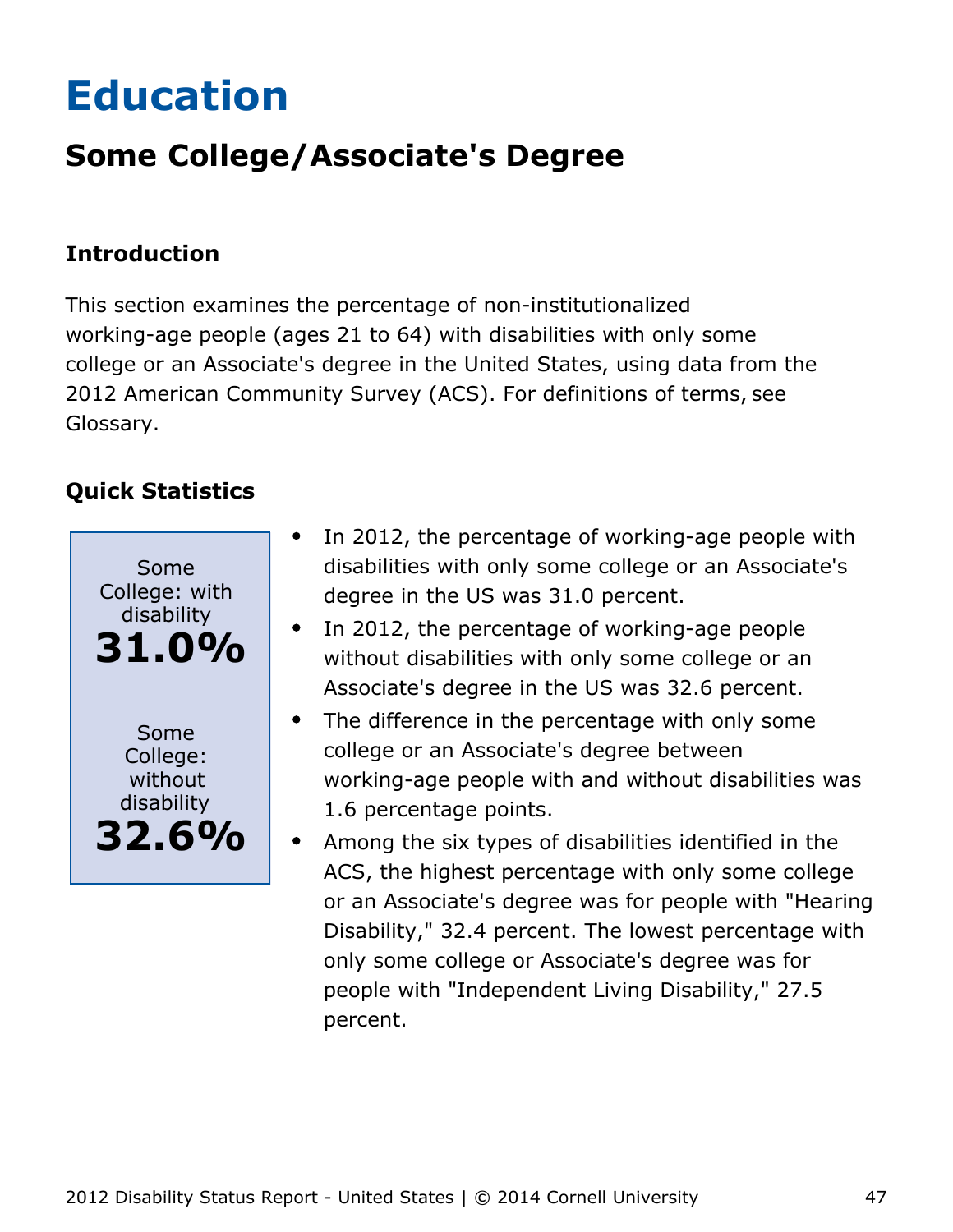### **Percentage of non-institutionalized working-age people (ages 21 to 64) with only some college or an Associate's degree by disability status in the United States in 2012**



Education: Some College/Associate's Degree Only (%)

| <b>Disability Type</b> | $\frac{0}{0}$ | <b>MOE</b> | <b>Number</b> | <b>MOE</b> | <b>Base Pop.</b> | <b>Sample</b><br><b>Size</b> |
|------------------------|---------------|------------|---------------|------------|------------------|------------------------------|
| No Disability          | 32.6          | 0.10       | 52,769,800    | 173,510    | 162,107,000      | 1,532,753                    |
| Any Disability         | 31.0          | 0.28       | 5,854,900     | 62,770     | 18,890,100       | 194,574                      |
| <b>Visual</b>          | 29.1          | 0.66       | 955,000       | 25,550     | 3,286,100        | 32,021                       |
| Hearing                | 32.4          | 0.62       | 1,250,300     | 29,220     | 3,857,100        | 40,210                       |
| Ambulatory             | 31.4          | 0.39       | 3,108,800     | 45,950     | 9,888,800        | 102,232                      |
| Cognitive              | 28.1          | 0.42       | 2,177,500     | 38,510     | 7,748,800        | 79,991                       |
| Self-Care              | 28.9          | 0.64       | 1,010,100     | 26,280     | 3,493,800        | 37,072                       |
| Independent Living     | 27.5          | 0.45       | 1,846,600     | 35,480     | 6,719,800        | 71,279                       |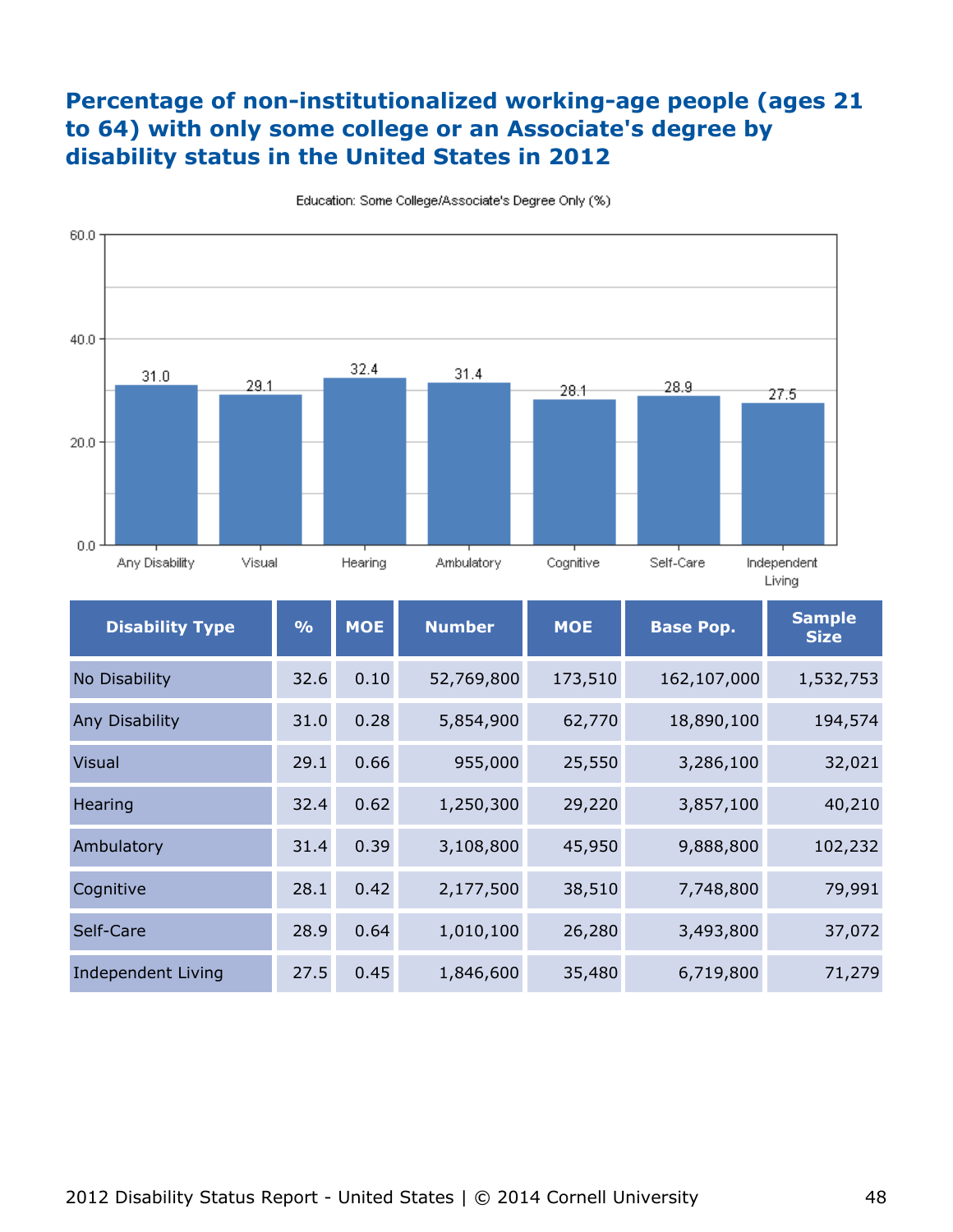## <span id="page-49-0"></span>**Education**

## **Bachelor's Degree or More**

### **Introduction**

This section presents the percentage of non-institutionalized working-age people (ages 21 to 64) with disabilities with a Bachelor's degree or more in the United States, using data from the 2012 American Community Survey (ACS). For definitions of terms, see Glossary.



- In 2012, the percentage of working-age people with disabilities with a Bachelor's degree or more in the US was 12.4 percent.
- In 2012, the percentage of working-age people without disabilities with a Bachelor's degree or more in the US was 31.7 percent.
- The difference in the percentage with a Bachelor's degree or more between working-age people with and without disabilities was 19.3 percentage points.
- Among the six types of disabilities identified in the ACS, the highest percentage with a Bachelor's degree or more was for people with "Hearing Disability," 15.8 percent. The lowest percentage with a Bachelor's degree or more was for people with "Cognitive Disability," 9.1 percent.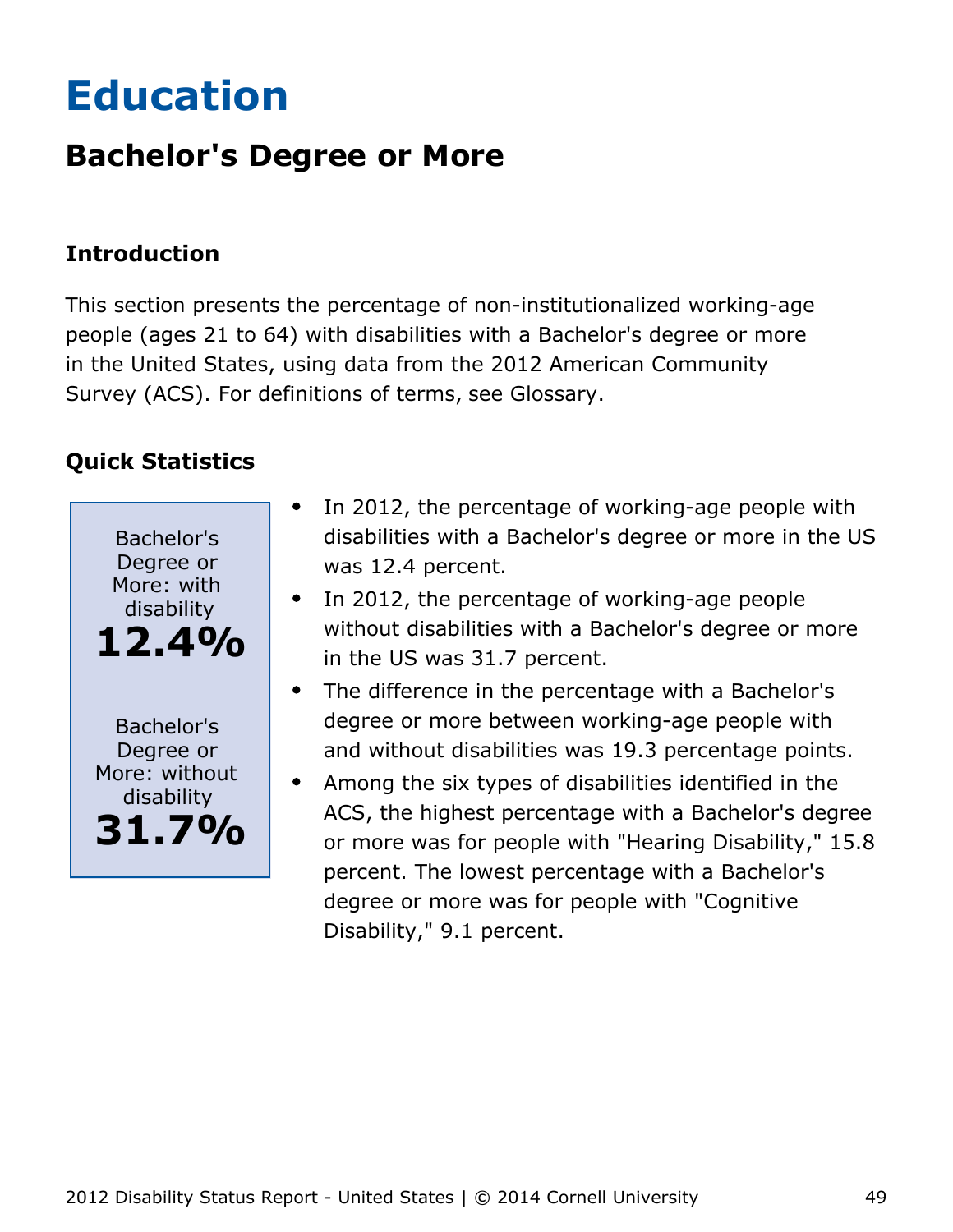#### **Percentage of non-institutionalized working-age people (ages 21 to 64) with a Bachelor's degree or more by disability status in the United States in 2012**



Education: Bachelor's Degree or More (%)

| <b>Disability Type</b> | $\frac{0}{0}$ | <b>MOE</b> | <b>Number</b> | <b>MOE</b> | <b>Base Pop.</b> | <b>Sample</b><br><b>Size</b> |
|------------------------|---------------|------------|---------------|------------|------------------|------------------------------|
| No Disability          | 31.7          | 0.10       | 51,450,700    | 171,760    | 162,107,000      | 1,532,753                    |
| Any Disability         | 12.4          | 0.20       | 2,346,100     | 39,960     | 18,890,100       | 194,574                      |
| <b>Visual</b>          | 11.9          | 0.47       | 391,700       | 16,380     | 3,286,100        | 32,021                       |
| Hearing                | 15.8          | 0.49       | 610,300       | 20,440     | 3,857,100        | 40,210                       |
| Ambulatory             | 11.0          | 0.26       | 1,083,200     | 27,210     | 9,888,800        | 102,232                      |
| Cognitive              | 9.1           | 0.27       | 708,800       | 22,020     | 7,748,800        | 79,991                       |
| Self-Care              | 10.5          | 0.43       | 368,300       | 15,880     | 3,493,800        | 37,072                       |
| Independent Living     | 9.5           | 0.30       | 640,400       | 20,940     | 6,719,800        | 71,279                       |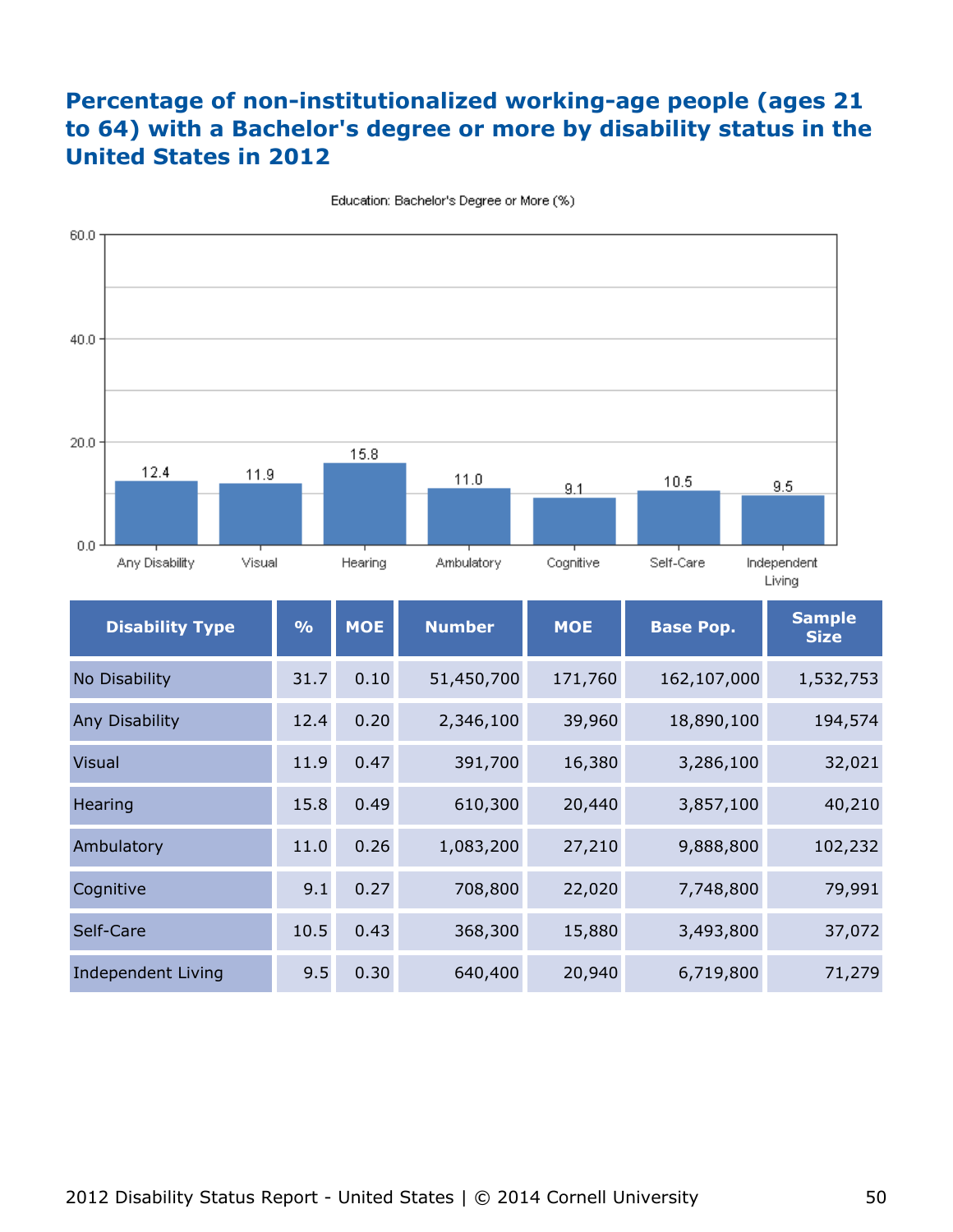# <span id="page-51-0"></span>**Veterans Service-Connected Disability Rating**

### **Introduction**

This section presents the percentage of non-institutionalized working-age (ages 21 to 64) civilian veterans reporting a service-connected disability rating in the United States. The 2012 American Community Survey (ACS) asks if the veteran has a service-connected disability, and if so, what their rating is (0-100%). A "service-connected" disability is one that has been determined by the Department of Veterans Affairs (VA) as being a result of disease or injury incurred or aggravated during military service. Note that a veteran can receive disability compensation for a wide range of conditions, and a veteran with a service-connected disability may not report having one of the six ACS functional or activity limitation disabilities. For definitions of terms, see Glossary.

### **Quick Statistics**

Veterans with a Service-Connected Disability **20.2%**

- In 2012, there were 11,462,900 working-age civilian veterans in the US, of whom 2,313,600 had a VA service-connected disability.
- $\bullet$ In 2012, the percentage of working-age civilian veterans in the US with a VA service-connected disability was 20.2 percent.
- In 2012, 534,800 working-age civilian veterans  $\bullet$ in the US had the most severe service-connected disability rating (70 percent or above).
- In 2012, 23.1 percent of the working-age civilian  $\bullet$ veterans in the US who had a service connected disability had a service-connected disability rating of 70 percent or above.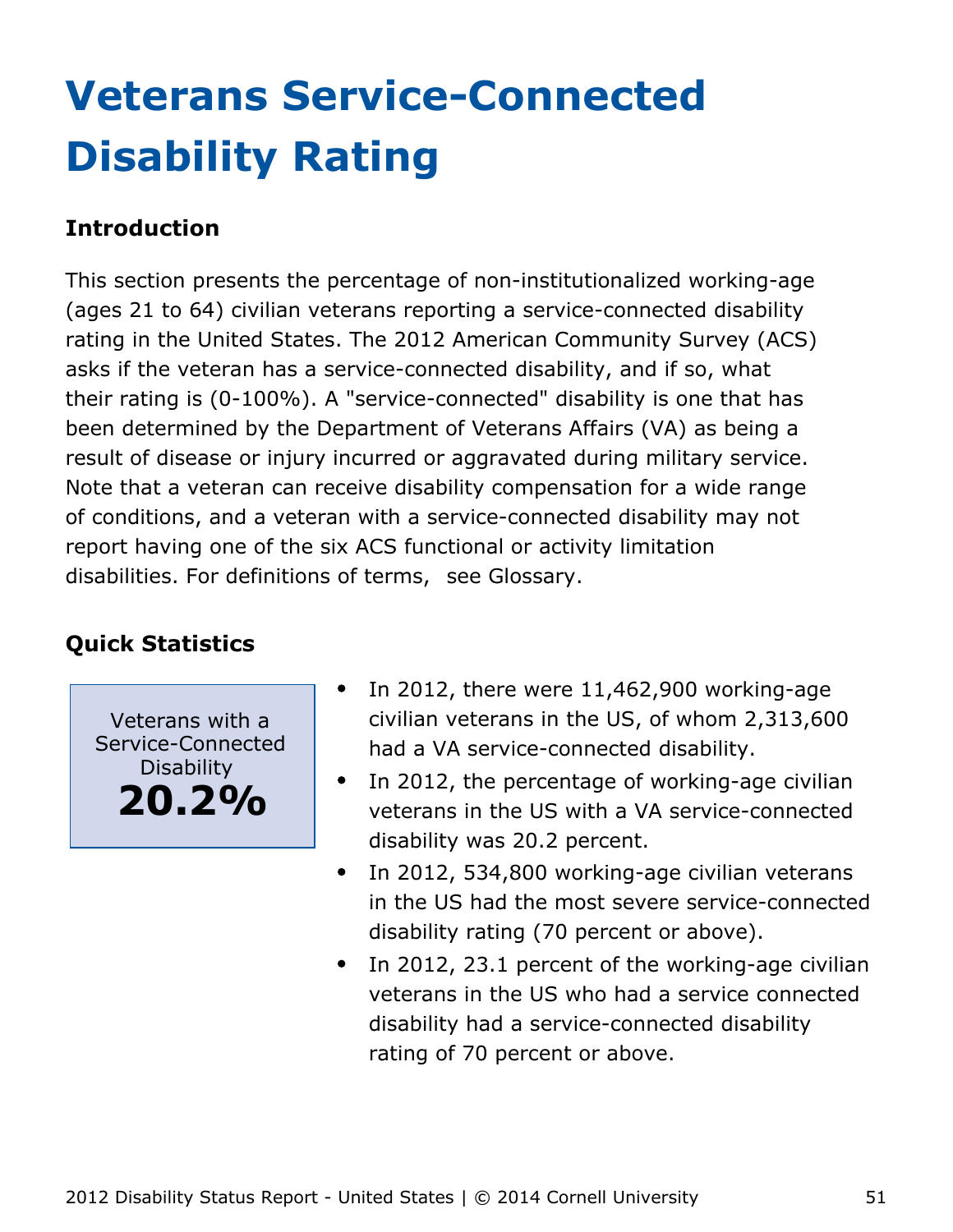#### **Disability rating of working-age civilian veterans (ages 21 to 64) with a service-connected disability in the United States in 2012**



Veteran Disability Rating (%)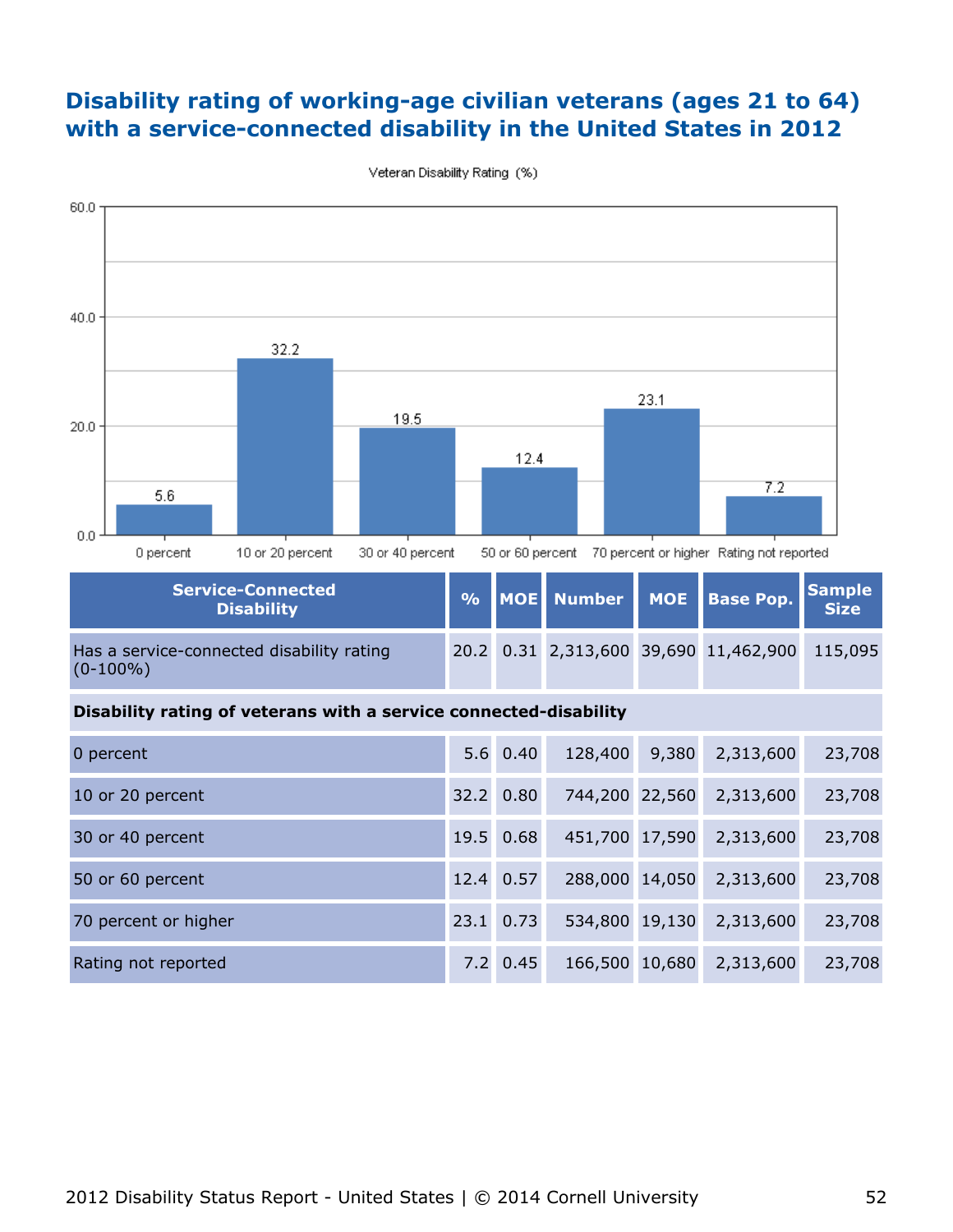# <span id="page-53-0"></span>**Health Insurance Coverage**

### **Introduction**

This section examines the health insurance coverage of non-institutionalized working-age people (ages 21 to 64) with disabilities in the United States, using data from the 2012 American Community Survey (ACS). For definitions of terms, see Glossary.



- In 2012, 82.8 percent of working-age people with disabilities in the US had some type of health insurance coverage.
- In 2012, 79.1 percent of working-age people without disabilities in the US had some type of health insurance coverage.
- The difference in the health insurance coverage rate between working-age people with and without disabilities was 3.7 percentage points.
- Among the six types of disabilities identified in the  $\bullet$ ACS, the highest health insurance coverage rate was for people with "Self-Care Disability," 88.3 percent. The lowest health insurance coverage rate was for people with "Visual Disability," 77.9 percent.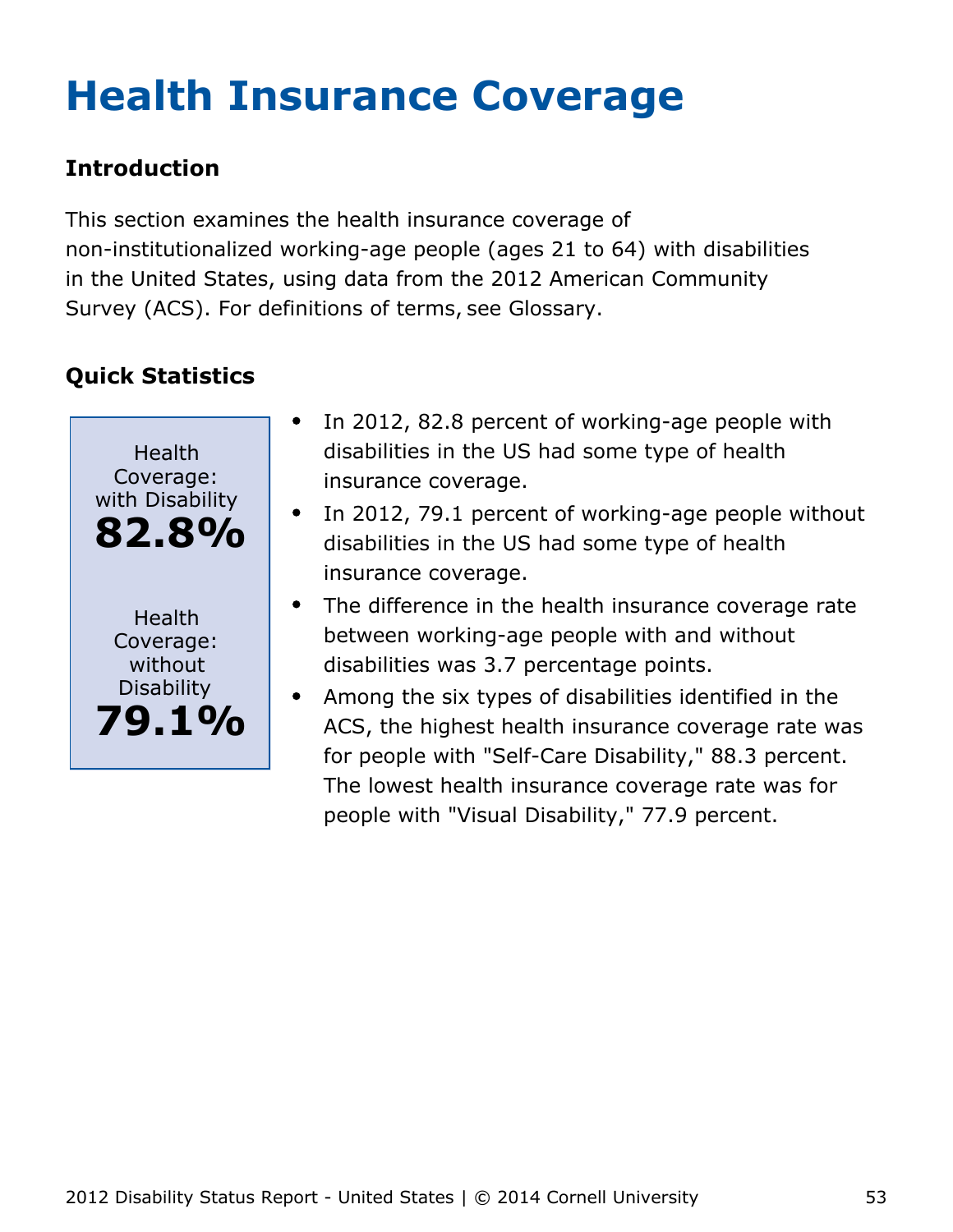#### **Health Insurance Coverage of non-institutionalized working-age people (ages 21 to 64) by disability status in the United States in 2012**



Health Insurance Coverage - By Disability Type (%)

| <b>Disability Type</b> | $\frac{9}{6}$ | <b>MOE</b> | <b>Number</b> | <b>MOE</b> | <b>Base Pop.</b> | <b>Sample</b><br><b>Size</b> |
|------------------------|---------------|------------|---------------|------------|------------------|------------------------------|
| No Disability          | 79.1          | 0.08       | 128,244,900   | 228,080    | 162,107,000      | 1,532,753                    |
| Any Disability         | 82.8          | 0.23       | 15,635,800    | 100,940    | 18,890,100       | 194,574                      |
| <b>Visual</b>          | 77.9          | 0.60       | 2,560,100     | 41,730     | 3,286,100        | 32,021                       |
| Hearing                | 83.4          | 0.50       | 3,218,500     | 46,740     | 3,857,100        | 40,210                       |
| Ambulatory             | 84.9          | 0.30       | 8,398,000     | 74,870     | 9,888,800        | 102,232                      |
| Cognitive              | 83.8          | 0.35       | 6,494,100     | 66,040     | 7,748,800        | 79,991                       |
| Self-Care              | 88.3          | 0.45       | 3,086,400     | 45,780     | 3,493,800        | 37,072                       |
| Independent Living     | 87.4          | 0.34       | 5,871,700     | 62,860     | 6,719,800        | 71,279                       |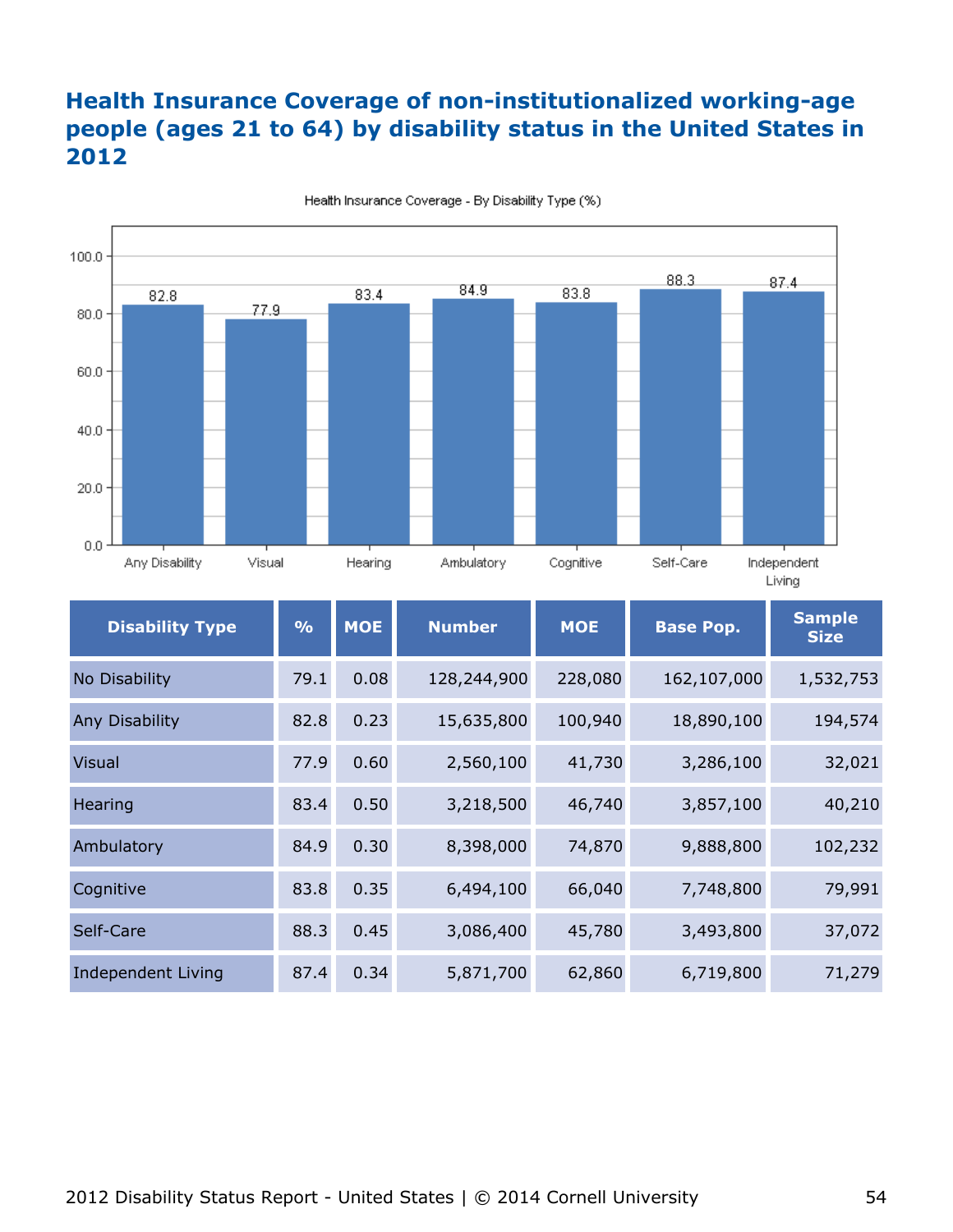# <span id="page-55-0"></span>**Type of Health Insurance Coverage**

### **Introduction**

This section examines the type of health insurance coverage for non-institutionalized working-age people (ages 21 to 64) with disabilities in the United States, using data from the 2012 American Community Survey (ACS). Note that people can report more than one type of insurance coverage. For definitions of terms, see Glossary.



- In 2012, 33.8 percent of working-age people with disabilities in the US reported health insurance coverage through a current or former employer or union (theirs or another family member).
- $\bullet$ In 2012, 63.1 percent of working-age people without disabilities in the US reported health insurance coverage through a current or former employer or union (theirs or another family member).
- In 2012, 8.5 percent of working-age people with disabilities in the US reported purchasing health insurance coverage directly from an insurance company (by themselves or another family member).
- In 2012, 24.9 percent of working-age people with  $\bullet$ disabilities in the US reported Medicare coverage and 37.2 percent reported Medicaid coverage (or other government-assistance plan for those with low incomes or a disability).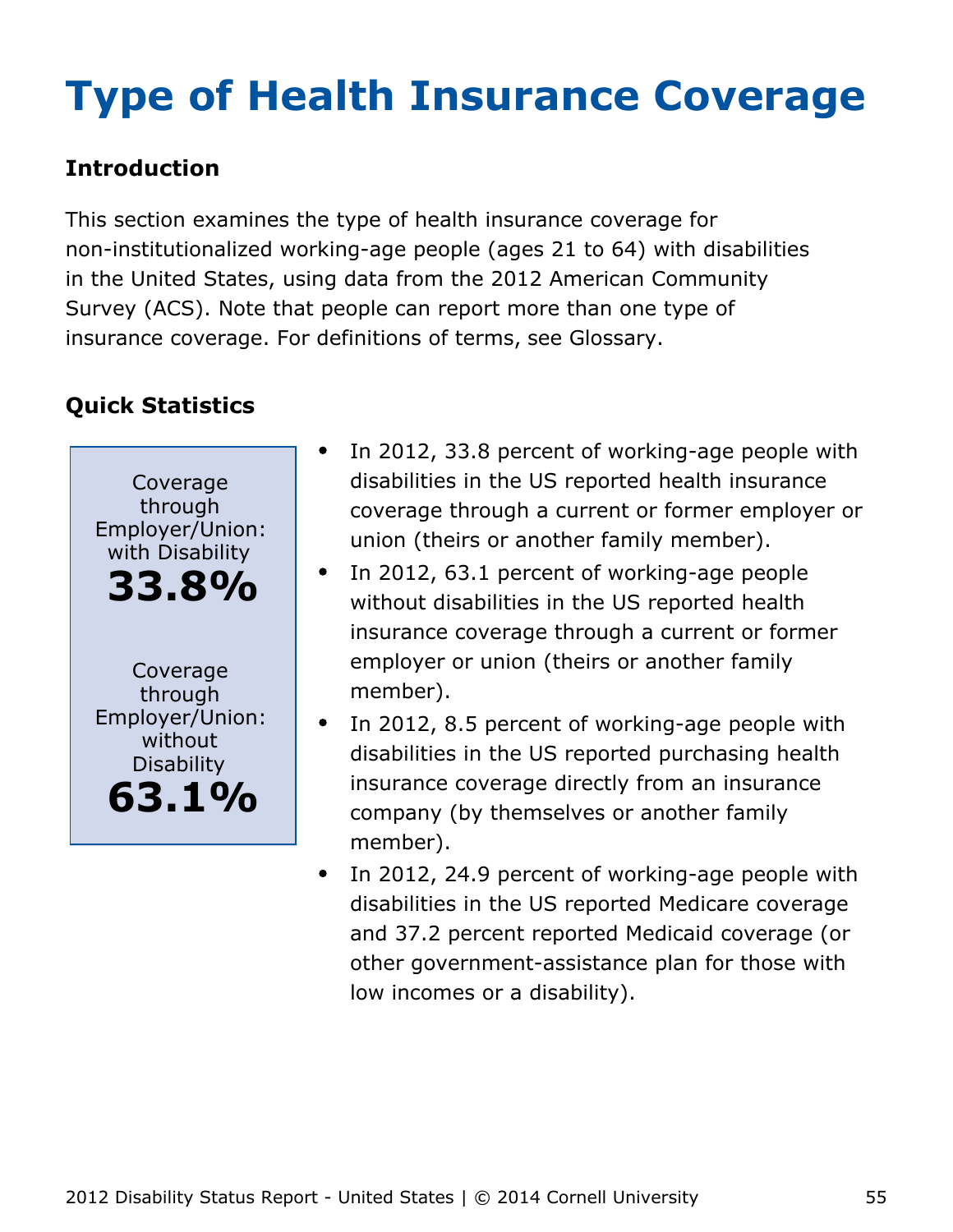#### **Type of Health Insurance Coverage of non-institutionalized working-age people (ages 21 to 64) by disability status in the United States in 2012**

Type of Health Insurance Coverage (%)



■ Any Disability ■ No Disability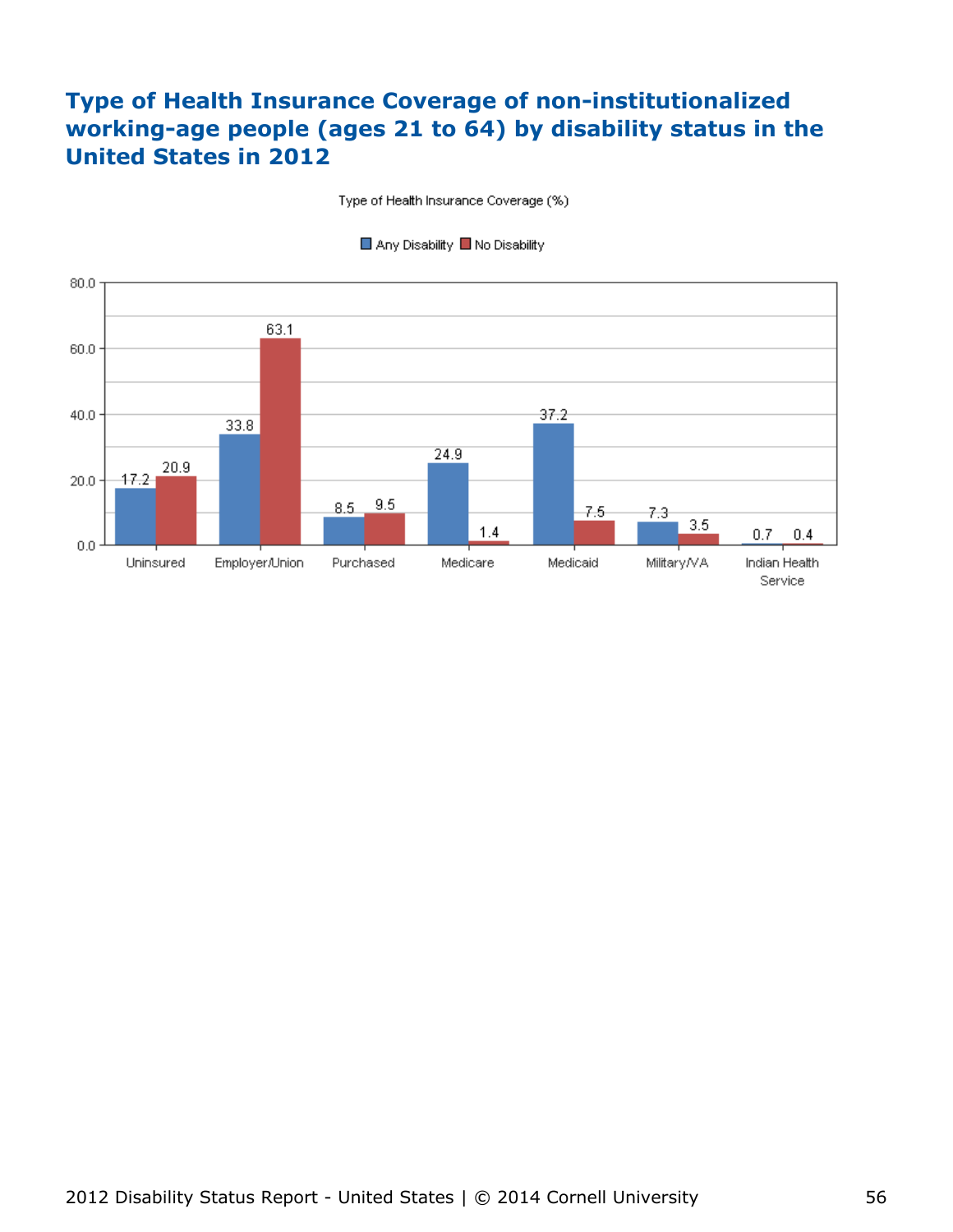| <b>Disability Status/</b><br><b>Insurance Type</b> | $\frac{1}{2}$ | <b>MOE</b> | <b>Number</b> | <b>MOE</b> | <b>Base Pop.</b> | <b>Sample</b><br><b>Size</b> |  |  |  |
|----------------------------------------------------|---------------|------------|---------------|------------|------------------|------------------------------|--|--|--|
| <b>Any Disability</b>                              |               |            |               |            |                  |                              |  |  |  |
| Uninsured                                          | 17.2          | 0.23       | 3,254,200     | 47,000     | 18,890,100       | 194,574                      |  |  |  |
| Employer/Union                                     | 33.8          | 0.29       | 6,376,500     | 65,450     | 18,890,100       | 194,574                      |  |  |  |
| Purchased                                          | 8.5           | 0.17       | 1,608,600     | 33,130     | 18,890,100       | 194,574                      |  |  |  |
| Medicare                                           | 24.9          | 0.26       | 4,703,900     | 56,370     | 18,890,100       | 194,574                      |  |  |  |
| Medicaid                                           | 37.2          | 0.29       | 7,026,100     | 68,630     | 18,890,100       | 194,574                      |  |  |  |
| Military/VA                                        | 7.3           | 0.16       | 1,383,900     | 30,740     | 18,890,100       | 194,574                      |  |  |  |
| <b>Indian Health Service</b>                       | 0.7           | 3.29       | 131,000       | 9,470      | 18,890,100       | 194,574                      |  |  |  |
| <b>No Disability</b>                               |               |            |               |            |                  |                              |  |  |  |
| Uninsured                                          | 20.9          | 0.08       | 33,862,100    | 143,940    | 162,107,000      | 1,532,753                    |  |  |  |
| Employer/Union                                     | 63.1          | 0.10       | 102,356,200   | 217,510    | 162,107,000      | 1,532,753                    |  |  |  |
| Purchased                                          | 9.5           | 0.06       | 15,466,600    | 100,420    | 162,107,000      | 1,532,753                    |  |  |  |
| Medicare                                           | 1.4           | 3.29       | 2,348,500     | 39,980     | 162,107,000      | 1,532,753                    |  |  |  |
| Medicaid                                           | 7.5           | 0.05       | 12,099,700    | 89,320     | 162,107,000      | 1,532,753                    |  |  |  |
| Military/VA                                        | 3.5           | 0.04       | 5,634,900     | 61,600     | 162,107,000      | 1,532,753                    |  |  |  |
| <b>Indian Health Service</b>                       | 0.4           | 3.29       | 666,900       | 21,360     | 162,107,000      | 1,532,753                    |  |  |  |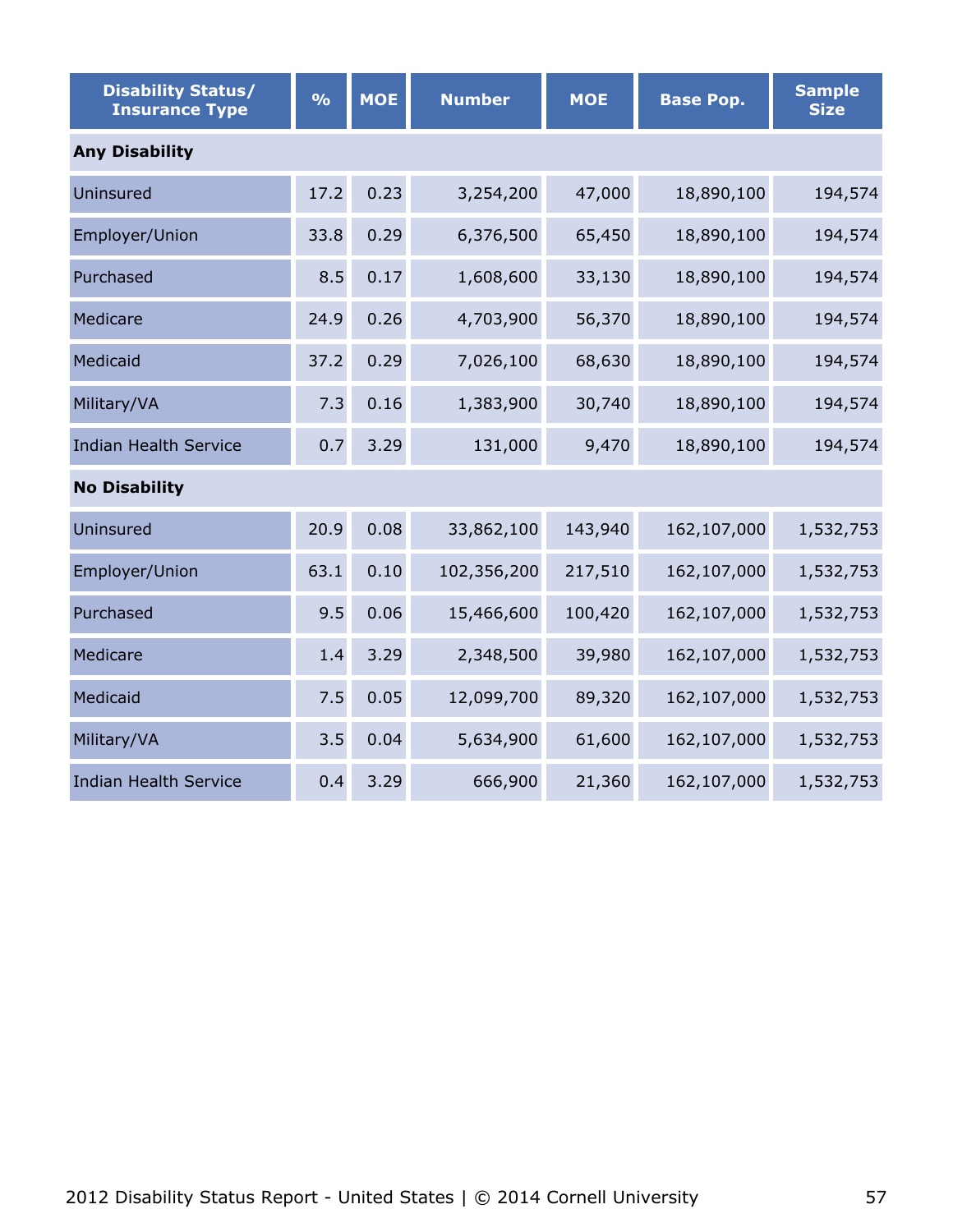## <span id="page-58-0"></span>**Glossary**

#### **Actively Looking for Work**

A person is defined as ACTIVELY looking for work if he or she reports looking for work during the last four weeks.

#### **Ambulatory Disability**

This disability type is based on the question (*asked of persons ages 5 or older*): Does this person have serious difficulty walking or climbing stairs?

#### **Base Population (Base Pop.)**

The estimated number of individuals upon which the calculation is based. (For percentages, this is the denominator).

#### **Cognitive Disability**

This disability type is based on the question (*asked of persons ages 5 or older*): Because of a physical, mental, or emotional condition, does this person have serious difficulty concentrating, remembering, or making decisions?

### **Disability and Disability Types**

The ACS definition of disability is based on six questions. A person is coded as having a disability if he or she or a proxy respondent answers affirmatively for one or more of these six categories.

- *Hearing Disability (asked of all ages):* Is this person deaf or does he/she have serious difficulty hearing?
- *Visual Disability (asked of all ages)*: Is this person blind or does he/she have serious difficulty seeing even when wearing glasses?
- *Cognitive Disability (asked of persons ages 5 or older)*: Because of a physical, mental, or emotional condition, does this person have serious difficulty concentrating, remembering, or making decisions?
- *Ambulatory Disability* (asked of persons ages 5 or older): Does this person have serious difficulty walking or climbing stairs?
- *Self-care Disability (asked of persons ages 5 or older)*: Does this person have difficulty dressing or bathing?
- *Independent Living Disability (asked of persons ages 15 or older):* Because of a physical, mental, or emotional condition, does this person have difficulty doing errands alone such as visiting a doctor's office or shopping?

#### **Earnings**

Earnings are defined as wages, salary, commissions, bonuses, or tips from all jobs including self-employment income (NET income after business expenses) from own nonfarm businesses or farm businesses, including proprietorships and partnerships.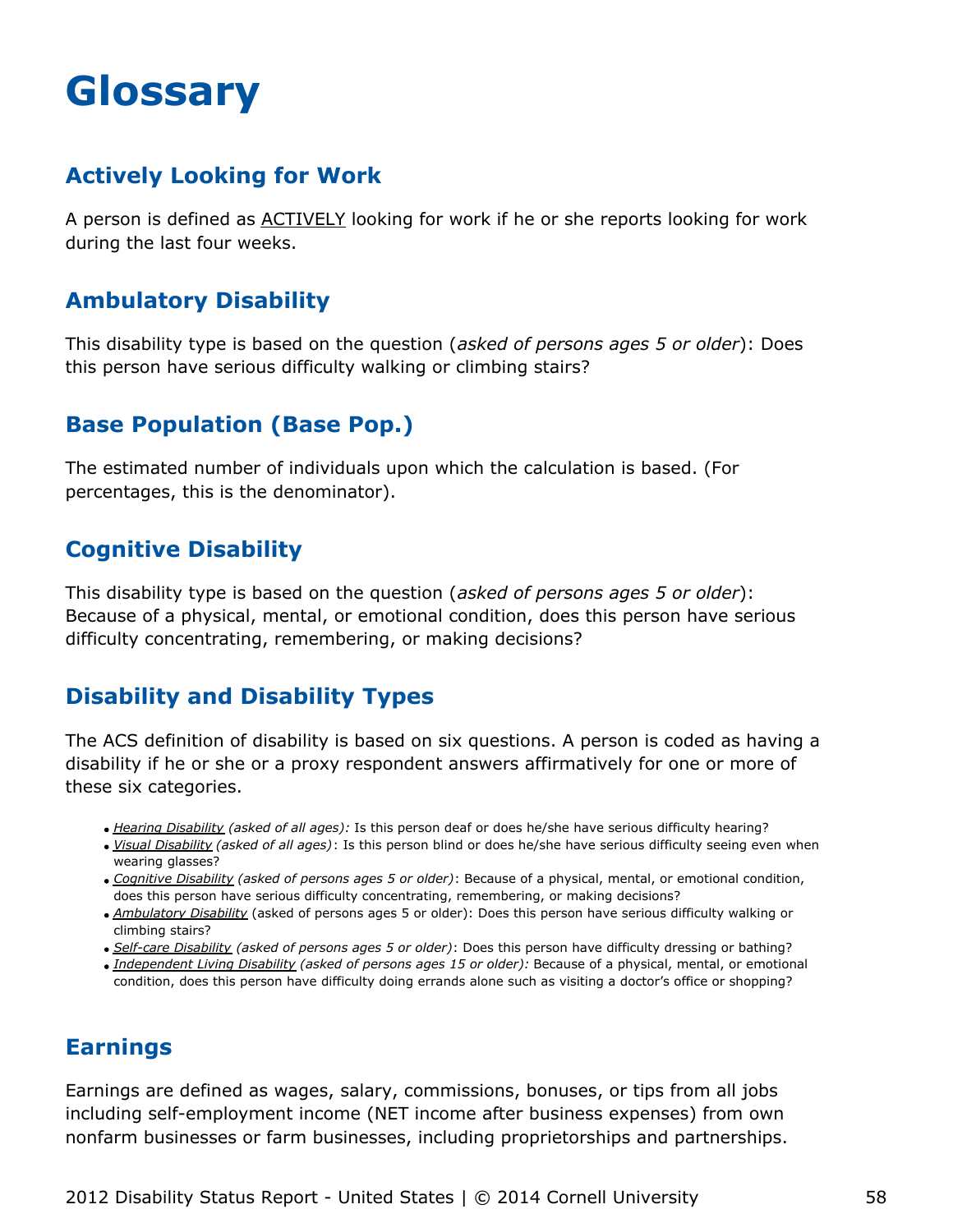#### **Education**

Our definition is based on the responses to the question: "What is the highest degree or level of school this person has completed? If currently enrolled, mark the previous grade or highest degree received." Our category "high school diploma/equivalent" includes those marking the ACS option "Regular high school diploma — GED or alternative credential." Our category "Some college/Associate's degree" includes those marking the ACS options: some college credit, but less than 1 year of college credit; one or more years of college credit but no degree, or "Associate's degree (for example: AA, AS)." Our category "a Bachelor's or more" includes those marking the ACS options: "Bachelor's degree (for example: BA, BS)"; "Master's degree (for example: MA, MS, MEng, MEd, MSW, MBA)"; "Professional degree (for example: MD, DDS, DVM, LLB, JD)"; or "Doctorate degree (for example: PhD, EdD)." Note in 2008 changes were made to some of the response categories and the layout of this question.

#### **Employment**

A person is considered employed if he or she is either

- a. "at work": those who did any work at all during the reference week as a paid employee (worked in his or her own business or profession, worked on his or her own farm, or worked 15 or more hours as an unpaid worker on a family farm or business) or
- b. were "with a job but not at work," : had a job but temporarily did not work at that job during the reference week due to illness, bad weather, industrial dispute, vacation or other personal reasons. The reference week is defined as the week preceding the date the questionnaire was completed.

#### **Full-Time/Full-Year Employment**

A person is considered employed full-time/full-year if he or she worked 35 hours or more per week (full-time) and 50 or more weeks per year (full-year). The reference period is defined as the year preceding the date the questionnaire was completed. Note: this does not signify whether a person is eligible for fringe benefits. The question and response categories regarding weeks worked per year was changed in 2008.

### **Group Quarters (GQ)**

A GQ is a place where people live or stay that is normally owned or managed by an entity or organization providing housing and/or services for the residents. These services may include custodial or medical care as well as other types of assistance, and residency is commonly restricted to those receiving these services. People living in group quarters are usually not related to each other. Group quarters include such places as college residence halls, residential treatment centers, skilled nursing facilities, group homes, military barracks, correctional facilities, and workers' dormitories. See the definitions of institutional GQs and non-institutional GQs for more information. In addition, a description of the types of group quarters included in the 2008 ACS is located on the U.S. Census Bureau's Web site at [www.census.gov/acs/www/Downloads/](http://www.census.gov/acs/www/Downloads/2008_ACS_GQ_Definitions.pdf)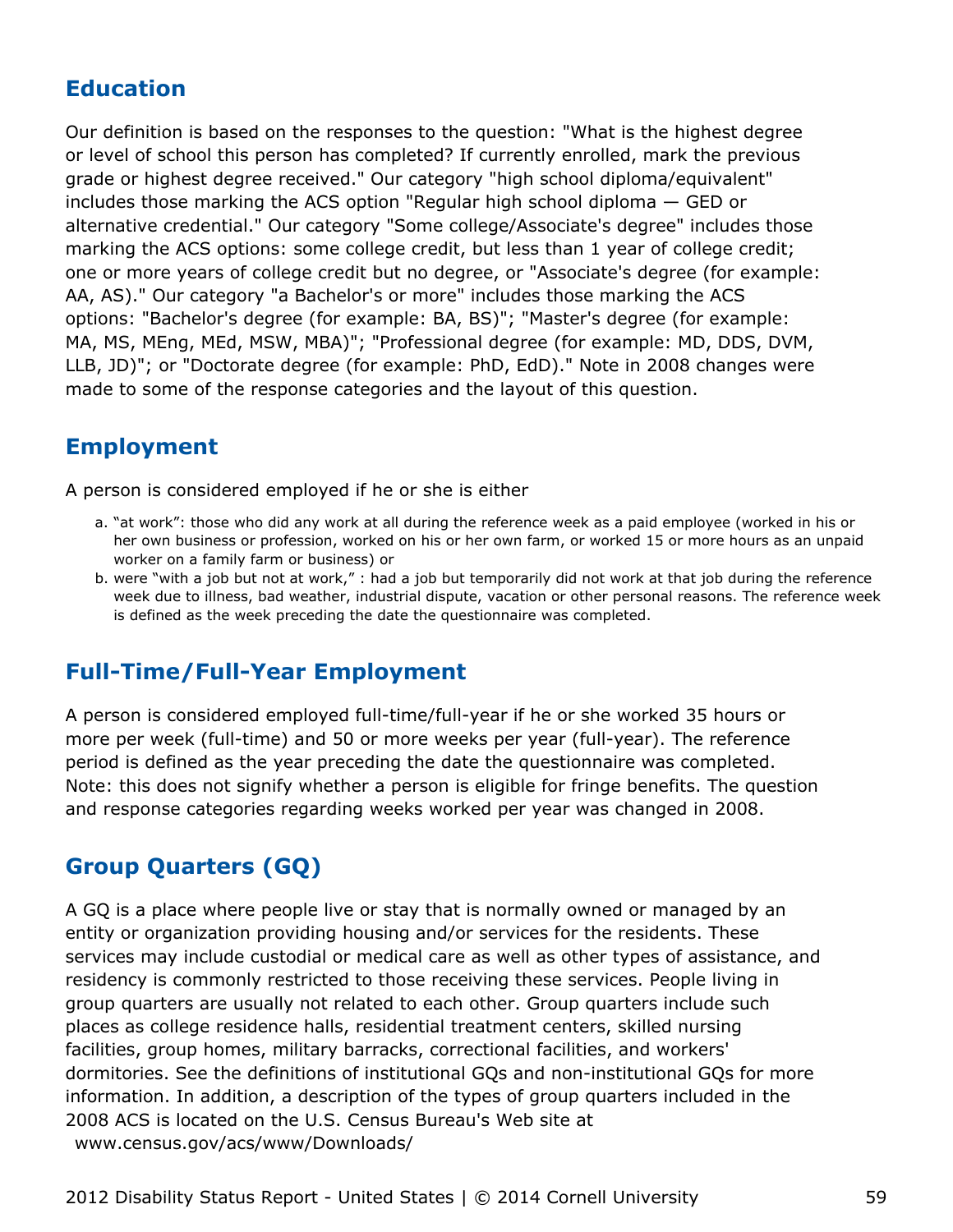#### **Health Insurance Coverage**

Is based on the following question: Is this person CURRENTLY covered by any of the following types of health insurance or health coverage plans? Mark "Yes" or "No" for EACH type of coverage in items a – h.

- a. Insurance through a current or former employer or union (of this person or another family member)
- b. Insurance purchased directly from an insurance company (by this person or another family member)
- c. Medicare, for people 65 and older, or people with certain disabilities
- d. Medicaid, Medical Assistance, or any kind of government-assistance plan for those with low incomes or a disability
- e. VA (including those who have ever used or enrolled for VA health care)
- f. TRICARE or other military health care
- g. Indian Health Service
- h. Any other type of health insurance or health coverage plan Specify (Note: "Other type" were recoded into one of the categories a-g by the Census Bureau)

#### **Hearing Disability**

This disability type is based on the question *(asked of all ages)*: Is this person deaf or does he/she have serious difficulty hearing?

#### **Hispanic or Latino Origin**

People of Hispanic or Latino origin are those who classify themselves in a specific Hispanic or Latino category in response to the question, "Is this person Spanish/Hispanic/Latino?" Specifically, those of Hispanic or Latino origin are those who are Cuban; Mexican, Mexican American, Chicano; Puerto Rican; or other Spanish/Hispanic/Latino. Origin may be the heritage, nationality group, lineage, or country of birth of the person or the person's parents or ancestors before their arrival in the United States. People who identify their origin as Spanish, Hispanic, or Latino may be of any race.

#### **Household Income**

Household Income is defined as the total income of a household including: wages, salary, commissions, bonuses, or tips from all jobs; self-employment income (NET income after business expenses) from own non-farm or farm businesses, including proprietorships and partnerships; interest, dividends, net rental income, royalty income, or income from real estates and trusts; Social Security or Railroad Retirement; Supplemental Security Income; any public assistance or welfare payments from the state or local welfare office; retirement, survivor or disability pensions; and any other regularly received income (e.g., Veterans' payments, unemployment compensation, child support or alimony). Median household income is calculated with the household as the unit of analysis, using household weights without adjusting for household size.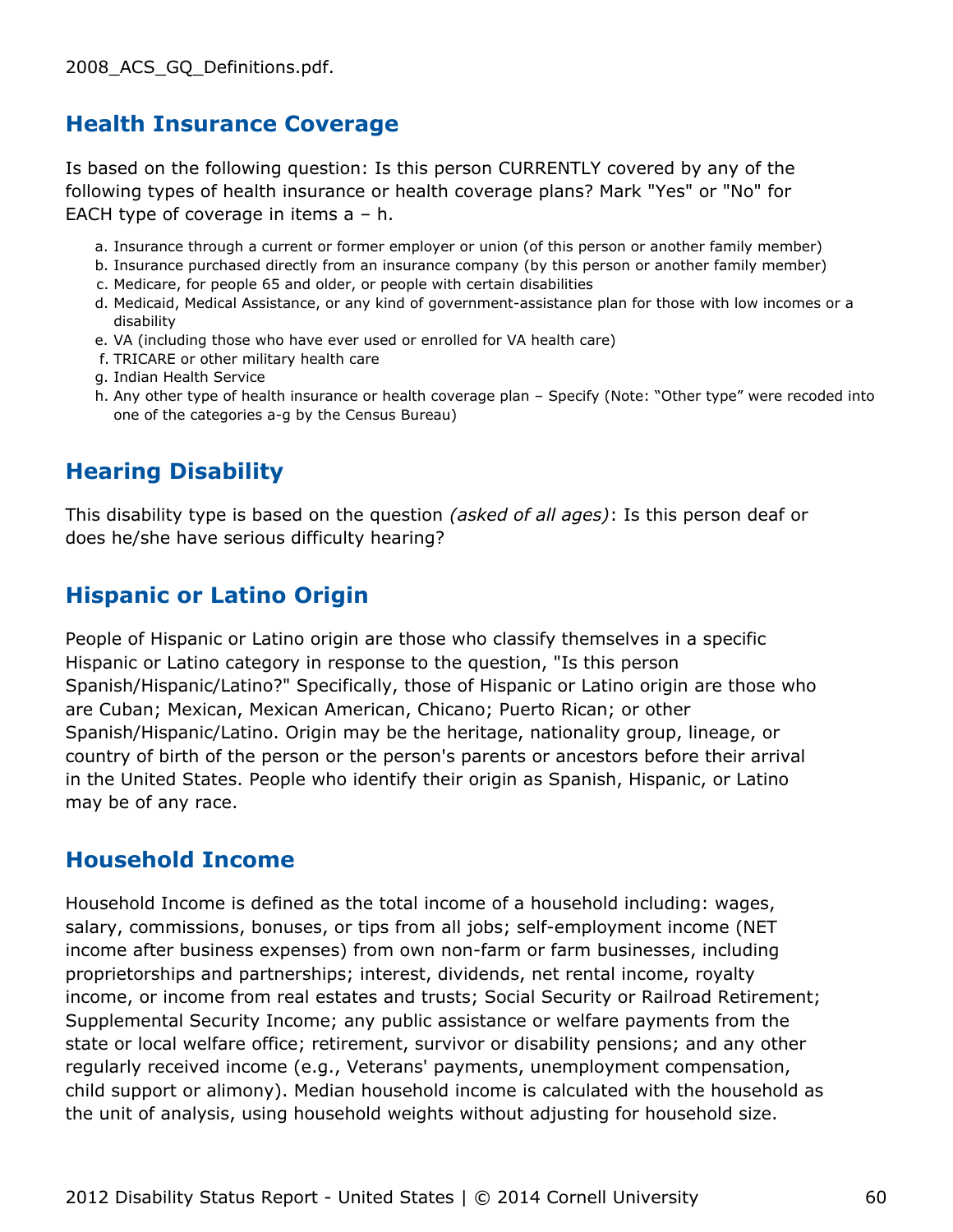#### **Independent Living Disability**

This disability type is based on the question *(asked of persons ages 15 or older)*: Because of a physical, mental, or emotional condition, does this person have difficulty doing errands alone such as visiting a doctors office or shopping?

#### **Institutional Group Quarters (GQs)**

Includes facilities for people under formally authorized, supervised care or custody at the time of enumeration. Generally, restricted to the institution, under the care or supervision of trained staff, and classified as "patients" or "inmates." Includes: correctional, nursing, and in-patient hospice facilities, psychiatric hospitals, juvenile group homes and residential treatment centers.

#### **Margin of Error (MOE)**

Data, such as data from the American Community Survey, is based on a sample, and therefore statistics derived from this data are subject to sampling variability. The margin of error (MOE) is a measure of the degree of sampling variability. In a random sample, the degree of sampling variation is determined by the underlying variability of the phenomena being estimated (e.g., income) and the size of the sample (i.e., the number of survey participants used to calculate the statistic). The smaller the margin of error, the lower the sampling variability and the more "precise" the estimate. A margin of error is the difference between an estimate and its upper or lower confidence bounds. Confidence bounds are calculated by adding the MOE to the estimate (upper bound) and subtracting the MOE from the estimate (lower bound). All margins of error in this report are based on a 90 percent confidence level. This means that there is a 90% certainty that the actual value lies somewhere between the upper and lower confidence bounds.

#### **Non-Institutional Group Quarters (GQs)**

Includes facilities that are not classified as institutional group quarters; such as college/university housing, group homes intended for adults, residential treatment facilities for adults, workers' group living quarters and Job Corps centers and religious group quarters.

#### **Not Working but Actively Looking for Work**

A person is defined as not working but actively looking for work if he or she reports not being employed, but has been looking for work during the last four weeks.

#### **Number**

This term appears in the tables; it refers to estimated number of people in the category. (for percentages, this is the numerator).

2012 Disability Status Report - United States | © 2014 Cornell University 61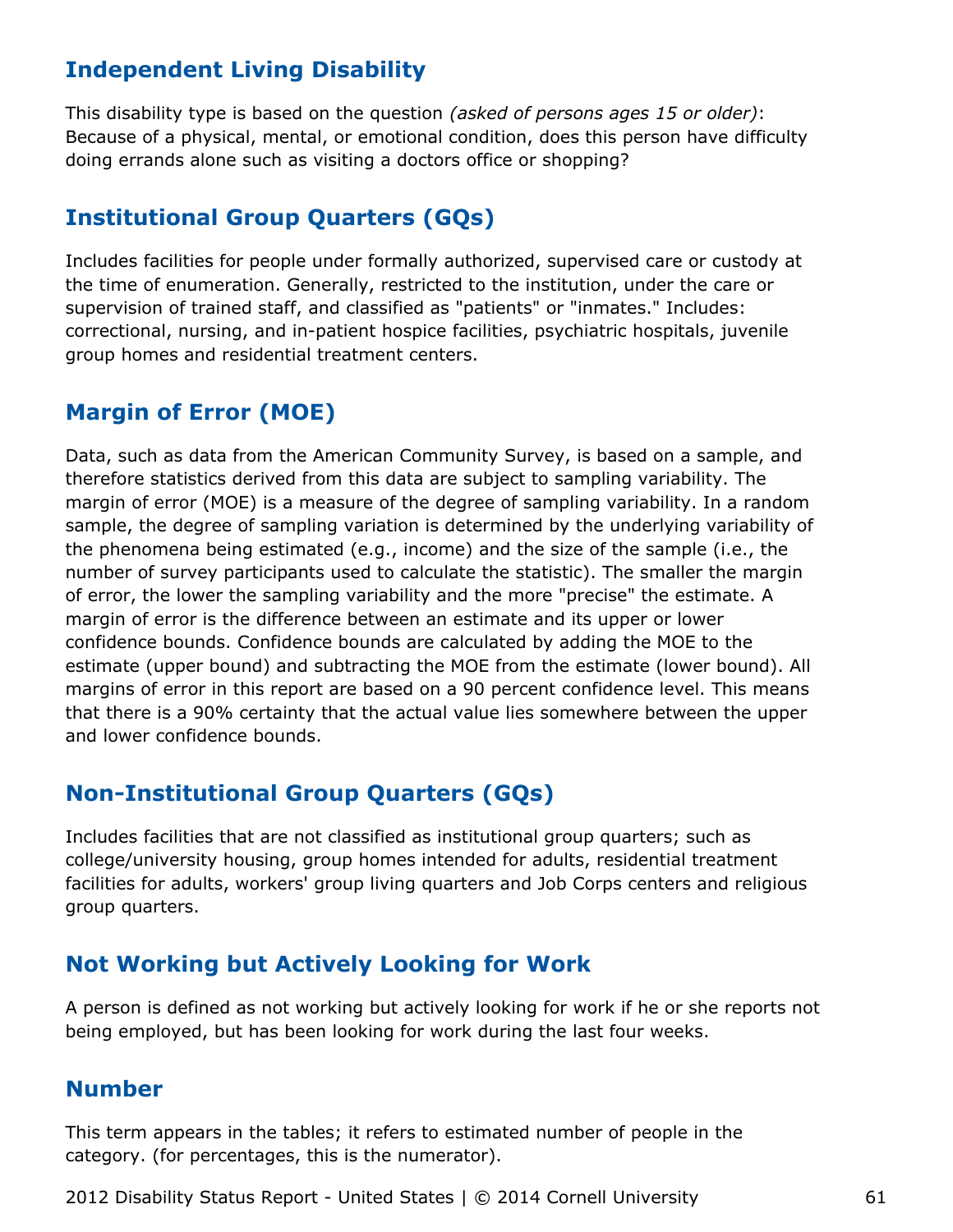#### **Poverty**

The poverty measure is computed based upon the standards defined in Directive 14 from the Office of Management and Budget. These standards use poverty thresholds created in 1982 and index these thresholds to 2008 dollars using poverty factors based upon the Consumer Price Index. They use the family as the income sharing unit and family income is the sum of total income from each family member living in the household. The poverty threshold depends upon the size of the family; the age of the householder; and the number of related children under the age of 18.

#### **Race**

Race categories are based on the question, "[w]hat is this person's race? Mark (X) one or more races to indicate what this person considers himself/herself to be." Responses include the following: White; Black or African-American; American Indian or Alaska Native (print name of enrolled or principal tribe); Asian Indian; Chinese; Filipino; Japanese; Korean; Vietnamese; Other Asian (Print Race); Native Hawaiian; Guamanian or Chamarro; Samoan; Other Pacific Islander (Print Race Below); Some other race (print race below). "Other race" also contains people who report more than one race.

#### **Sample Size**

The number of survey participants used to calculate the statistic.

#### **Self-care Disability**

This disability type is based on the question (*asked of persons ages 5 or older*): 17c. Does this person have difficulty dressing or bathing?

#### **Supplemental Security Income (SSI)**

A person is defined as receiving SSI payments if he or she reports receiving (SSI) income in the 12 months prior to the survey.

**Note:** The Supplemental Security Income (SSI) does not apply to Puerto Rico. SSI is a federal cash assistance program that provides monthly payments to low-income aged, blind, or disabled persons in the 50 states, the District of Columbia, and the Northern Mariana Islands.

#### **Veteran Service-Connected Disability**

A disease or injury determined to have occurred in or to have been aggravated by military service. A disability is evaluated according to the VA Schedule for Rating Disabilities in Title 38, CFR, and Part 4. Extent of disability is expressed as a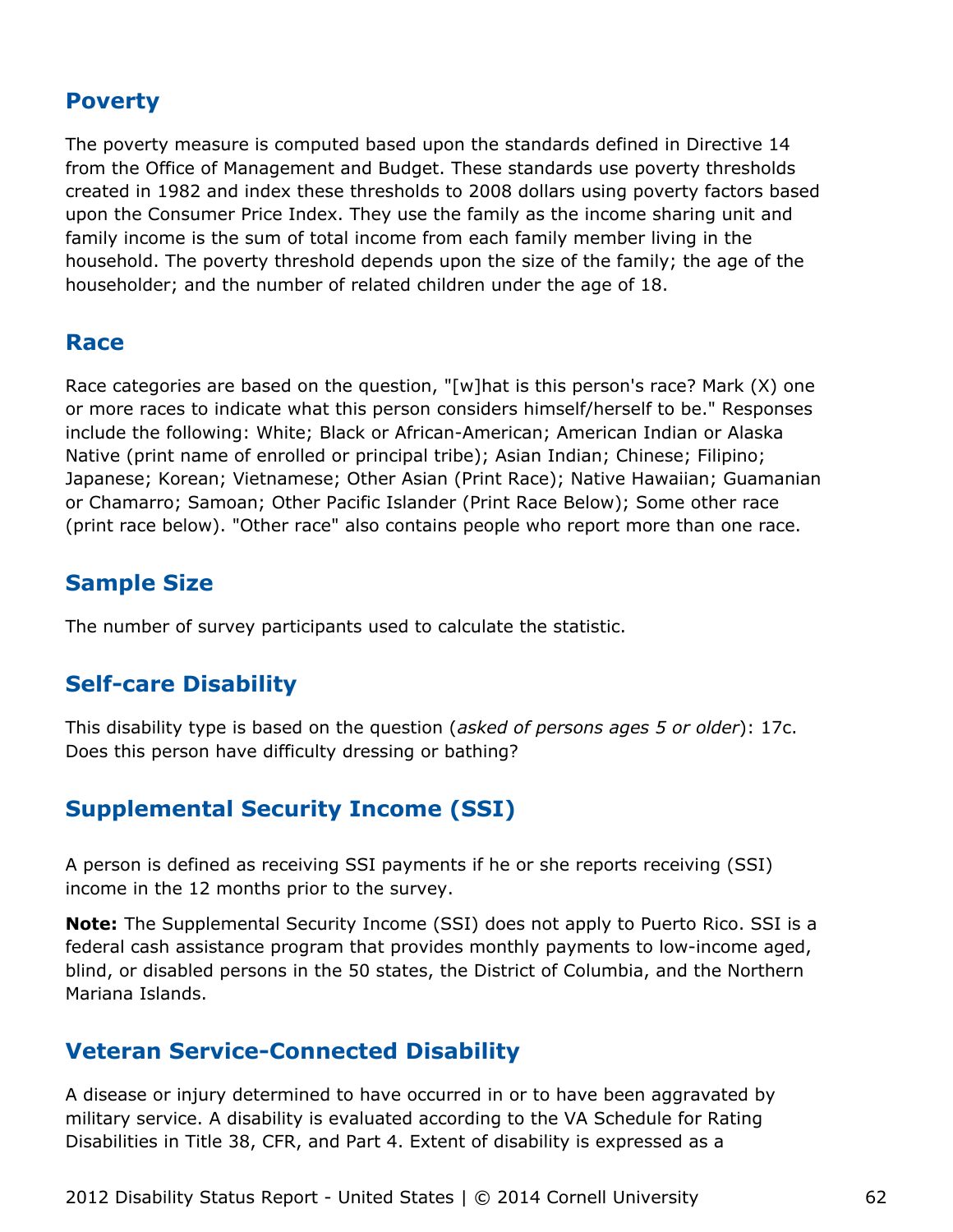percentage from 0% (for conditions that exist but are not disabling to a compensable degree) to 100%, in increments of 10%. This information was determined by the following two part question:

- **Does this person have a VA service-connected disability rating?** a. Yes (such as 0%, 10%, 20%, ... , 100%) No *SKIP* to question 28a
- **What is this person's service-connected disability rating?"** b. Responses included: 0 percent; 10 or 20 percent; 30 or 40 percent; 50 or 60 percent; 70 percent or higher

## **Visual Disability**

This disability type is based on the question:*(asked of all ages)*: Is this person blind or does he/she have serious difficulty seeing even when wearing glasses?